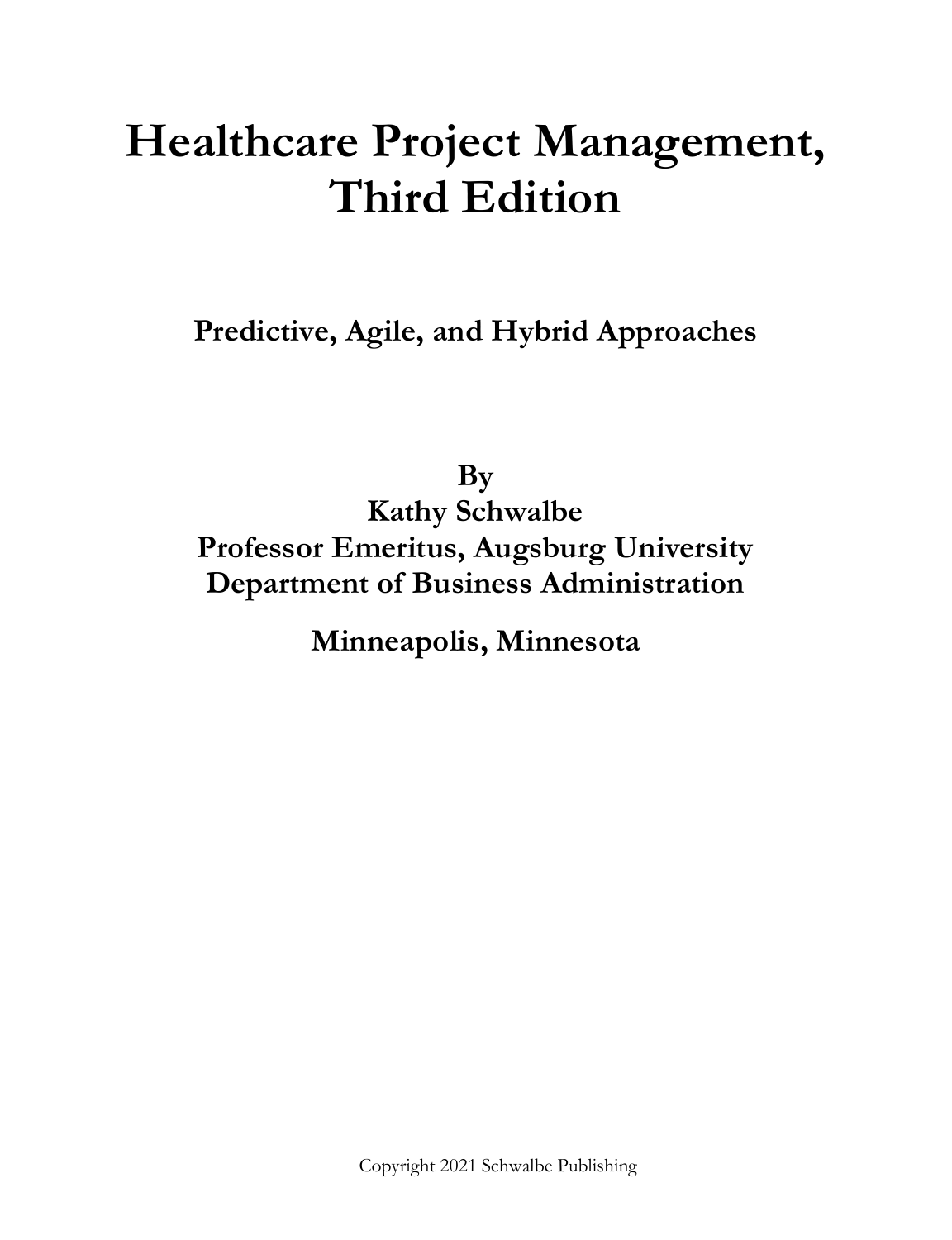#### **Healthcare Project Management, Third Edition**

Cover Photo: Dan Schwalbe, seven trumpeter swans on Clearwater Lake, MN

©2021 Schwalbe Publishing ISBN-13: 9798488015890 ISBN-10: 8488015890

ALL RIGHTS RESERVED. No part of this work covered by the copyright hereon may be reproduced, transmitted, stored, or used in any form or by any means graphic, electronic, or mechanical, including but not limited to photocopying, recording, scanning, digitizing, taping, Web distribution, information networks, or information storage and retrieval systems, except as permitted under Section 107 or 108 of the 1976 United States Copyright Act, without the prior written permission of the author.

This publication is a derivative work of *A Guide to the Project Management Body of Knowledge (PMBOK*® *Guide) – Sixth Edition and Seventh Editions*, which are copyrighted materials of and owned by, Project Management Institute, Inc. (PMI), Copyrights 2017 and 2021, respectively. This publication has been developed and reproduced with the permission of PMI. Unauthorized reproduction of this material is strictly prohibited. The derivative work is the copyrighted material of and owned by, Schwalbe Publishing, Copyright 2021.

PMP, CAPM, PfMP, PgMP, PMI-RMP, PMI-ACP, PMI-PBA , PMI-SPPMI, OPM3, PMBOK, Project Management Journal, PM Network, PMI Today, and PMI Talent Triangle are registered marks of the Project Management Institute, Inc.

Materials from Kathy Schwalbe's Information Technology Project Management are used with permission from Cengage Learning.

Microsoft and the Office logo are either registered trademarks or trademarks of Microsoft Corporation in the United States and/or other countries. All screenshots from Microsoft products are used with permission from Microsoft.

Information and screenshots from MindView are used with permission from MatchWare. Information and screenshots from Basecamp are used with permission from Basecamp. Information and screenshots from ProductPlan are used with permission from ProductPlan. Some of the product names and company names used in this book have been used for identification purposes only and may be trademarks or registered trademarks of their respective manufacturers and sellers.

Published by Schwalbe Publishing in Minneapolis, MN, 2021.

Free companion website at **healthcarepm.com.**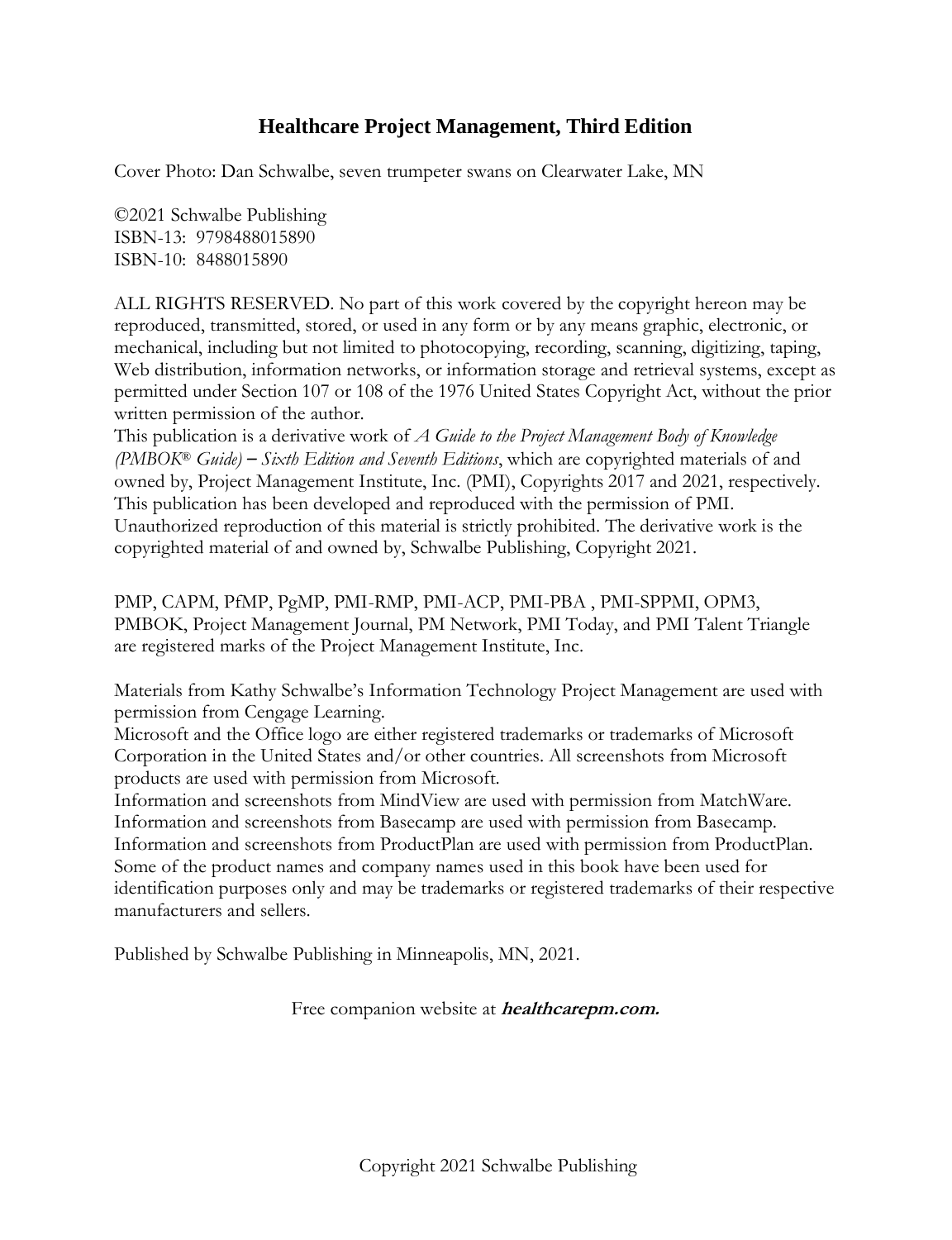*For Dan, Anne, Bobby, and Scott My husband and children continue to be my inspiration. My son-in-law, Jeremy, and grandson, Freddie, are welcome additions to our family!*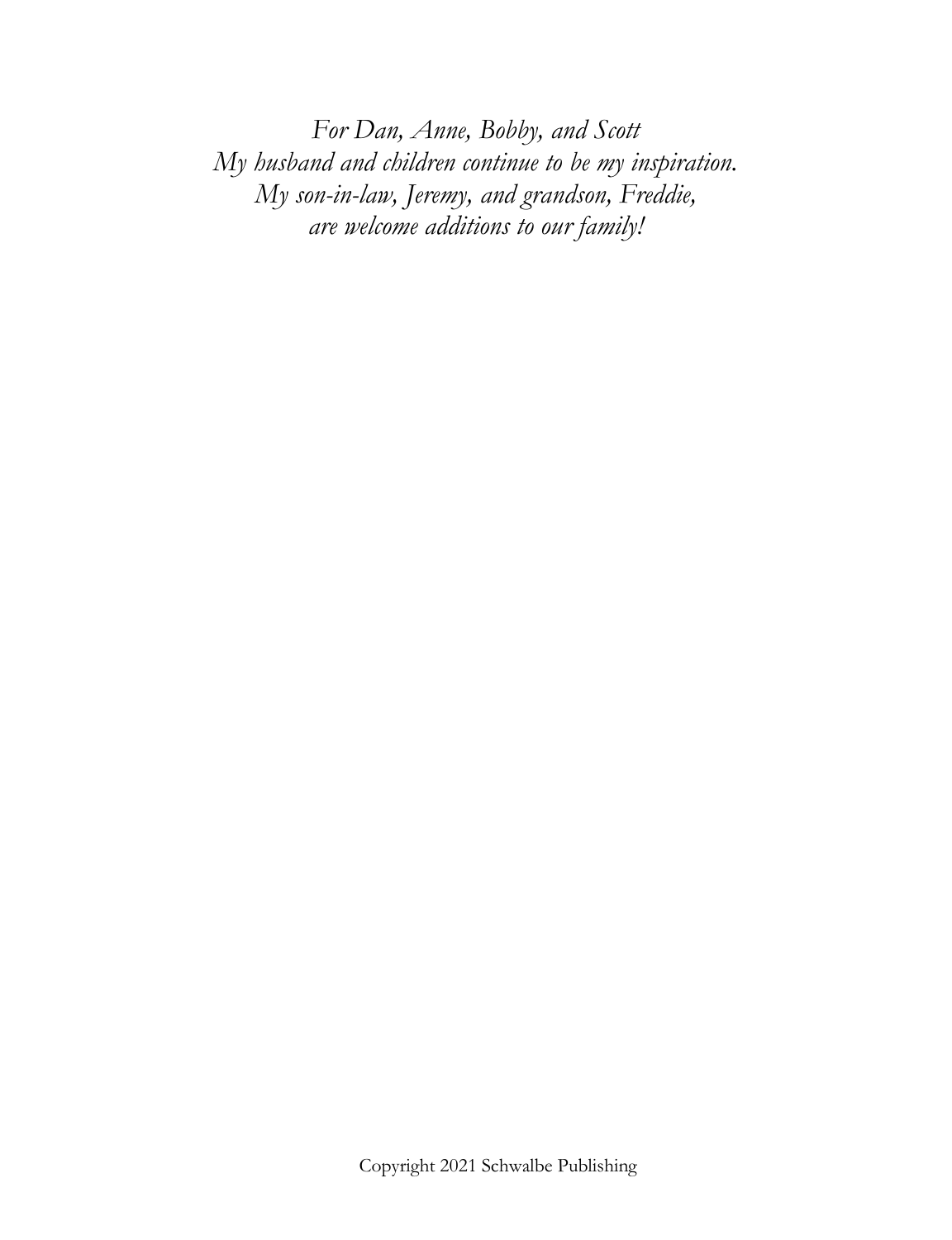## **BRIEF TABLE OF CONTENTS**

| Prologue       | An Introduction to Healthcare Project Management                    | $\mathbf{i}$ |
|----------------|---------------------------------------------------------------------|--------------|
| Chapter 1      | An Introduction to Project, Program, and Portfolio Management       | $\mathbf{1}$ |
| Chapter 2      | Project, Program, and Portfolio Selection                           | 42           |
| Chapter 3      | <b>Project Life Cycles and Initiating Projects</b>                  | 77           |
| Chapter 4      | Planning Projects, Part 1 (Project Integration and Scope            |              |
|                | Management)                                                         | 123          |
| Chapter 5      | Planning Projects, Part 2 (Project Time and Cost Management)        | 162          |
| Chapter 6      | Planning Projects, Part 3 (Project Quality, Resource, Communi-      |              |
|                | cations, Stakeholder, Risk, and Procurement Management)             | 209          |
| Chapter 7      | <b>Executing Projects</b>                                           | 270          |
| Chapter 8      | <b>Monitoring and Controlling Projects</b>                          | 330          |
| Chapter 9      | <b>Closing Projects</b>                                             | 372          |
| Chapter 10     | PMP <sup>®</sup> and Other Certifications                           | 394          |
| Appendix A     | Resources: Companion Websites, Software Tools, and Case Studies 419 |              |
| Appendix B     | <b>Ventilator Associated Pneumonia Reduction (VAPR) Samples</b>     | 445          |
| Glossary/Index |                                                                     | 490          |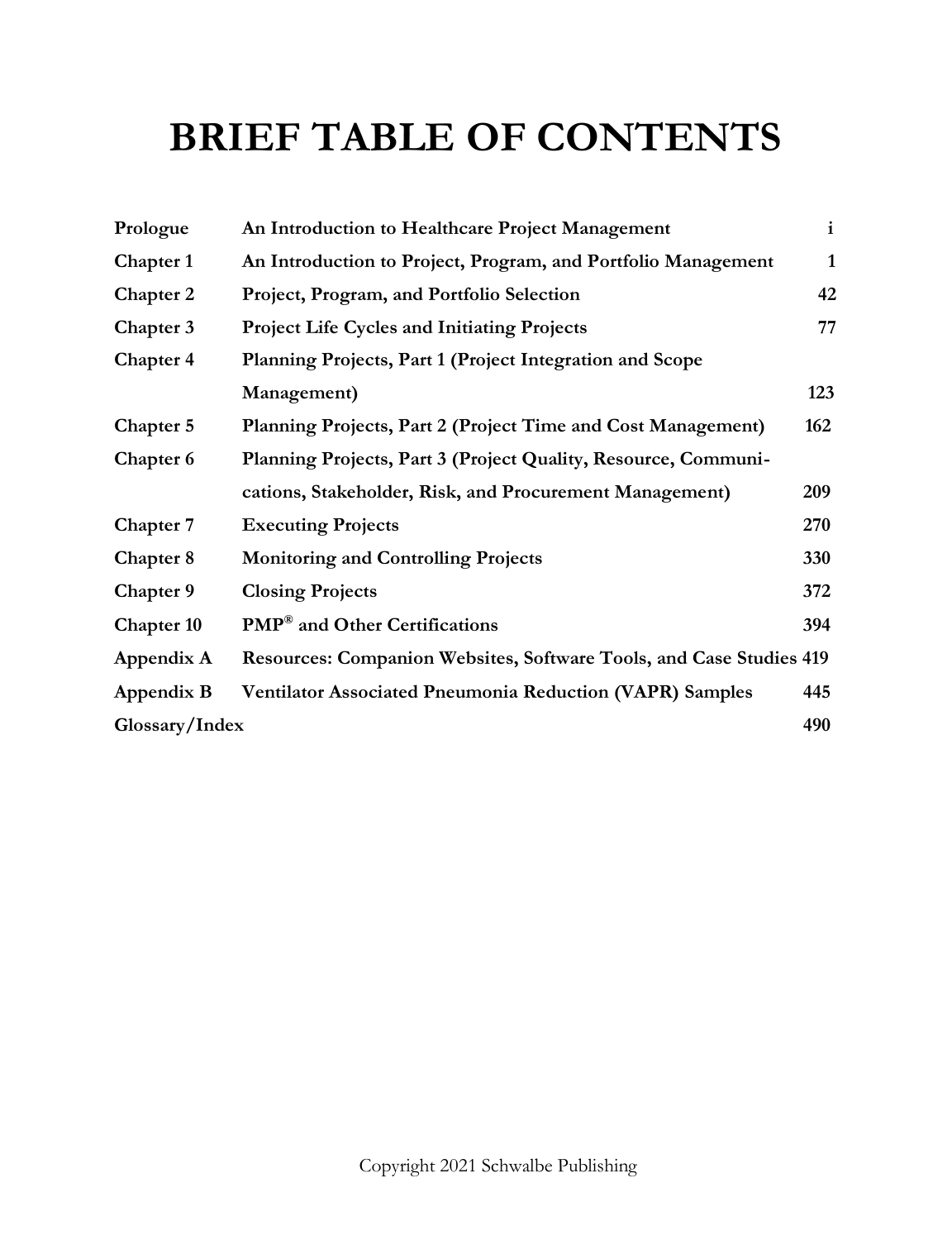# **Chapter 1** An Introduction to Project, Program, and Portfolio Management

### **LEARNING OBJECTIVES**

After reading this chapter, you will be able to:

- Understand the growing need for better project, program, and portfolio management
- Explain what a project is, provide examples of projects, list various attributes of projects, and describe project constraints
- Define project management and discuss key elements of project management using a process-oriented approach and a principle-based approach
- Discuss the relationship between project, program, and portfolio management and their contributions to enterprise success
- Understand important agile concepts
- Explain the differences between predictive, agile, and hybrid approaches to project management
- Describe the project management profession, including the role of project managers and suggested skills, the role of professional organizations, the importance of certification and ethics, project management careers, and the growth of project and portfolio management software

Note: This is a sample. Formatting may differ from final text.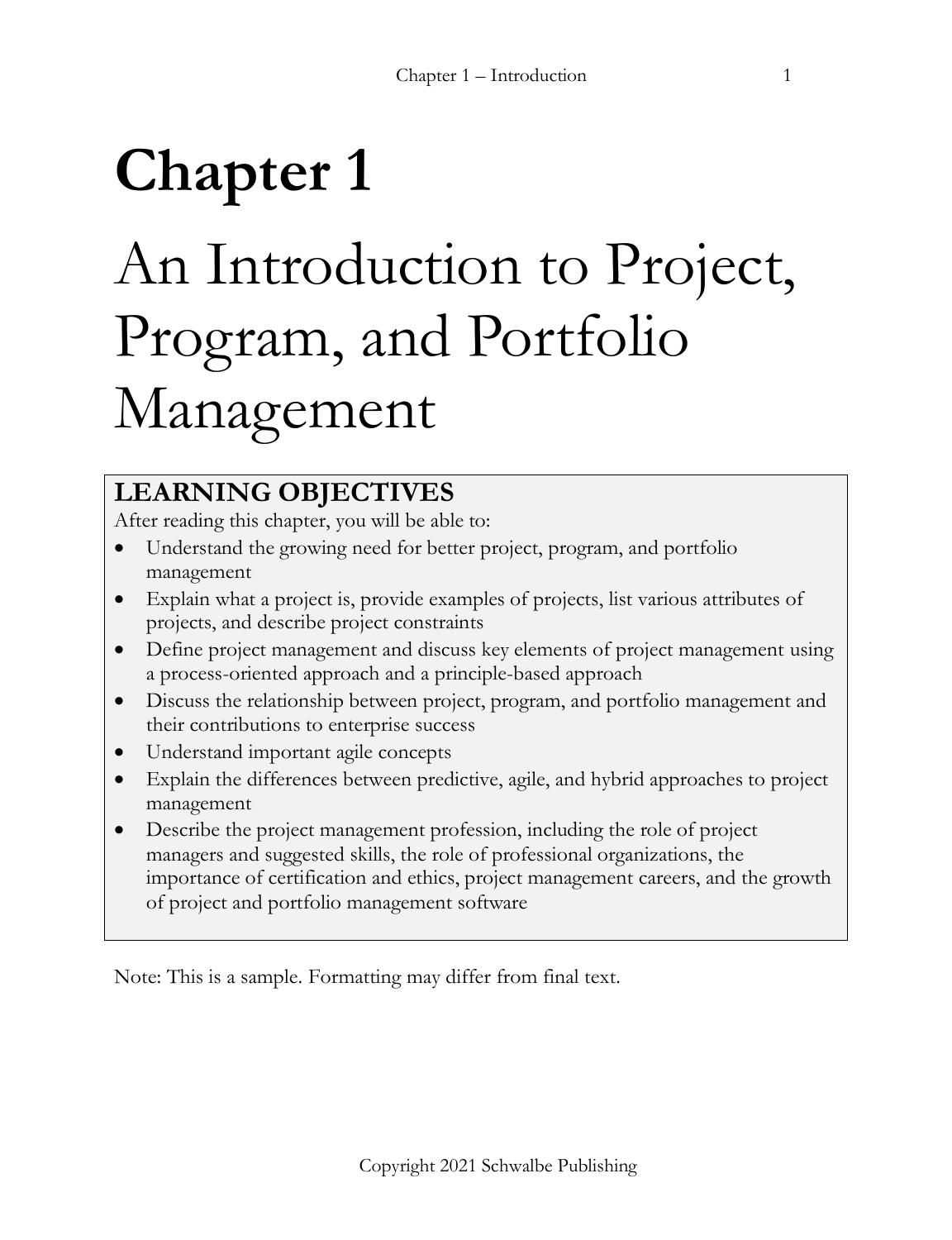### **OPENING CASE**

Doug Milis, the Chief Executive Officer (CEO) of Global Construction, Inc., was summarizing annual corporate highlights to the board of directors. Like many other individuals and organizations, they had a very difficult year. The global pandemic forced them to deal with many unexpected changes. When one of the board members asked what he was most proud of that year, Doug thought for a few seconds, and then replied,

"Excellent question. Honestly, I think the main reason we survived this year was because we embraced an agile mindset and were able to pivot quickly in addressing critical needs—health and safety, virtual work, skills shortages, pent-up demand, etc. We reprioritized our work to focus on projects to meet those needs, empowering our people to find solutions. We responded very quickly to internal needs as well as market changes, unlike many of our competitors. With our great culture and teamwork, I am very confident that we will have continued success in years to come."

### **INTRODUCTION**

Many people and organizations today have a new or renewed interest in project management. In the past, project management primarily focused on providing schedule and resource data to top management in just a few industries, such as the military and construction. Agile project management (versus a predictive or waterwall approach) was used mostly in software development. Today, people in every industry and every country manage projects using predictive, agile, and hybrid approaches. The facts below demonstrate the significance of project management:

- Demand for projects continues to increase. GDP contributions from project-oriented industries are forecasted to reach US\$34.5 trillion by 2030. Employers will need 25 million *new* individuals working in project management-oriented roles by 2030. 1
- 2020 proved that projects matter now more than ever. The Project Management Institute (PMI) published a list of the 50 most influential projects in 2020, with the COVID-19 Therapeutics Accelerator ranked at the top.
- Agile organizations respond better to change. A 2020 McKinsey & Company report found that "Companies with agile practices embedded in their operating models have managed the impact of the COVID-19 crisis better than their peers...Agile organizations are designed to be fast, resilient, and adaptable." 2
- Good project management helps the bottom line. An average 11.4 percent of investment is wasted due to poor project performance, according to PMI's 2020 Pulse of the Profession® report. "Organizations that undervalue project management as a strategic competency for driving change report an average of 67 percent more of their projects failing outright." 3
- Project management salaries continue to grow. In 2019, the average salary for someone in the project management profession in U.S. dollars was \$116,000 per year in the U.S.; \$132,086 in Switzerland, (the highest-paid country); and \$13,933 in Egypt (the lowestpaid country). These average salaries do not include bonuses. The average total compensation for project management workers in the U.S., for example, was \$124,000.4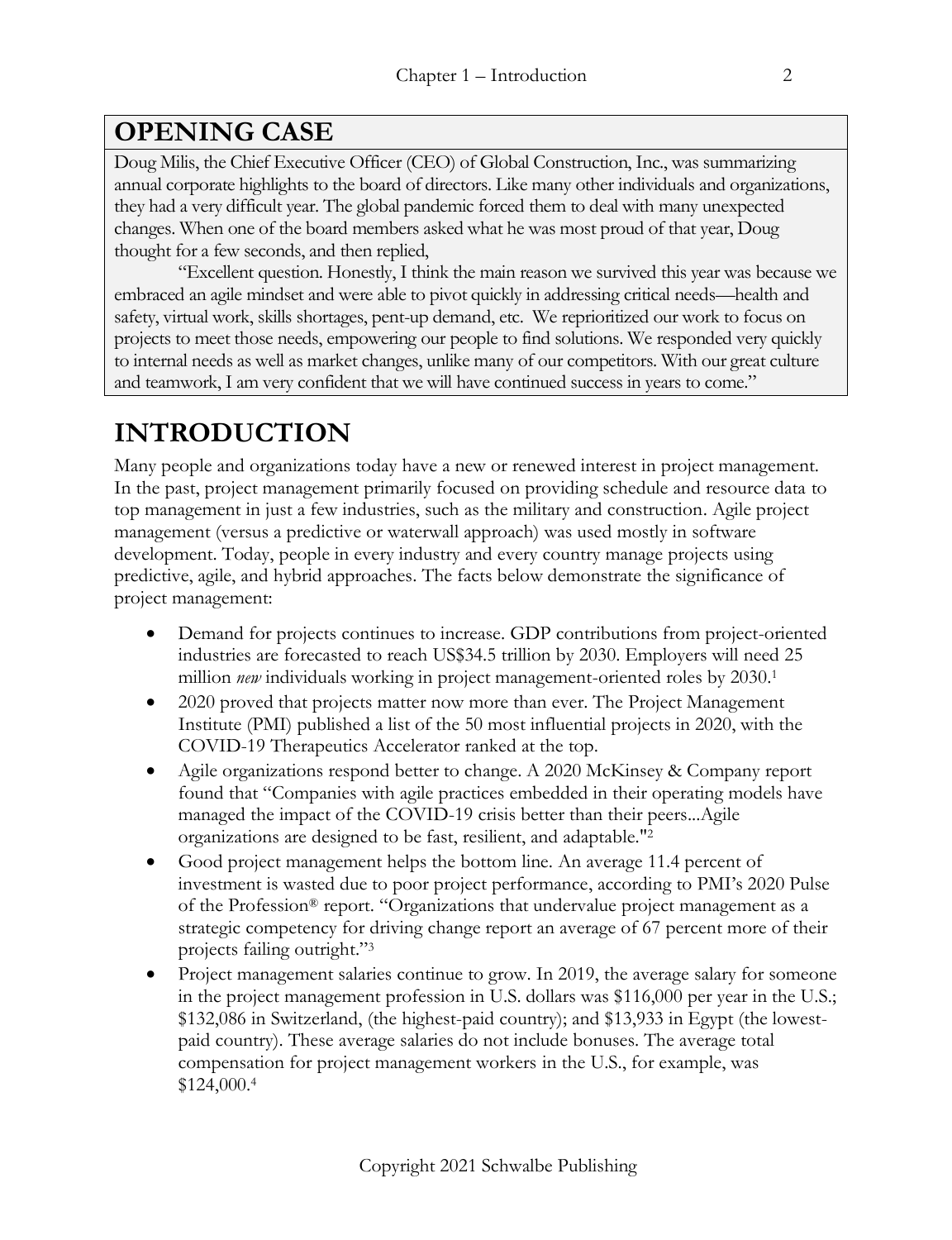- Certification is a good investment. Of the 32,000 salary survey respondents from 42
- countries, 82% had the Project Management Professional (PMP®) credential, and their salary was 22% higher on average than those without it.<sup>5</sup>
- Project management is also a vital skill for personal success. Managing a family budget, planning a wedding, remodeling a house, completing a college degree, and many other personal projects can benefit from good project management.

### **WHAT WENT WRONG?**

In 1995, the Standish Group published an often-quoted study entitled "CHAOS." This prestigious consulting firm surveyed 365 information technology (IT) executives in the U.S. who managed more than 8,380 IT application projects. As the title of the study suggests, the projects were in a state of chaos with an overall success rate of only 16.2 percent. The surveyors defined success as meeting project goals on time and on budget. The study also found that more than 31 percent of IT projects were canceled before completion, costing U.S. companies and government agencies more than \$81 billion. The authors of this study were adamant about the need for better project management in the IT industry. They explained, "Software development projects are in chaos, and we can no longer imitate the three monkeys—hear no failures, see no failures, speak no failures." <sup>6</sup>

In a 2019 study by three global associations (KPMG, AIPM, and IPMA) only 19% of organizations delivered successful projects (defined as meeting scope, time, cost, and stakeholder satisfaction goals) most of the time. Some key findings of their study: Organizations need to change the way they manage projects. More agility is needed to handle project complexity. Project Management Offices (PMOs) are not working well in their current form and need to change or be eliminated. Project managers need to improve their skills in leading change in their organizations, having difficult conversions, managing conflict, and delegating authority. Effective project management skills are more important now than ever.<sup>7</sup>

Although several researchers question the methodology of the CHAOS studies, their popularity prompted organizations throughout the world to examine their practices in managing projects. Managers are recognizing that to be successful, they need to be conversant with and use modern project management techniques. People from all types of disciplines science, liberal arts, education, business, etc.—can benefit from basic project management principles. Individuals are realizing that to remain competitive, they must develop skills to effectively manage the professional and personal projects they undertake. They also realize that many of the concepts of project management, especially interpersonal skills, will help them as they work with people on a day-to-day basis.

Organizations claim that using project management provides advantages, such as:

- Better control of financial, physical, and human resources
- Improved customer relations
- Shorter development times
- Lower costs
- Higher quality and increased reliability
- Higher profit margins
- Improved productivity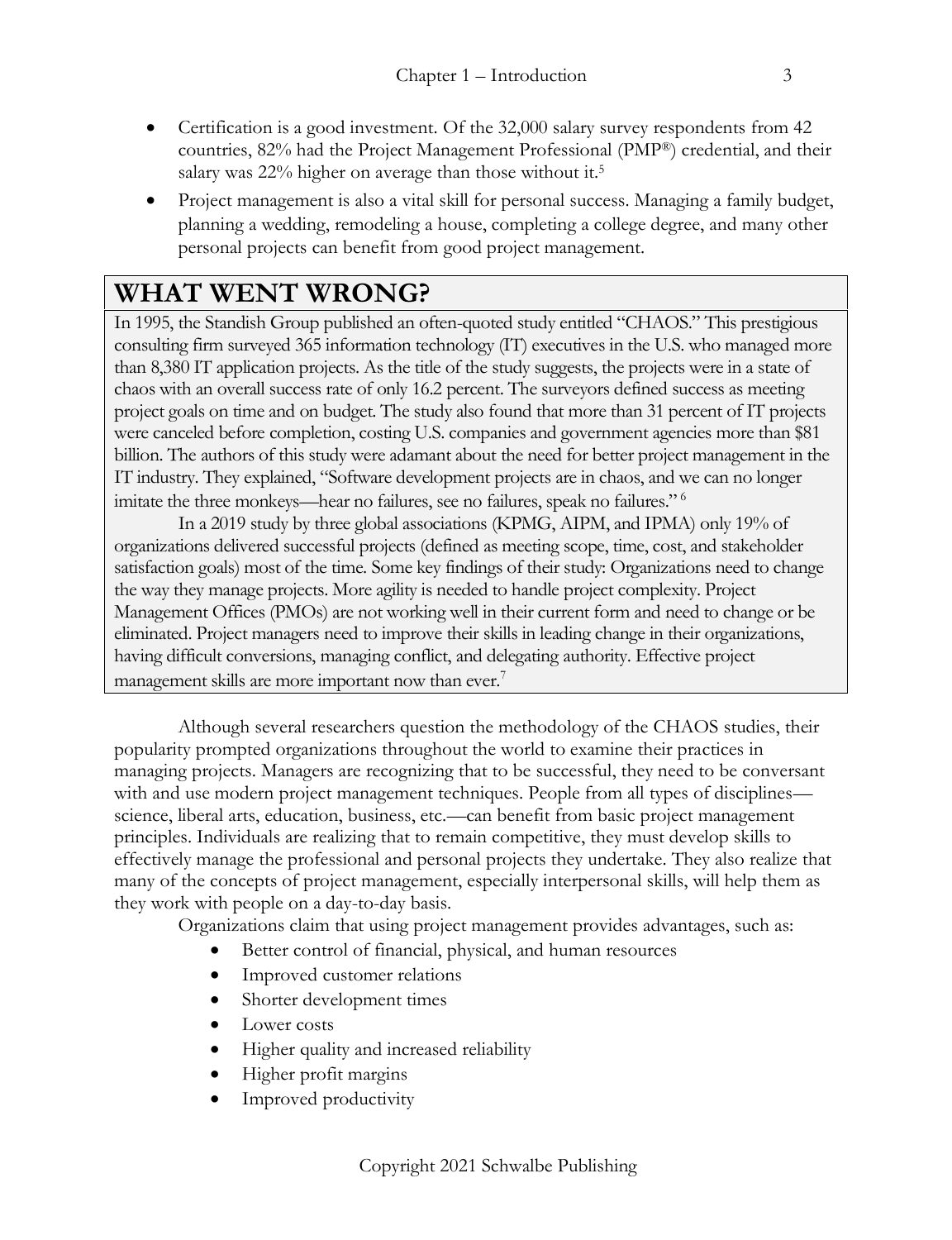- Better internal coordination
- Higher worker morale

In addition to project management, organizations are embracing program and portfolio management to address enterprise-level needs. They are also becoming more agile. This chapter introduces projects and project management (predictive, agile, and hybrid approaches), describes the differences between project, program, and portfolio management, discusses the role of the project manager, and provides important background information on this growing profession.

### **WHAT IS A PROJECT?**

To discuss project management, it is important to understand the concept of a project. A **project** is "a temporary endeavor undertaken to create a unique product, service, or result."<sup>8</sup> Operations, on the other hand, is work done in organizations to sustain the business. Projects are different from operations in that they end when their objectives have been reached or the project has been terminated. It is important to note that although projects are temporary and often produce specific deliverables, the benefits of those deliverables may not be achieved until well after the project is completed. Project teams, therefore, must work with operations to ensure the desired outcomes of their projects provide value to the organization.

For example, your company might start a project to reduce employee turnover. The project might last 6 months and produce several deliverables like an employee satisfaction survey, new hiring and compensation guidelines, a new reward and recognition program, and so on. The desired outcome of reducing turnover might not be measurable until a year or more after the project ended.

### **Examples of Projects**

Projects can be large or small and involve one person or thousands of people. They can be done in one day or take years to complete. Examples of projects include the following:

- A young couple hires a firm to design and build them a new house
- A retail store manager works with employees to display a new clothing line in the store and online to attract new customers
- A school district upgrades its technology infrastructure to provide wireless Internet access for all students in school and from home
- A medical technology firm develops a device that connects to smart phones
- Musicians starts a company to help children develop their musical talents
- A pharmaceutical company launches a new drug or vaccine
- A television network develops a system to allow viewers to vote for contestants and provide other feedback on programs via several devices
- A government group develops a program to track immunizations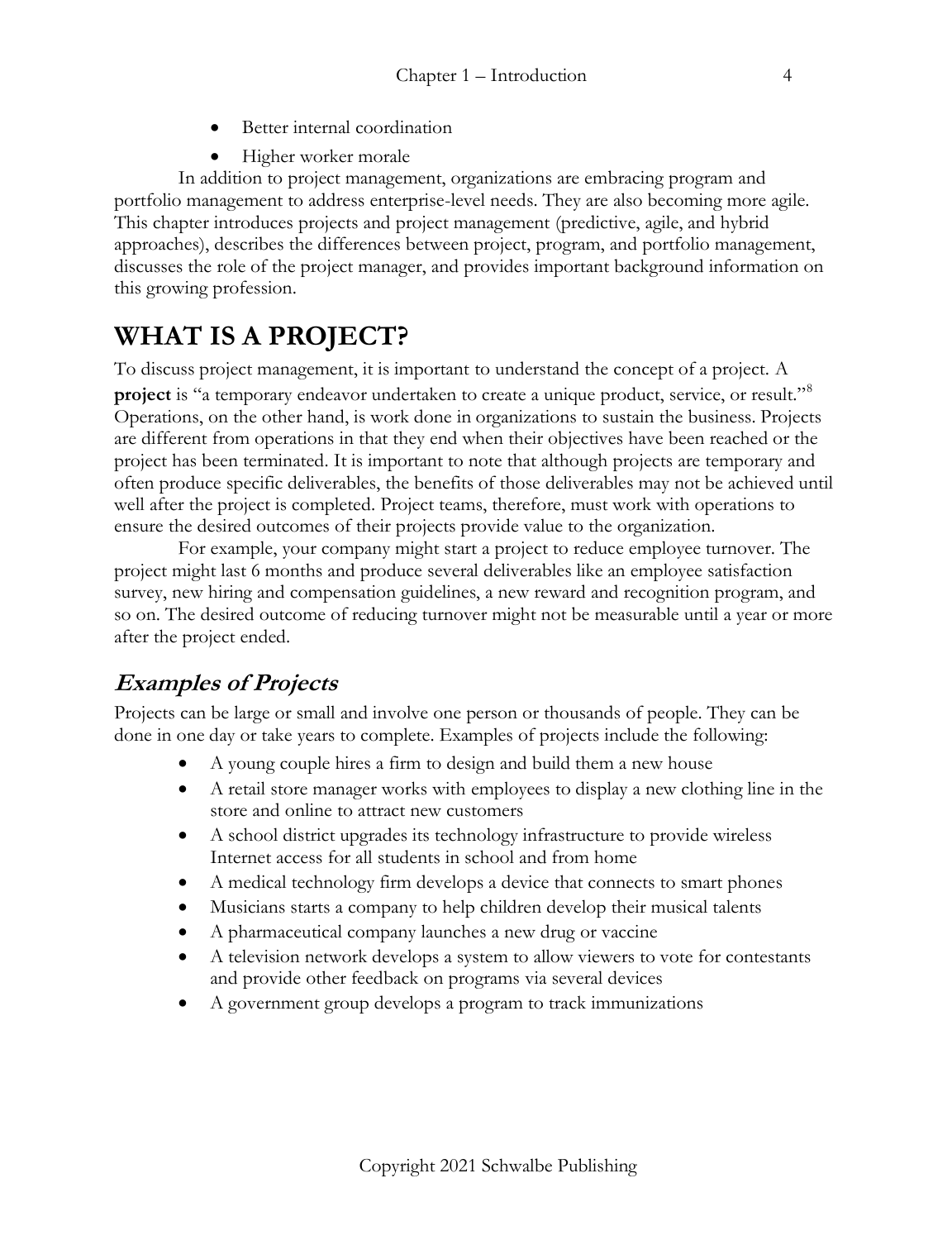### **VIDEO HIGHLIGHTS**

PMI recognizes outstanding performance in project management by announcing a Project of the Year award winner. Their website lists winners since 1989, and videos summarize several award-winning projects, such as the following:

- 2020: The Trans Anatolian Natural Gas Pipeline (TANAP) Project
- 2019: Embraier E190-E2 Program Development
- 2018: Project Legacy Southeast Louisiana Veterans Health Care System Replacement

You can also see how project management was used on much older projects. Mark Kozak-Holland wrote a book in 2011 called "The History of Project Management." In describing his book, the author states the following: "Think about the Giza Pyramid, the Parthenon, the Colosseum, the Gothic Cathedrals of Medieval Europe, the great voyages of exploration, the Taj Mahal, and the mega projects of the industrial revolutions. Was project management used on these projects? Were the concepts of project management even understood? Can we connect modern and ancient project management?" A 5-minute video does an excellent job of showing how project management was used in building the Giza Pyramid as viewers listen to music while seeing images and text on the screen. You can find this and other videos on the companion website for this text at http://intropm.com/.

### **Project Attributes**

As you can see, projects come in all shapes and sizes. The following attributes help to further define a project:

- *A project has a unique purpose.* Every project should have a well-defined objective. For example, many people hire firms to design and build a new house, but each house, like each person, is unique.
- *A project is temporary.* A project has a definite beginning and a definite end. For a home construction project, owners usually have a date in mind when they'd like to move into their new home.
- *A project drives change and enables value creation.* A project is initiated to bring about a change to meet a need or desire. Its purpose is to achieve a specific objective which changes the context (a living situation, in this house project example) from a current state to a more desired or valued future state.
- *A project is developed using progressive elaboration or in an iterative fashion.* Projects are often defined broadly when they begin, and as time passes, the specific details of the project become clearer. For example, there are many decisions that must be made in planning and building a new house. It works best to draft preliminary plans for owners to approve before more detailed plans are developed.
- *A project requires resources, often from various areas.* Resources include people, hardware, software, or other assets. Many different types of people, skill sets, and resources are needed to build a home.
- *A project should have a primary customer or sponsor.* Most projects have many interested parties or stakeholders, but someone must take the primary role of sponsorship. The **project sponsor** usually provides the direction and funding for the project.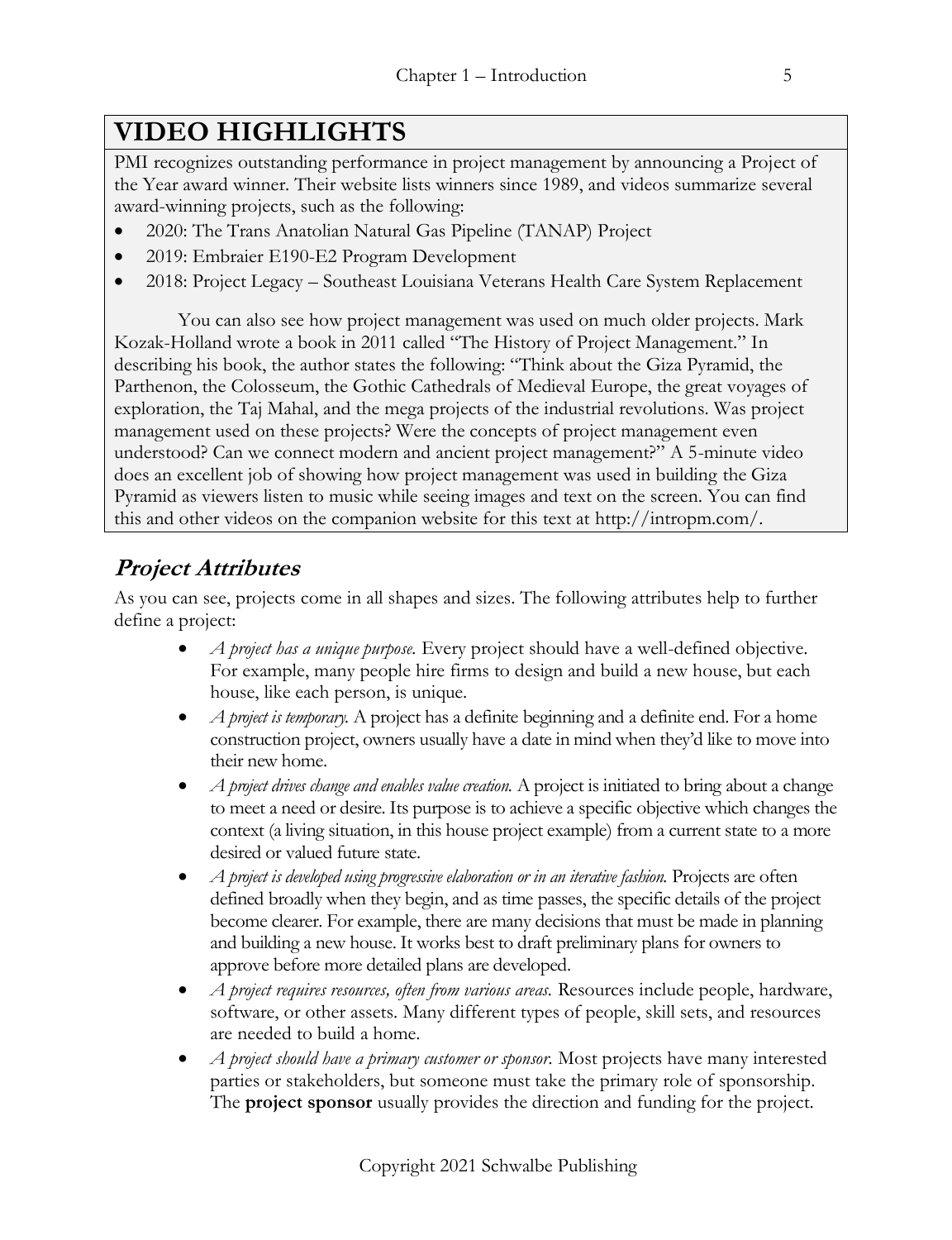• *A project involves uncertainty.* Because every project is unique, it is sometimes difficult to define the project's objectives clearly, estimate exactly how long it will take to complete, or determine how much it will cost. External factors also cause uncertainty, such as a supplier going out of business or a project team member needing unplanned time off. Uncertainty is one of the main reasons project management is so challenging, because uncertainty invokes risk.

A good project manager contributes to a project's success. **Project managers** work with the project sponsors, the project team, and the other people involved in a project to define, communicate, and meet project goals.

### **Project Constraints**

Every project is constrained in different ways. Some project managers focus on scope, schedule, and cost constraints. These limitations are sometimes referred to in project management as the **triple constraint**. To create a successful project, project managers must consider scope, schedule, and cost and balance these three often-competing goals. They must consider the following:

- *Scope*: What work will be done as part of the project? What unique product, service, or result does the customer or sponsor expect from the project?
- Schedule: How long should it take to complete the project? What is the timeline?
- *Cost*: What should it cost to complete the project? What is the project's budget? What resources are needed?

Other people focus on the quadruple constraint, which adds quality as a fourth constraint.

• *Quality*: How good does the quality of the products or services need to be? What do we need to do to satisfy the customer?

The *PMBOK® Guide - Sixth Edition* suggests these four constraints *plus* risk and resources, but states that there may be others as well, depending on the project. Figure 1-1 shows these six constraints. The triple constraint goals—scope, schedule, and cost—often have a specific target at the beginning of the project. For example, a couple might initially plan to move into their new 2,000 square foot home in six months and spend \$300,000 on the entire project. The couple will have to make many decisions along the way that may affect meeting those goals. They might need to increase the budget to meet scope and time goals or decrease the scope to meet time and budget goals. The other three constraints—quality, risk, and resources—affect the ability to meet scope, schedule, and cost goals. Projects by definition involve uncertainty and resources, and the customer defines quality. No one can predict with one hundred percent accuracy what risks might occur on a project. Resources (people) working on the house might produce different results at different quality levels, and material resources may vary as well. Customers cannot define their quality expectations in detail for a project on day one. These three constraints often affect each other as well as the scope, schedule, and cost goals of a project.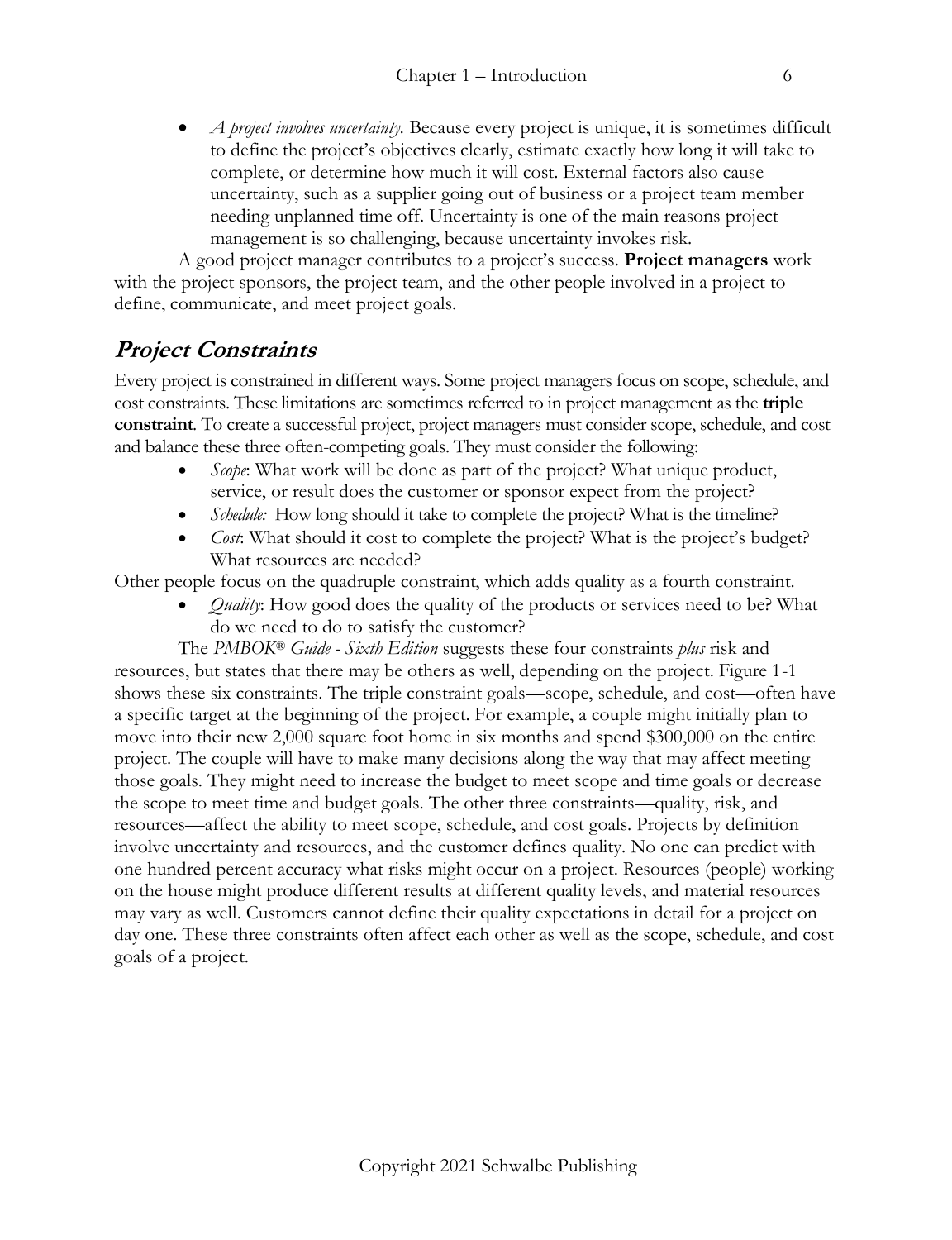

**Figure 1-1. Typical project constraints**

For example, the couple may have picked out a certain type of flooring for most of their home early in the design process, but that supplier may have run out of stock, forcing them to choose a different flooring to meet the schedule goal. This issue may affect the cost of the project. Projects rarely finish according to the discrete scope, schedule, and cost goals originally planned. Instead of discrete target goals for scope, schedule, and cost, it is often more realistic to set a range of goals that allow for uncertainties, such as spending between \$275,000 and \$325,000 and having the home completed within five to seven months. These goals allow for inevitable changes due to risk, resources, and quality considerations.

Experienced project managers know that you must decide which constraints are most important on each project. If time is most important, you must often change the initial scope and/or cost goals to meet the schedule. You might have to accept more risk and lower quality expectations. If scope goals are most important, you may need to adjust schedule and/or cost goals, decrease risk, and increase quality expectations. If communication is most important, you must focus on that. If there are set procurement goals or constraints, that knowledge might be key to the project. In any case, sponsors must provide some type of target goals for a project's scope, schedule, and cost and define other key constraints for a project. The project manager should be communicating with the sponsor throughout the project to make sure the project meets his or her expectations.

How can you avoid the problems that occur when you meet scope, schedule, and cost goals, but lose sight of customer satisfaction? The answer is *good project management, which includes more than meeting project constraints*.

### **WHAT IS PROJECT MANAGEMENT?**

**Project management** is "the application of knowledge, skills, tools and techniques to project activities to meet the project requirements."<sup>9</sup> Project managers must not only strive to meet specific scope, schedule, cost, resource, risk, and quality requirements of projects, they must also facilitate the entire process to meet the needs and expectations of the people involved in or affected by project activities.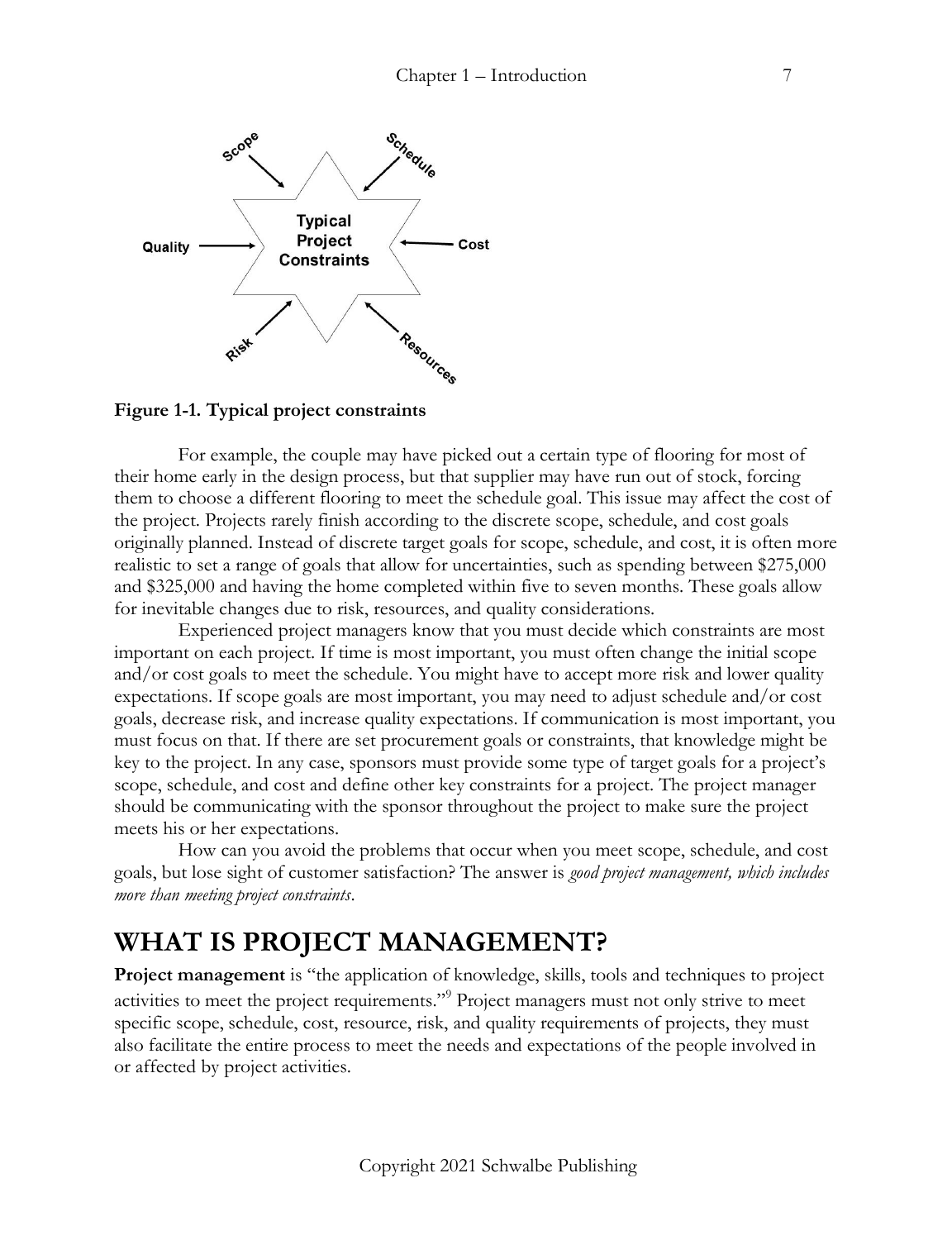### **Project Management Framework (PMBOK***®* **Guide - Sixth Edition)**

Figure 1-2 illustrates a framework to help you understand project management. Key elements of this framework include the project stakeholders, project management process groups, knowledge areas, tools and techniques, project success, and the contribution of a portfolio of projects to the success of the entire enterprise. Each of these elements of project management is discussed in more detail in the following sections. Note that this framework is based on the Project Management Body of Knowledge (*PMBOK®) Guide -Sixth Edition* (published in 2017), and it focuses on a process-oriented approach.

|                    |    | Process groups                   |    | Knowledge areas | <b>Tools and</b><br>techniques |                        |  |
|--------------------|----|----------------------------------|----|-----------------|--------------------------------|------------------------|--|
| <b>Stakeholder</b> | 1. | Initiating                       | 1. | Integration     |                                | Project                |  |
| needs and          |    | 2. Planning                      |    | 2. Scope        |                                | portfolio              |  |
| expectations       | 3. | Executing                        |    | 3. Schedule     |                                | Project 1              |  |
|                    | 4. | Monitoring<br>and<br>controlling |    | 4. Cost         |                                | Project 2<br>Project 3 |  |
|                    | 5. | Closing                          | 5. | Quality         |                                |                        |  |
|                    |    |                                  | 6. | Resource        |                                | Project<br>success     |  |
|                    |    |                                  | 7. | Communication   | anas<br>Contra<br>$-32$        |                        |  |
|                    |    |                                  |    | 8. Risk         |                                |                        |  |
|                    |    |                                  |    | 9. Procurement  |                                |                        |  |
|                    |    |                                  |    | 10. Stakeholder |                                |                        |  |

#### **Figure 1-2. Project management framework based on the PMBOK** *®* **Guide - Sixth Edition**

PMI did not change the definition of a project or project management in the *PMBOK® Guide - Seventh Edition* (published in 2021), but they did change the focus from a processoriented approach to a principle-centered approach. Unlike previous *PMBOK® Guide* updates which replaced older editions, PMI recognizes the continued value of the more detailed sixth edition (537 versus 196 pages excluding appendices) and includes the entire sixth edition and other PMI standards and information in their new PMIstandards+™ digital content platform. This text includes content from both editions of PMI's *PMBOK® Guide*, other PMI sources, as well as hundreds of other sources.

### **Project Stakeholders**

**Stakeholders** are the people involved in or affected by project activities and include the project sponsor, project team, support staff, customers, users, suppliers, and even opponents to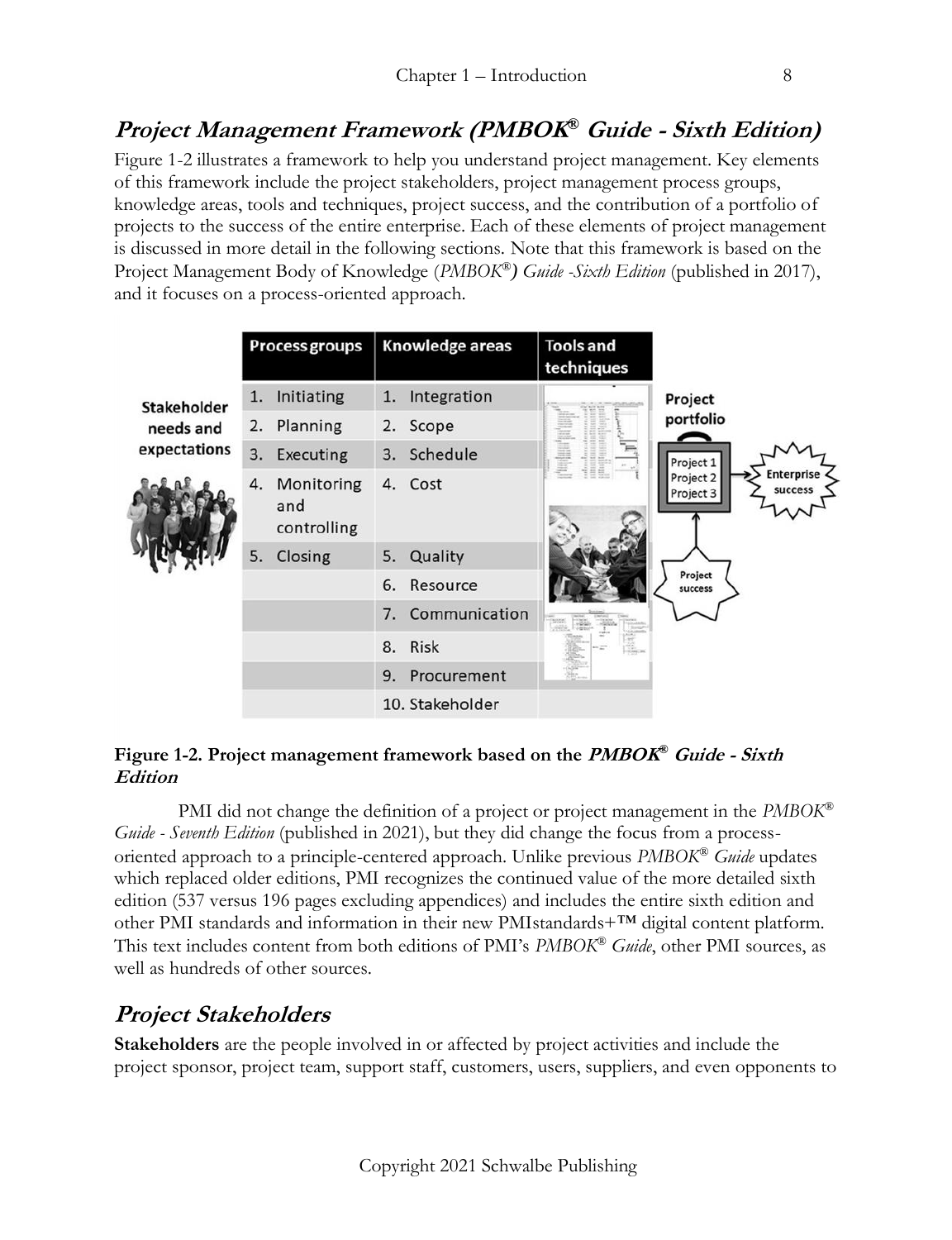the project. These stakeholders often have very different needs and expectations. For example, there are several stakeholders involved in a home construction project.

- The project sponsors would be the potential new homeowners. They would be the people paying for the house and could be on a very tight budget, so they would expect the contractor to provide accurate estimates of the costs involved in building the house. They would also need a realistic idea of when they could move in and what type of house they could afford given their budget constraints.
- The project manager (sometimes called the project leader) in this example would normally be the general contractor responsible for building the house. He or she needs to work with all the project stakeholders to meet their needs and expectations.
- The project team for building the house would include several construction workers, electricians, carpenters, and so on. These stakeholders would need to know exactly what work they must do and when they need to do it. They would need to know if the required materials and equipment will be at the construction site or if they are expected to provide the materials and equipment. Their work would need to be coordinated since there are many interrelated factors involved.
- Support staff might include the employers of the homeowners, the general contractor's administrative assistant, and other people who support other stakeholders. The employers of the homeowners might expect their employees to complete their work but allow some flexibility so they can visit the building site or take phone calls related to building the house. The contractor's administrative assistant would support the project by coordinating meetings between the buyers, the contractor, suppliers, and other stakeholders.
- Building a house requires many suppliers. The suppliers would provide the wood, windows, flooring materials, appliances, and other items. Suppliers would expect exact details on what items they need to provide, where and when to deliver those items, and similar information.
- Additional stakeholders would include several city employees, who would be interested in following city ordinances as well as increasing revenues. They might have certain guidelines for the construction of houses in the area and regulations to ensure the safety of the public near the construction site. The local housing inspector would also be a stakeholder, concerned with ensuring that everything meets specific codes and regulations.
- There may or may not be opponents to a project. In this example, there might be a neighbor who opposes the project because the workers are making so much noise that she cannot concentrate on her work at home, or the noise might awaken her sleeping children. She might interrupt the workers to voice her complaints or even file a formal complaint. Alternatively, the neighborhood might have association rules concerning new home design and construction. If the homeowners did not follow these rules, they might have to halt construction due to legal issues.

As you can see from this example, there are many different stakeholders on projects, and they all have different interests. Stakeholders' needs and expectations are important in the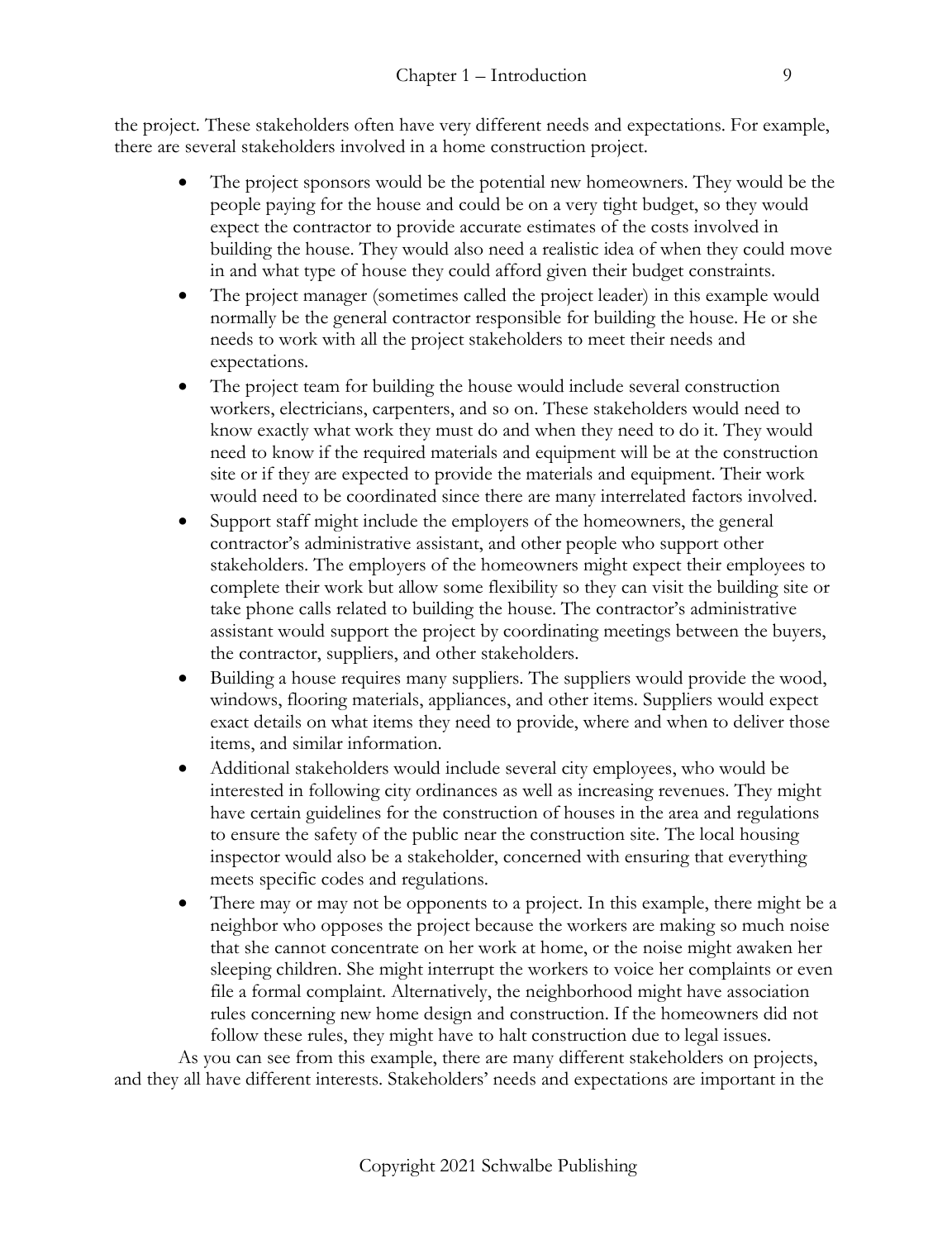beginning and throughout the life of a project. Successful project managers develop good relationships with project stakeholders to understand and meet their needs and expectations.

### **Project Management Process Groups and Knowledge Areas**

The five **project management process groups** include initiating, planning, executing, monitoring and controlling, and closing activities. Chapter 3 provides more information on the process groups and how they relate to the ten project management knowledge areas. **Project management knowledge areas** describe the key competencies that project managers must develop. Project managers must have knowledge and skills in all ten of these areas, briefly described as follows:

- Project integration management is an overarching function that coordinates the work of all other knowledge areas. It affects and is affected by all other knowledge areas.
- Project scope management involves working with all appropriate stakeholders to define, gain written agreement for, and manage all the work required to complete the project successfully.
- Project schedule management includes estimating how long it will take to complete the work, developing an acceptable project schedule given cost-effective use of available resources, and ensuring timely completion of the project.
- Project cost management consists of preparing and managing the budget for the project.
- Project quality management ensures that the project will satisfy the stated or implied needs for which it was undertaken.
- Project resource management is concerned with making effective use of the people and physical resources needed for the project.
- Project communications management involves generating, collecting, disseminating, and storing project information.
- Project risk management includes identifying, analyzing, and responding to risks related to the project.
- Project procurement management involves acquiring or procuring goods and services for a project from outside the performing organization.
- Project stakeholder management focuses on identifying project stakeholders, understanding their needs and expectations, and engaging them appropriately throughout the project.

### **Project Management Tools and Techniques**

Thomas Carlyle, a famous historian and author, stated, "Man is a tool-using animal. Without tools he is nothing, with tools he is all." As the world continues to become more complex, it is even more important for people to develop and use tools, especially for managing important projects. **Project management tools and techniques** assist project managers and their teams in carrying out work in all ten knowledge areas. For example, many predictive projects require project charters, scope statements, Gantt charts, kick-off meetings, progress reports, and so on.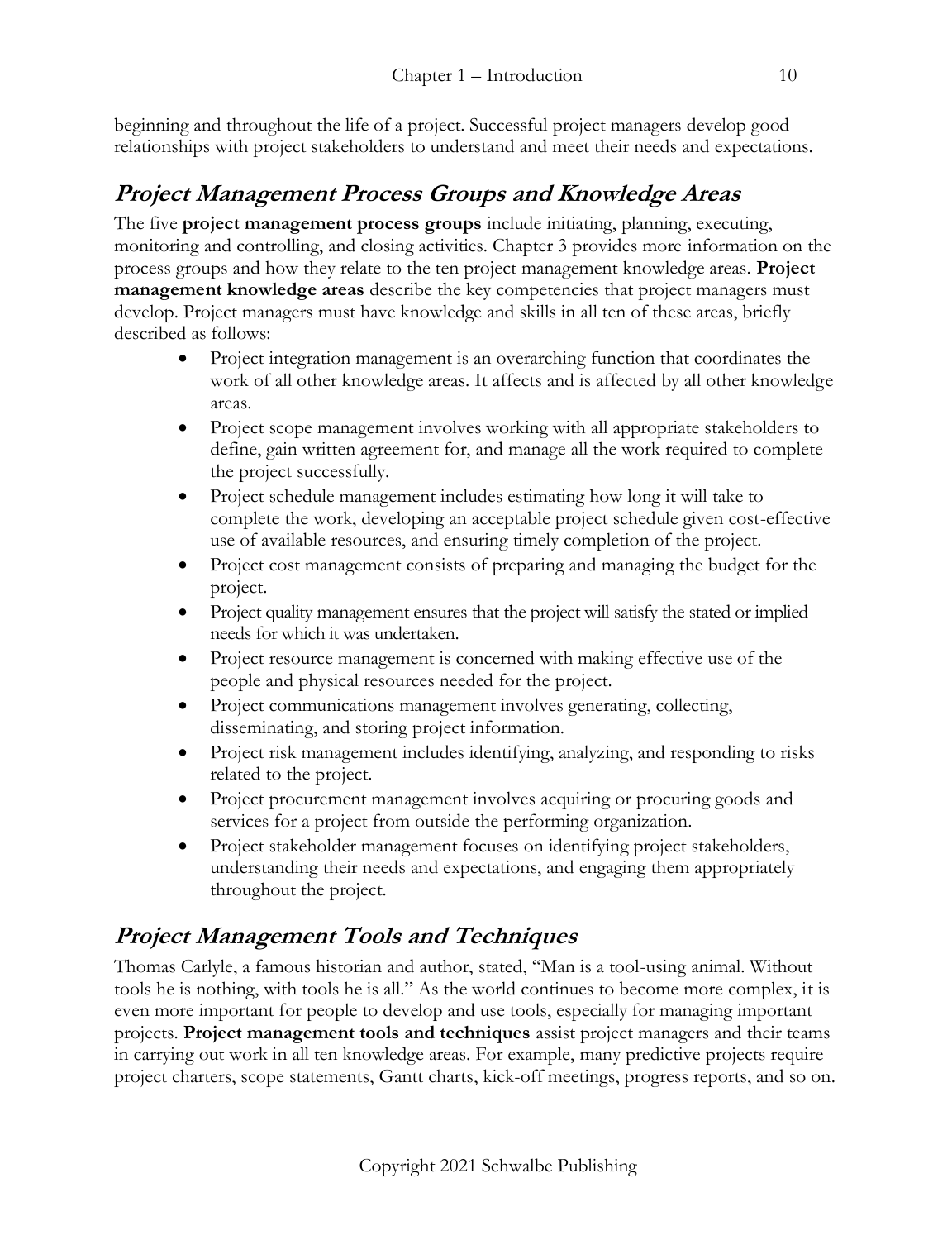Agile projects often require product roadmaps, backlogs, burndown charts, retrospectives, etc. You will learn more about these and other tools and techniques throughout this text.

Despite its advantages, project management is not a silver bullet that guarantees success on all projects. Project management is a very broad, often complex discipline. What works on one project may not work on another, so it is essential for project managers to continue to develop their knowledge and skills in managing projects. It is also important to learn from the mistakes and successes of past projects.

### **Project Success**

How do you define the success or failure of a project? There are several ways to define project success. The list that follows outlines a few common criteria for measuring project success as applied to the example project of building a new 2,000 square foot home within six months for \$300,000:

- The project provided value. **Value** is "the worth, importance, or usefulness of something." <sup>10</sup>. Sometimes the value of a project is easy to measure, but sometimes it is not. It is important to clarify the intended outcome(s) of projects. For example, a project to build a house might have several intended outcomes. Tangible outcomes might include making a certain amount of money for the builder or providing a good return on investment for the buyers, if their intent was to sell the house at a gain in the near future. Intangible outcomes might include a good customer satisfaction rating for the builder or the buyers simply being happy in their house in the future. If the couple liked their new home and neighborhood after they lived there for a while, even if it cost more or took longer to build or the project manager was rude to them, it would be a successful project based on the intended outcome of happy buyers. However, the builder would have received a poor customer satisfaction rating soon after the house was completed.
- The project met scope, schedule, and cost goals. If the home was 2,000 square feet and met other scope requirements, was completed in six months, and cost \$300,000, we could call it a successful project based on these criteria. Note that the CHAOS studies mentioned in the What Went Right? and What Went Wrong? examples used this definition of success.
- The project satisfied the customer/sponsor. Even if the project met initial scope, schedule, and cost goals, the couple paying for the house might not be satisfied. Perhaps the project manager never returned their calls and texts or made important decisions without their approval. Perhaps the quality of some of the construction or materials was not acceptable. If the buyers were not happy about important aspects of the project, it would be deemed a failure due to poor customer satisfaction. One method used to measure customer satisfaction is a **net promoter score**, a number that represents the customer's willingness to recommend a product or service to others.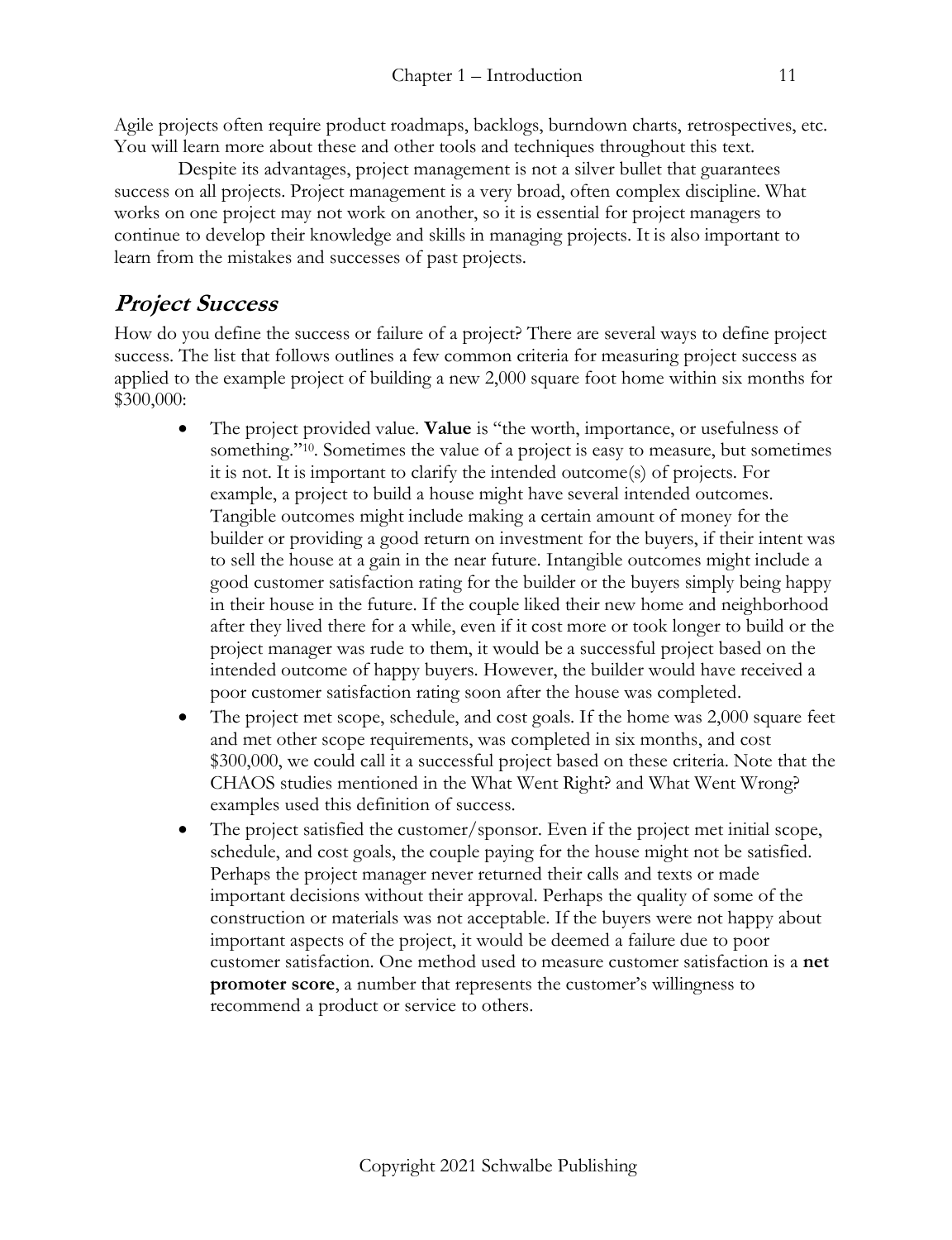### **WHAT WENT RIGHT?**

Follow-up studies by the Standish Group (see the previously quoted "CHAOS" study in the What Went Wrong? passage) showed improvement in the statistics for IT projects:

- The number of successful projects (those completed on time, on budget with a satisfactory result) was 29% in 2015 based on a sample of over 50,000 software development projects worldwide. The number of failed projects (those canceled or not used after implementation) was 19 percent. That leaves 52% of projects as challenged (over budget, late, and/or poorly implemented). These numbers include projects of all sizes and methodologies.
- The 2015 CHAOS study also summarized the success rates of projects by size, showing that 62% of small projects were successful from 2011-2015 compared to only 2% of grand, 6% of large, 9% of medium, and 21% of moderate size projects. Small projects are obviously easier to complete successfully.
- Agile approaches were also measured across all project sizes from 2011-2015, showing that 39% of all agile projects were successful compared to 11% of predictive or waterfall projects. For small projects, 58% of agile projects were successful compared to 44% of waterfall projects. About 10,000 projects were included for these statistics.<sup>11</sup>
- In 2021 the Standish Group website states that 31% of software projects are successful (an increase from the 29% reported in 2015). They also say that 46% of the successful projects returned high value to the organization.

### **Project Management Framework (PMBOK***®* **Guide - Seventh Edition)**

As mentioned earlier, the *PMBOK® Guide - Seventh Edition* focuses on a principle-centered approach to project management. Instead of being structured around project management knowledge areas and their processes, it is structured around eight project performance domains (stakeholders, team, development approach and life cycle, planning, project work, delivery, measurement, and uncertainty) along with two other sections, one describing tailoring, and the other describing models, methods, and artifacts. It also emphasizes that the 12 project management principles described in *The Standard for Project Management* (2021) guide behavior. Figure 1-3 summarizes a project management framework based on the *PMBOK® Guide - Seventh Edition*, and the following sections describe the elements of this framework.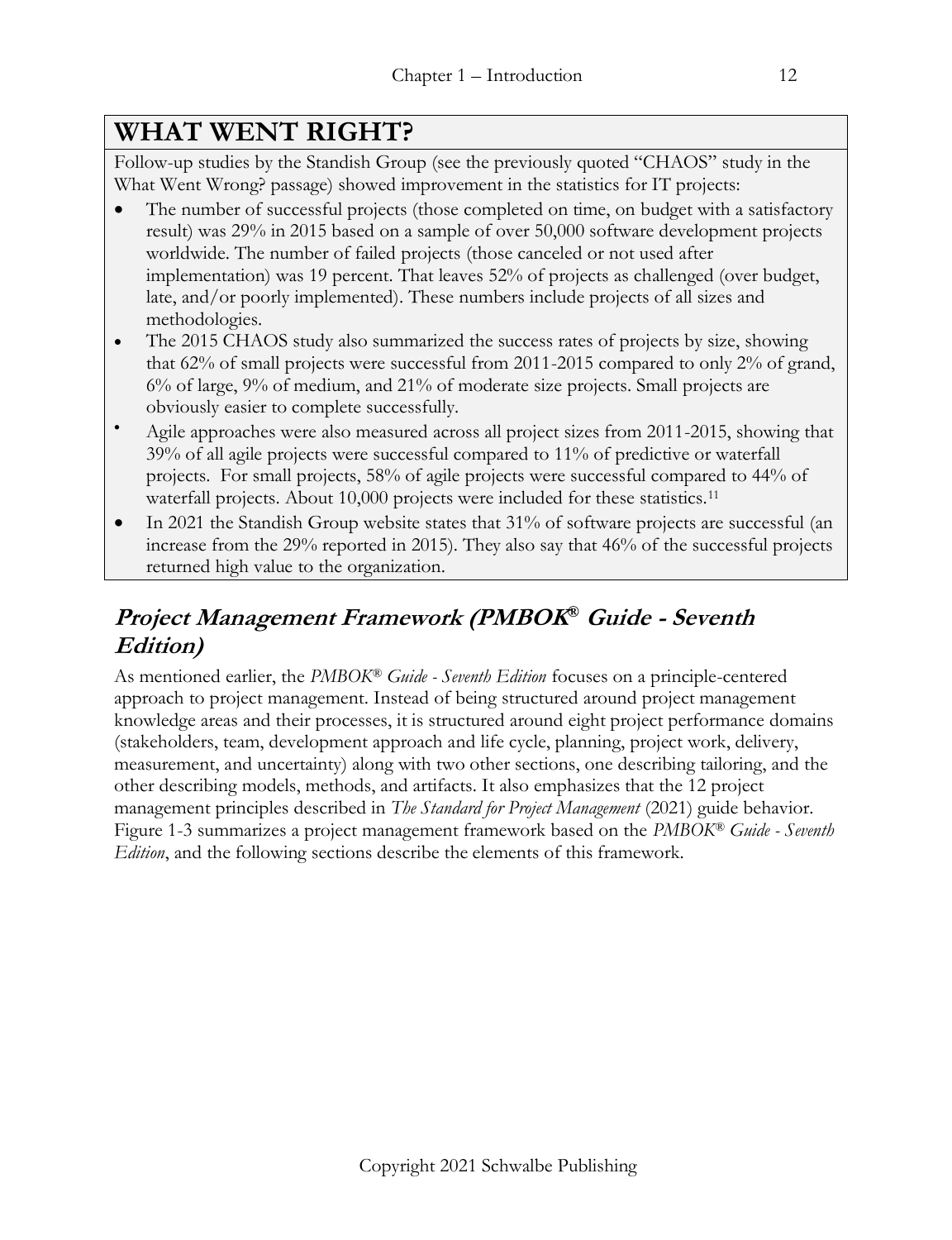Figure not available due to copyright restrictions.

#### **Figure 1-3. Project management framework based on the PMBOK** *®* **Guide - Seventh Edition**

Source: Project Management Institute, Inc., *A Guide to the Project Management Body of Knowledge (PMBOK® Guide) – Seventh Edition* (2021), Figure 4-1, p. 154.

### **Project Management Principles**

**Principles** for a profession "serve as foundational guidelines for strategy, decision making, and problem solving."12 Figure 1-3 lists the 12 principles, which are self-explanatory. Using these principles to guide behavior will be discussed throughout this text.

### **Project Performance Domains**

A **project performance domain** is "a group of related activities that are critical for the effective delivery of project outcomes. Project performance domains are interactive, interrelated, and interdependent areas of focus that work in unison to achieve desired project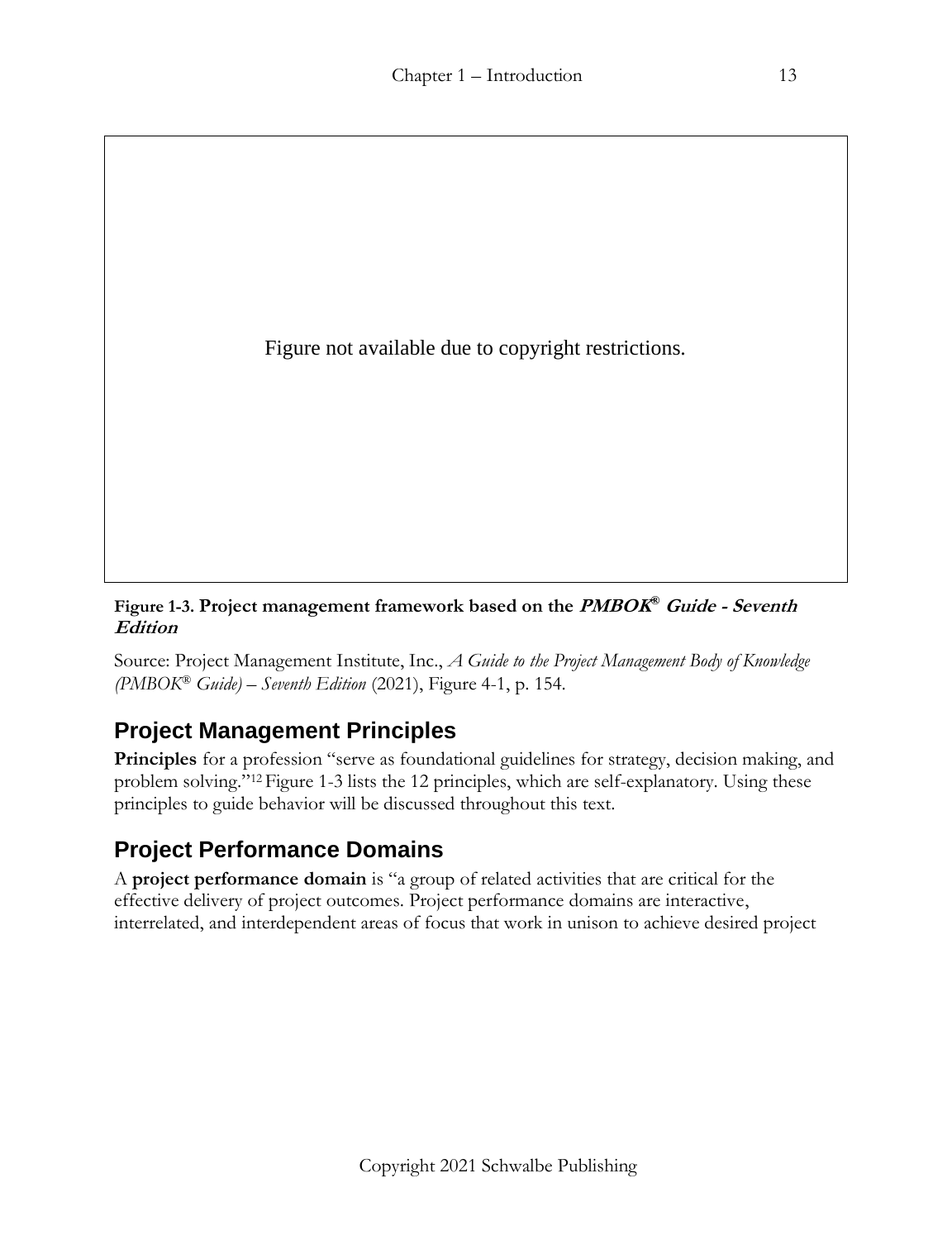outcomes."<sup>13</sup> Project managers should understand each of these domains, summarized as follows:

- Stakeholders: Addresses activities and functions associated with stakeholders. See the previous discussion of stakeholders and future chapters describing stakeholder management.
- Team: Addresses activities and functions associated with the people who are responsible for producing project deliverables that realize business outcomes. The importance of teams is described throughout this text.
- Development approach and life cycle: Addresses activities and functions associated with the development approach, cadence, and life cycle phases of the project. These topics are addressed in Chapter 3, Initiating Projects.
- Planning: Addresses activities and functions associated with the initial, ongoing, and evolving organization and coordination necessary for delivering project deliverables and outcomes. Chapter 4-6 address project planning in detail.
- Project work: Addresses activities and functions associated with establishing project processes, managing physical resources, and fostering a learning environment. This topic is addressed in several chapters of this text, especially in Chapter 7, Executing Projects.
- Delivery: Addresses activities and functions associated with delivering the scope and quality that the project was undertaken to achieve. See the sections in several chapters describing project scope and quality management.
- Measurement: Addresses activities and functions associated with assessing project performance and taking appropriate actions to maintain acceptable performance. This topic is addressed in detail in Chapter 8, Monitoring and Controlling.
- Uncertainty: Addresses activities and functions associated with risk and uncertainty. See the sections in several chapters describing project risk management.

### **Tailoring**

Just as you can benefit from tailoring clothing, especially something special like wedding attire, you can benefit from tailoring how you manage a project. **Tailoring** is "the deliberate adaptation of the project management approach, governance, and processes to make them more suitable for the given environment and the work at hand."<sup>14</sup> Every project is unique, as is every project team, every organization, etc., so it is very important to mindfully consider how to manage a project. One of the project management principles, in fact, is to tailor based on context. Factors to consider include the size of the project, complexity, expected duration, industry, organizational culture, and project management maturity. You can tailor which processes you will use, how you will handle stakeholder engagement, which tools, methods, and artifacts you'll use, and what life cycle and development approach is most appropriate. PMI suggests a 4-step approach to tailoring: select an initial approach; tailor for the organization; tailor for the project; and implement ongoing improvement. Many of these concepts are described later in this text and will make more sense as you read about them and see examples of when it makes sense to use each approach.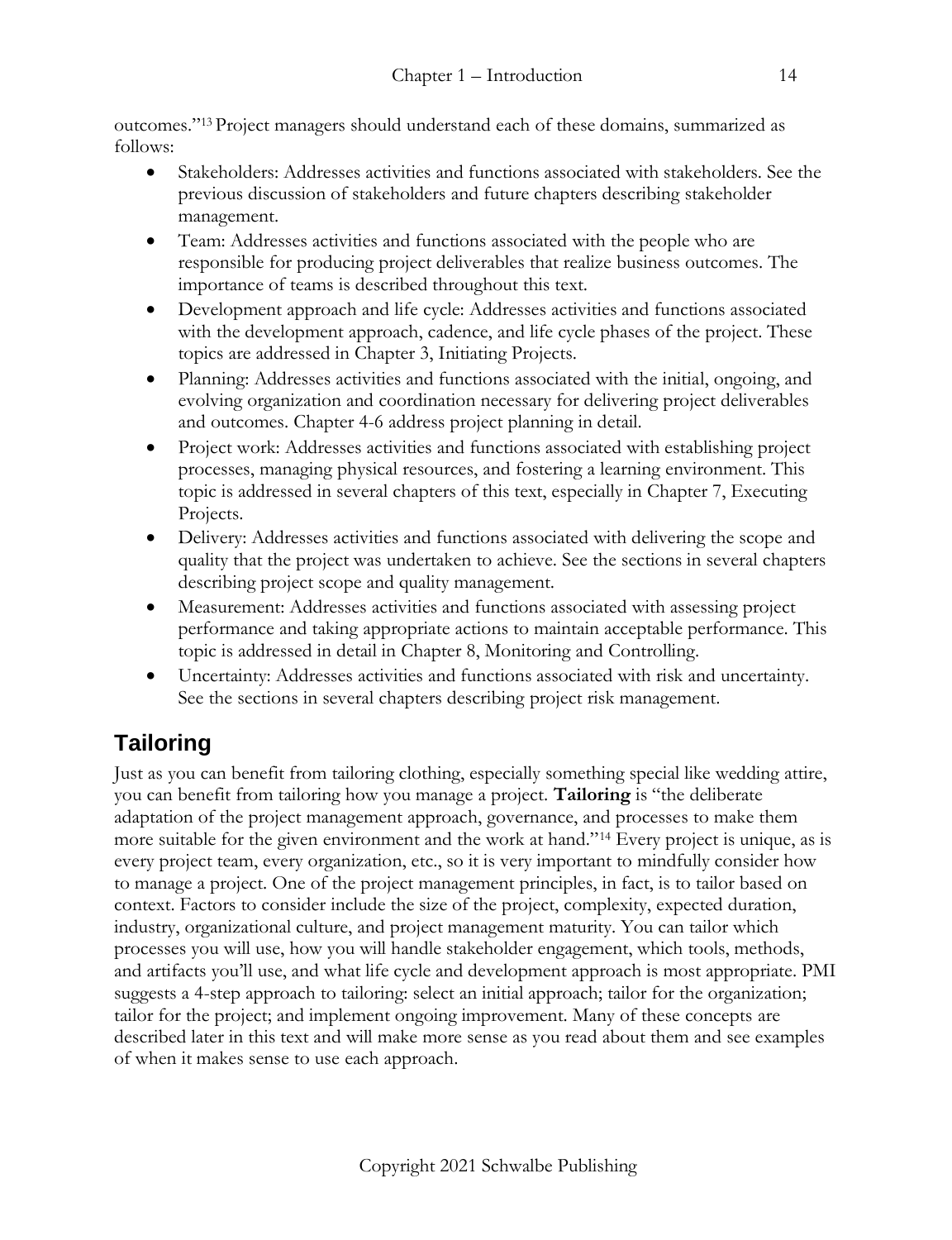### **Models, Methods, and Artifacts**

Instead of using the term tools and techniques, the *PMBOK® Guide - Seventh Edition* describes models, methods, and artifacts, as follows:

- A **model** is "a thinking strategy to explain a process, framework, or phenomenon." For example, there are models for leadership, communication, motivation, change, complexity, and team development.
- A **method** is "the means for achieving an outcome, output, result, or project deliverable." There are methods for data gathering and analysis, estimating, and meeting.
- An **artifact** "can be a template, document, output, or project deliverable." Examples include strategy artifacts (business cases, project charters, etc.), logs and registers (assumptions log, backlog, risk register, etc.), plans, hierarchy charts, baseline artifacts (budgets, milestone schedules, etc.), visual data and information, reports, agreements, and contracts.<sup>15</sup>

### **PROGRAM AND PROJECT PORTFOLIO MANAGEMENT**

About one-quarter of the world's gross domestic product is spent on projects. Projects make up a significant portion of work in most business organizations or enterprises, and successfully managing those projects is crucial to enterprise success. Two important concepts that help projects meet enterprise goals are the use of programs and project portfolio management.

### **Programs**

A **program** consists of "related projects, subsidiary programs, and program activities that are managed in a coordinated manner to obtain benefits not available from managing them individually."<sup>16</sup> A **megaproject** is a very large project that typically costs over US \$1 billion, affects over one million people, and lasts several years.

### **MEDIA SNAPSHOT**

Popular Mechanics provides a list (including photos) of the 25 most impressive megaprojects throughout the world. Several are listed below, showing the time and cost required to complete them (US\$):

- Panama Canal Expansion Project, Panama, Central America: 11 years, \$5.25 billion. The original canal was built in 1914. The expansion project widened and deepened the canal to allow for larger ships. (Note: The Suez Canal was the site of the container ship that was stuck for almost a week in March 2021.)
- Port Mann Bridge, Vancouver, British Columbia, Canada: 6 years, \$1.92 billion. Port Mann Bridge is the second largest bridge in North America, spanning 6,866 feet.
- Three Gorges Dam, China: 17 years, \$22 billion. This dam on the Yangtze River is 595 feet tall, 131 feet wide, and over 7,600 feet long, with 32 main turbines producing electricity.17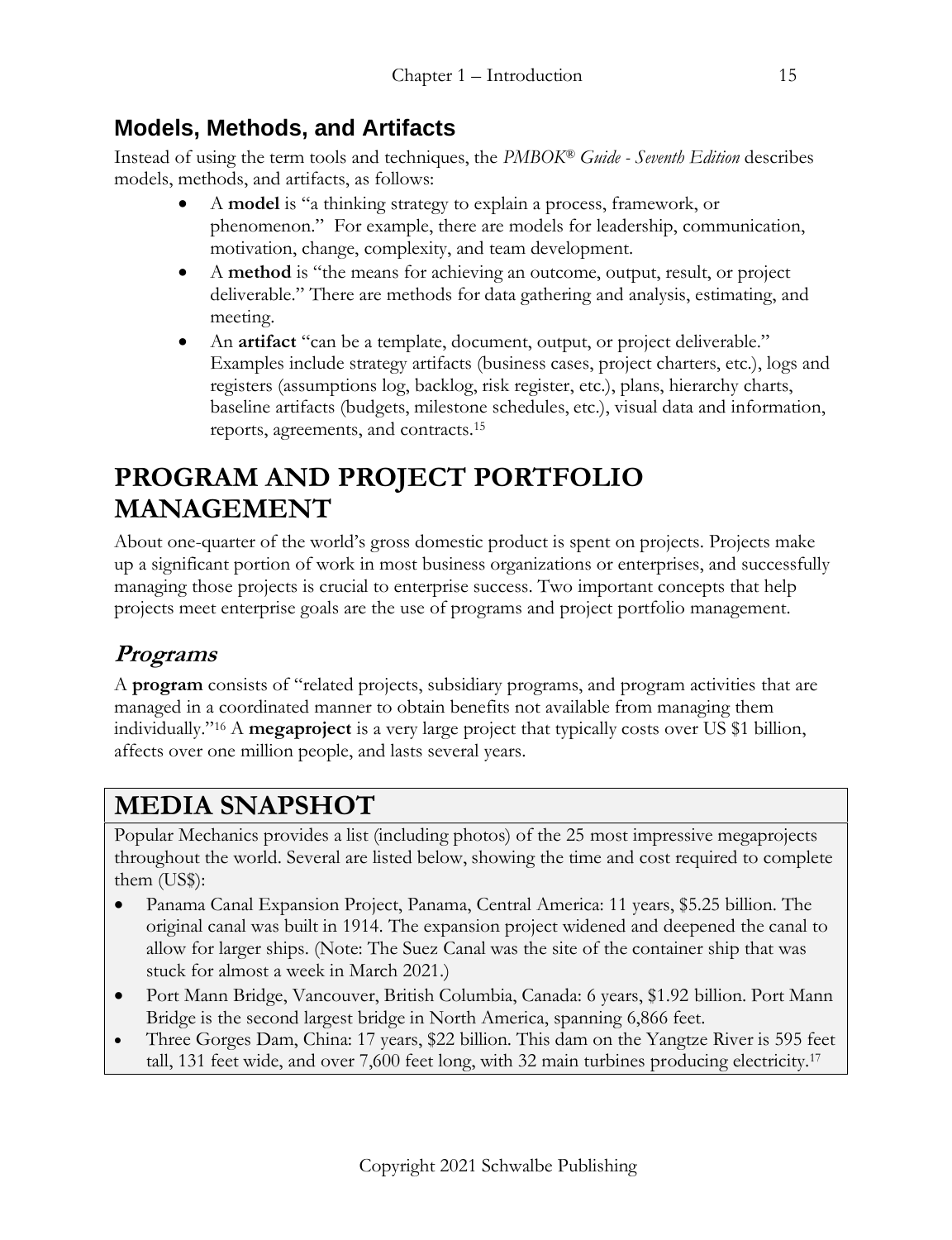As you can imagine, it is often more economical to group projects together to help streamline management, staffing, purchasing, and other work. The following are examples of programs (Figure 1-4 illustrates the first program in the list).

- A construction firm has programs for building single-family homes, apartment buildings, and office buildings, as shown in Figure 1-4. Each home, apartment building, and office building is a separate project for a specific sponsor, but each type of building is part of a program. There would be several benefits to managing these projects under one program. For example, for the single-family homes, the program manager could try to get planning approvals for all the homes at once, advertise them together, and purchase common materials in bulk to earn discounts.
- A clothing firm has a program to analyze customer-buying patterns. Projects under this program might include one to send out and analyze electronic surveys, one to conduct several focus groups in different geographic locations with different types of buyers, and a project to develop an information system to help collect and analyze current customers' buying patterns.
- A government agency has a program for children's services, which includes a project to provide pre-natal care for expectant mothers, a project to immunize newborns and young children, and a project for developmental testing for preschool children, to name a few.



#### **Figure 1-4. Example programs**

A **program manager** provides leadership and direction for the project managers heading the projects within the program. Program managers also coordinate the efforts of project teams, functional groups, suppliers, and operations staff supporting the projects to ensure that project products and processes are implemented to maximize benefits. Program managers are responsible for more than the delivery of project results; they are change agents responsible for the success of products and processes produced by those projects. Note that program managers are not the same as product managers. See Chapter 2 for more information on the difference between these roles.

Program managers often have review meetings with all their project managers to share important information and coordinate important aspects of each project. Many program managers worked as project managers earlier in their careers, and they enjoy sharing their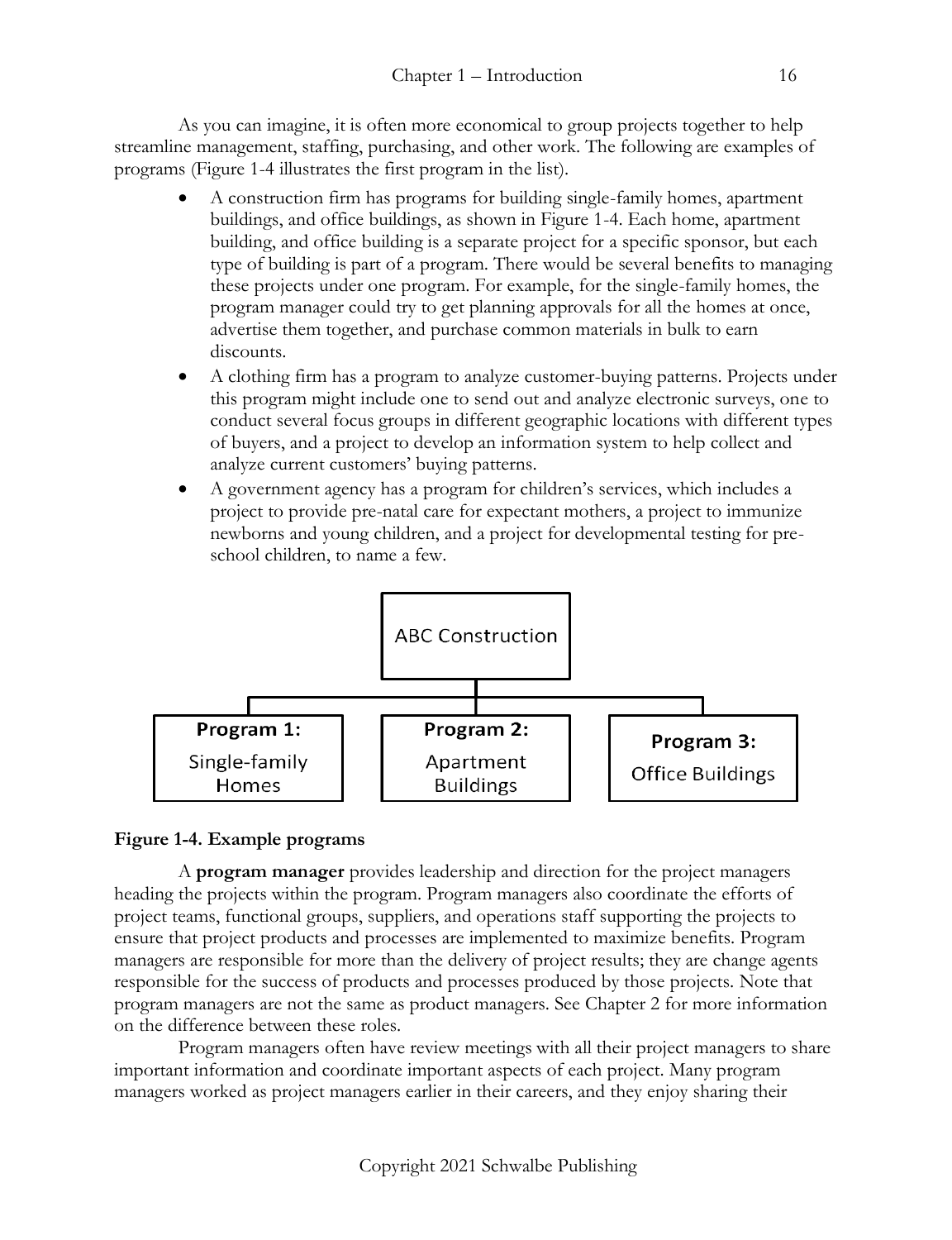wisdom and expertise with their project managers. Effective program managers recognize that managing a program is much more complex than managing a single project. In addition to skills required for project managers, program managers must also possess strong business knowledge, leadership capability, and communication skills.

### **Project Portfolio Management**

A **portfolio** is defined as a collection of "projects, programs, subsidiary portfolios, and operations managed as a group to achieve strategic objectives."<sup>18</sup> Many organizations support an emerging business strategy of project portfolio management (also called just portfolio management) by continuously selecting and managing the optimum set of projects and programs to deliver maximum business value.

Portfolio managers need to understand how projects fit into the bigger picture of the organization, especially in terms of corporate strategy, finances, and business risks. They create portfolios based on meeting specific organizational goals, such as maximizing the value of the portfolio or making effective use of limited resources. Portfolio managers help their organizations make wise investment decisions by helping to select and analyze projects from a strategic perspective. Portfolio managers may or may not have previous experience as project or program managers. It is most important that they have strong financial and analytical skills and understand how projects and programs can contribute to meeting strategic goals.

The main distinction between project or program management and portfolio management is a focus on meeting tactical versus strategic goals. Tactical goals are generally more specific and short-term than strategic goals, which emphasize long-term goals for an organization. Individual projects and programs often address tactical goals, whereas portfolio management addresses strategic goals. Project and program management address questions like:

- Are we carrying out projects well?
- Are projects on time and budget?
- Do project stakeholders know what they should be doing?

Portfolio management addresses questions like:

- Are we working on the right projects?
- Are we investing in the right areas?
- Do we have the right resources to be competitive?

There can be portfolios for all types of projects. For example:

- In a construction firm, strategic goals might include increasing profit margins on large projects, decreasing costs on supplies, and improving skill levels of key workers. Projects could be grouped into these three categories for portfolio management purposes.
- In a clothing firm, strategic goals might include improving the effectiveness of IT, introducing new clothing lines, reducing inventory costs, and increasing customer satisfaction. These might be the main categories for their portfolio of projects.
- A government agency for children's services could group projects into a portfolio based on strategies such as improving health, providing education, and so on to help make optimum decisions on use of available funds and resources.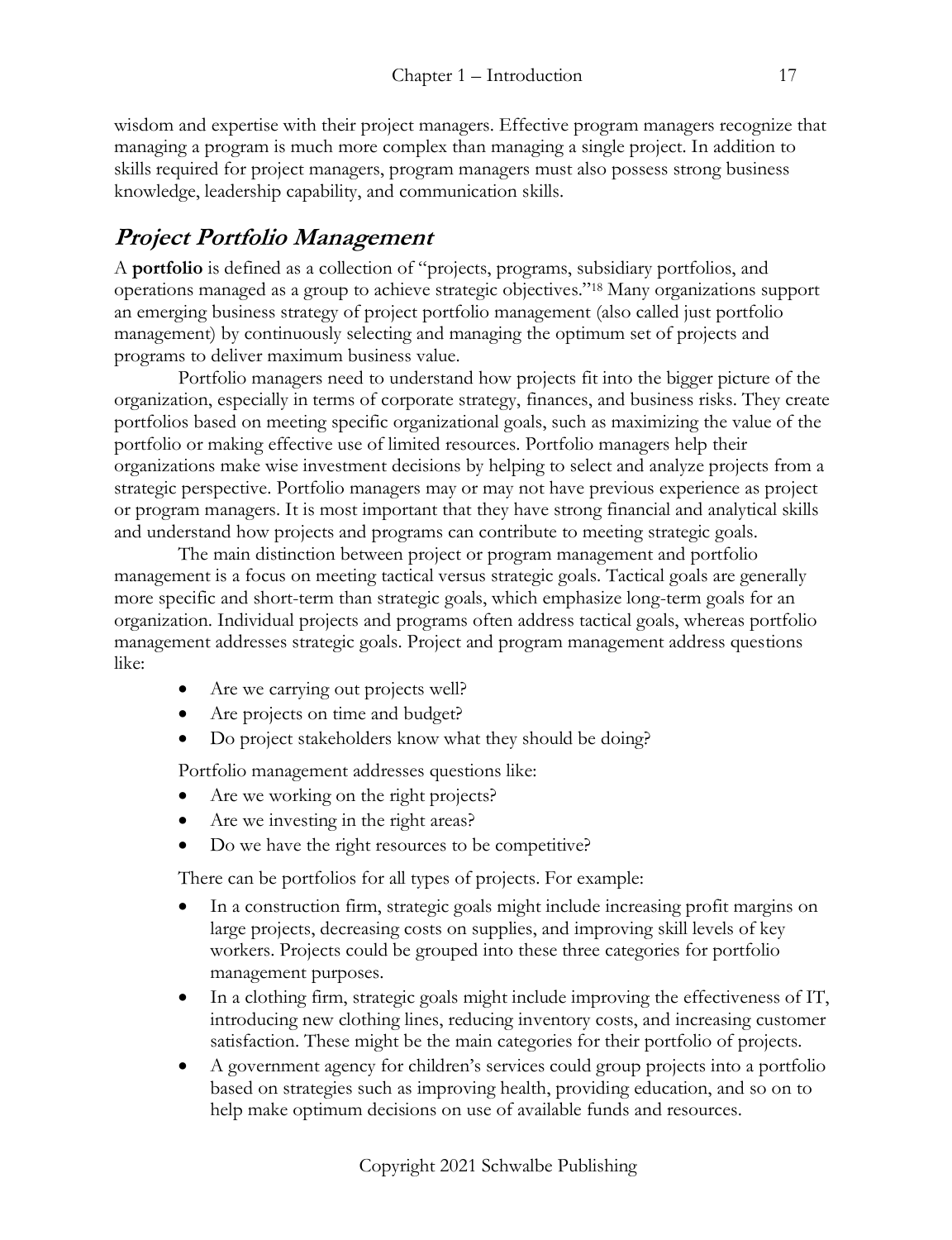Organizations group projects into portfolios to help them make better investment decisions, such as increasing, decreasing, discontinuing, or changing specific projects or programs based on their financial performance, risks, resource utilization, and similar factors that affect business value. If a construction firm has much higher profit margins on apartment buildings than single-family homes, for example, it might choose to pursue more apartment building projects. The firm might also create a new project to investigate ways to increase profits for single-family home projects. On the other hand, if the company has too many projects focused on financial performance and not enough focused on improving its work force, the portfolio manager might suggest initiating more projects to support that strategic goal. Just like a personal financial portfolio, a business's portfolio should be diversified to account for risk.

By grouping projects into portfolios, organizations can better tie their projects to meeting strategic goals. Portfolio management can also help organizations do a better job of managing its human resources by hiring, training, and retaining workers to support the projects in the organization's portfolio. For example, if the construction firm needs more people with experience in building apartment buildings, they can make necessary adjustments by hiring or training current workers in the necessary skills.

### **AGILE**

As mentioned earlier, there is growing interest in organizational agility to respond more quickly and effectively to an ever-changing world. There is an abundance of information, books, videos, and courses on agile which address this required responsiveness. The following is just a brief overview. More details and examples are provided throughout the text.

### **What is Agile?**

There are several different definitions of agile. The Agile Alliance (2021) defines **agile** as "the ability to create and respond to change." Merriam-Webster dictionary (2021) defines agile as "marked by ready ability to move with quick easy grace," like an agile dancer. Based on these definitions, it seems that every individual and organization would want to be agile. Why wouldn't you manage all projects using agile? Of course, it's not that simple. There were over 80 different frameworks for agile by 2021! Figure 1-5 pokes fun at this situation.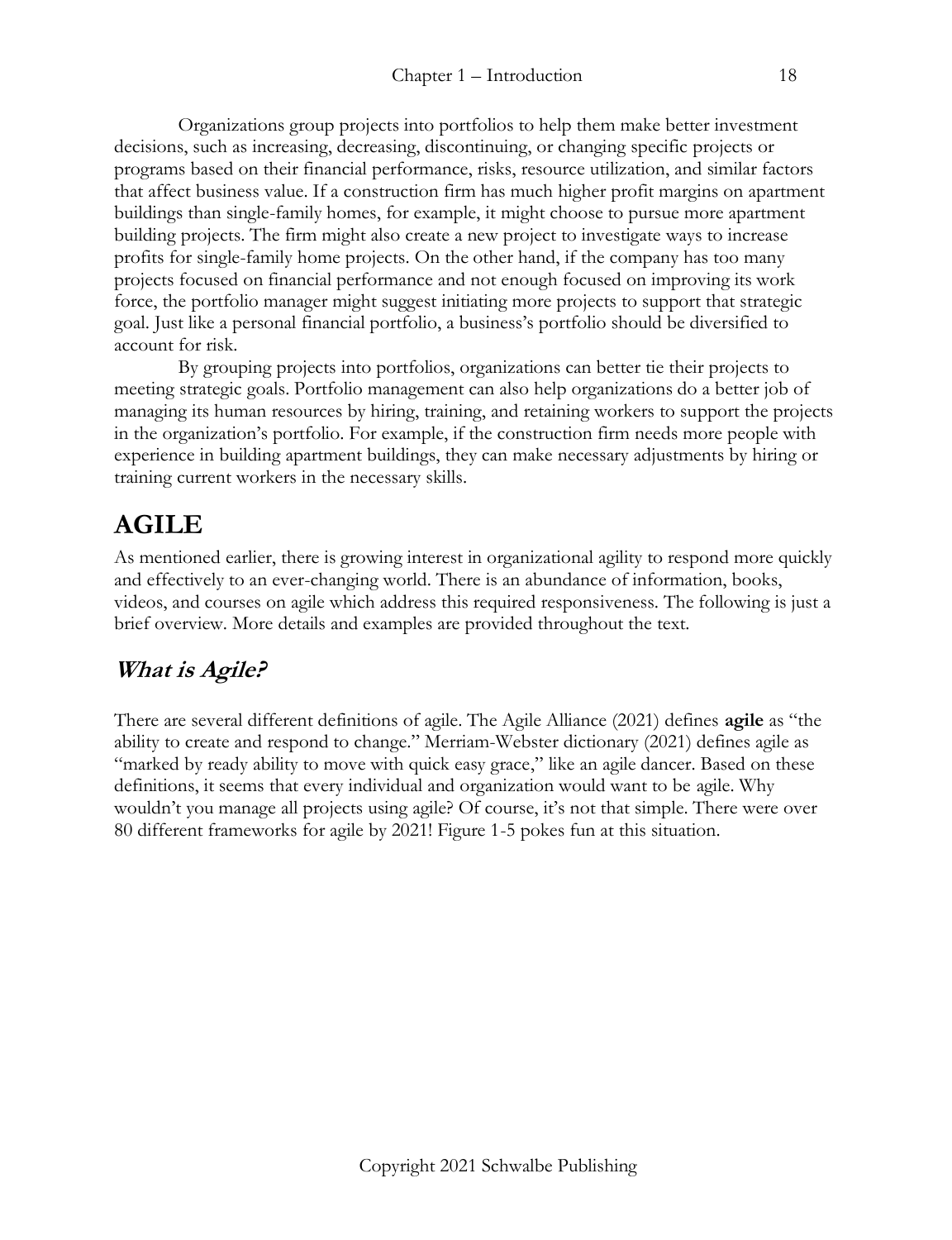#### HOW AGILE FRAMEWORKS PROLIFERATED SOON: 80! RIDICULOUS! WE NEED TO DEVELOP ONE UNIVERAL **FRAMEWORK THAT** COVERS EVERYONE'S SITUATION: STTUATTON: THERE ARE 81 NEEDS. THERE ARE 80 **YEAH! COMPETTNG COMPETTNG** FRAMEWORKS. FRAMEWORKS.

**Figure 1-5: How agile frameworks proliferated, adapted from xkcd.com**

PMI's *Agile Practice Guide* (2017) defines agile as "a term used to describe a mindset of values and principles as set forth in the Agile Manifesto." Early software development projects used what is often called a waterfall or predictive approach, where requirements were defined in detail before any software was written. Many of those projects took years to complete, if completed at all, and often did not produce the desired results. In response to the need to improve the process, a group of 17 people (called the Agile Alliance) developed the Manifesto for Agile Software Development and the 12 principles behind it in 2001, as shown in Figure 1- 6.

Most projects are *not* software development projects, but many projects can benefit from the values and principles described in the Agile Manifesto, such as valuing individuals, focusing on delivering useful results versus paperwork, collaborating with customers as well as other people, responding to change, allowing teams to self-organize, reflecting on how to work more effectively, and so on. You can replace the word "software" with "products" or "solutions" so that it applies to all types of projects. Unfortunately, today many people associate agile with scrum, a popular agile framework.

According to "The Scrum Guide" (2020), **scrum** is "a lightweight framework that helps people, teams and organizations generate value through adaptive solutions for complex problems." <sup>19</sup> Scrum and other agile frameworks are described in more detail in later chapters. An important concept in truly understanding and successfully implementing agile is having an agile mindset.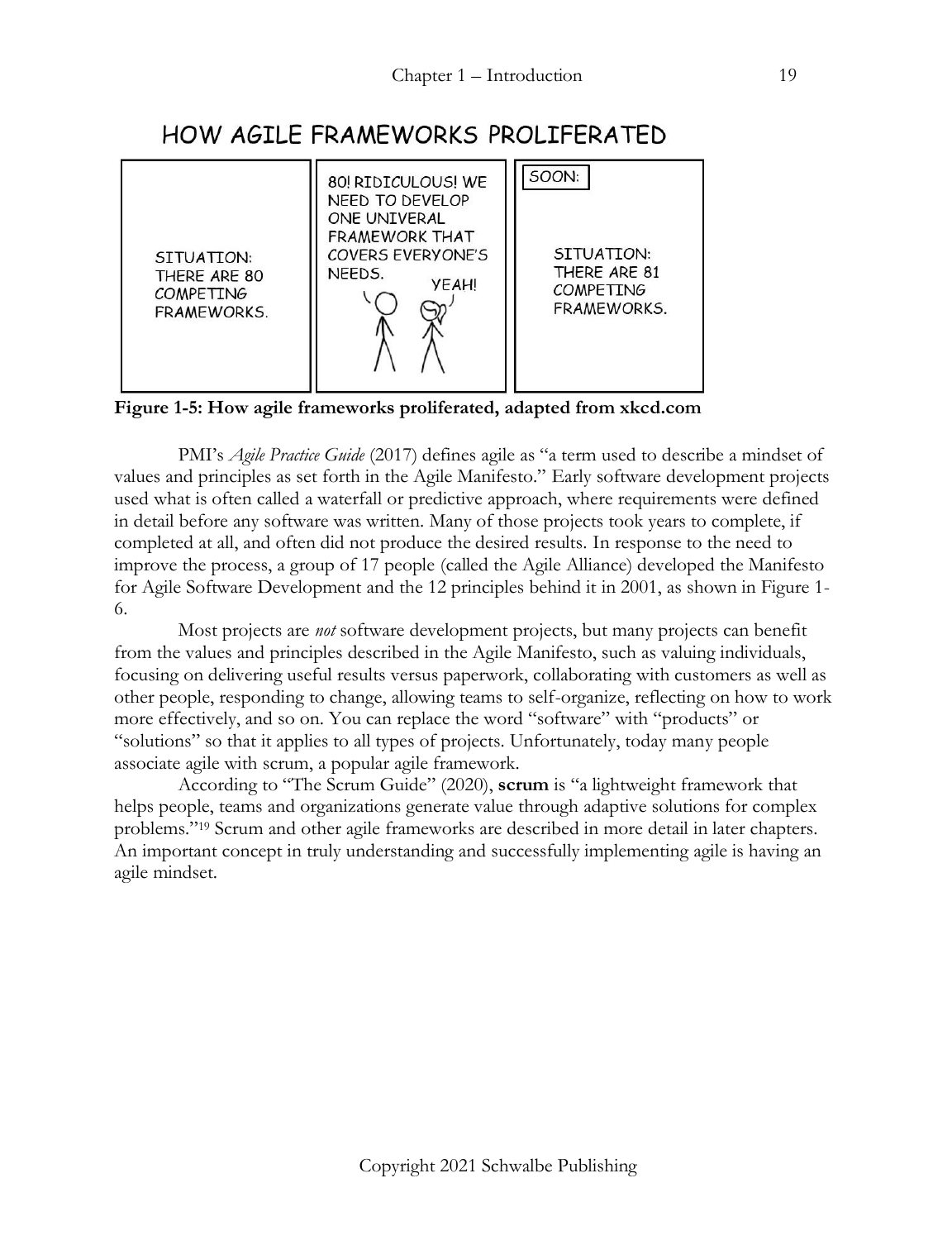#### **Manifesto for Agile Software Development**

We are uncovering better ways of developing software by doing it and helping others do it. Through this work we have come to value:

Individuals and interactions over processes and tools

Working software over comprehensive documentation

Customer collaboration over contract negotiation

Responding to change over following a plan

That is, while there is value in the items on the right, we value the items on the left more

#### **Principles behind the Agile Manifesto**

We follow these principles:

- 1. Our highest priority is to satisfy the customer through early and continuous delivery of valuable software.
- 2. Welcome changing requirements, even late in development. Agile processes harness change for the customer's competitive advantage.
- 3. Deliver working software frequently, from a couple of weeks to a couple of months, with a preference to the shorter timescale.
- 4. Business people and developers must work together daily throughout the project.
- 5. Build projects around motivated individuals. Give them the environment and support they need, and trust them to get the job done.
- 6. The most efficient and effective method of conveying information to and within a development team is face-to-face conversation.
- 7. Working software is the primary measure of progress.
- 8. Agile processes promote sustainable development. The sponsors, developers, and users should be able to maintain a constant pace indefinitely.
- 9. Continuous attention to technical excellence and good design enhances agility.
- 10. Simplicity--the art of maximizing the amount of work not done--is essential.
- 11. The best architectures, requirements, and designs emerge from self-organizing teams.
- 12. At regular intervals, the team reflects on how to become more effective, then tunes and adjusts its behavior accordingly.

#### **Figure 1-6. Manifesto for Agile Software Development and Principles behind the Agile Manifesto (www.agilemanifesto.org (accessed August 16, 2021).**

### **What is an Agile Mindset?**

Gil Broza, author of "The Agile Mind-Set" (2015), emphasizes the need to focus on values, beliefs, and principles before following specific frameworks or processes. He describes how to think and make choices in an agile way by focusing on the *why* before the *how*. Many organizations that have tried to become agile have failed because they jump to specific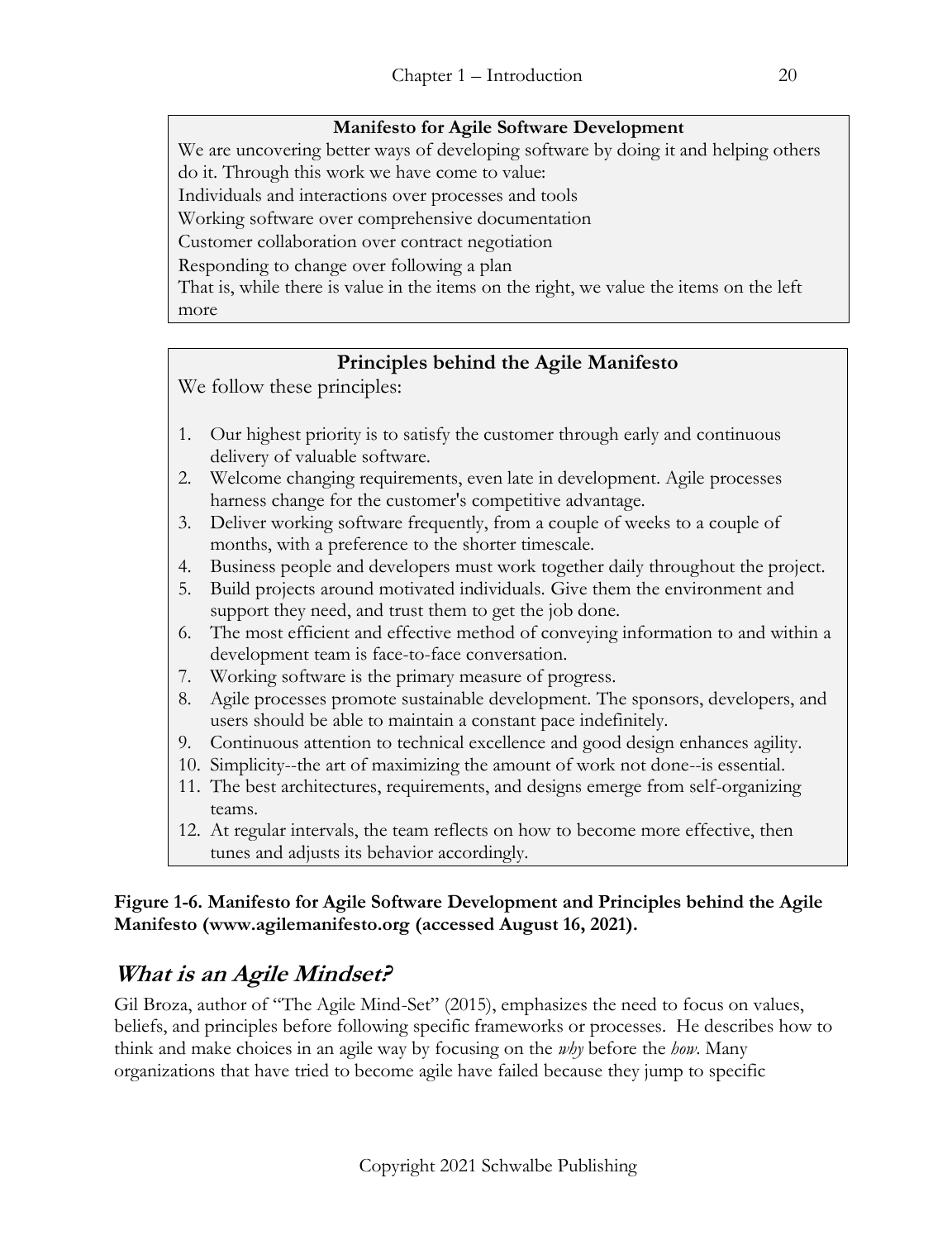frameworks without adopting the proper mindset first. Failure is often due to the organization's culture being at odds with the agile mindset.

One way to describe people or organizations with an agile mindset is to compare them to those with bureaucratic mindset. Most people understand bureaucracy, where organizations operate in a top-down hierarchy with many layers and divisions. Organizations with a bureaucratic mindset have a goal of making money for their firm and maximizing shareholder value. Individuals report to bosses who define their roles, rules of work, and performance criteria. Organizations with an agile mindset, in contrast, use a network of teams focused on the goal of delivering value to their customers. Work is best accomplished through small, selforganizing teams working in short cycles to deliver something of value to the customer. "Such organizations have been shown to have the capacity to adapt rapidly to a quickly shifting marketplace." 20

### **WHAT IS THE DIFFERENCE BETWEEN PREDICTIVE, AGILE, AND HYBRID PROJECT MANAGEMENT?**

**Agile project management**, also called **adaptive project management**, is used to describe an approach where the project scope cannot be well-defined upfront, incremental releases are desired, and changes are expected. Some people describe agile projects as having variable scope constraints and fixed time and cost constraints. To be successful in this scenario, key stakeholders should be continuously involved in the project. For example, if you want a website for your small business, need some features available as soon as possible, are unsure of all of the features, and want to be actively involved in its development, an agile approach makes more sense than a predictive one.

**Predictive project management**, also called **waterfall** or **traditional project management**, are terms used to describe an approach where most of the project planning is done upfront, there is a single final product, service, or result delivered at the end of the project, change is constrained, costs and risks are controlled, and stakeholders are involved at specific milestones. Many projects or parts of projects are well-suited to this type of approach. For example, if you are remodeling a kitchen on a fairly fixed budget, you should be able to do most of the planning upfront (decide on the layout, pick out the appliances, countertops, cabinets, sink, tiles, etc.), get a good cost and schedule estimate for the work, and check in with the people doing the work periodically. Small changes are to be expected, but you have a good idea of what outcome will be before construction begins.

The term **hybrid project management** is used to describe a mixture or combination of predictive and agile approaches. Some organizations will use predictive project management on some projects and agile project management on others. Some will use a bit of both approaches on the same project. For example, some tools or techniques considered to be predictive (i.e. project charters, milestone reports, Gantt charts, lessons-learned repositories, etc.) or agile (scrums or daily stand-ups, self-organized teams, prioritized backlogs, Kanban boards, etc.) may be useful for many projects. Some projects that produce several different products might use an agile approach for some deliverables and a predictive approach for others. For example, the design of a house or development of smart technology within the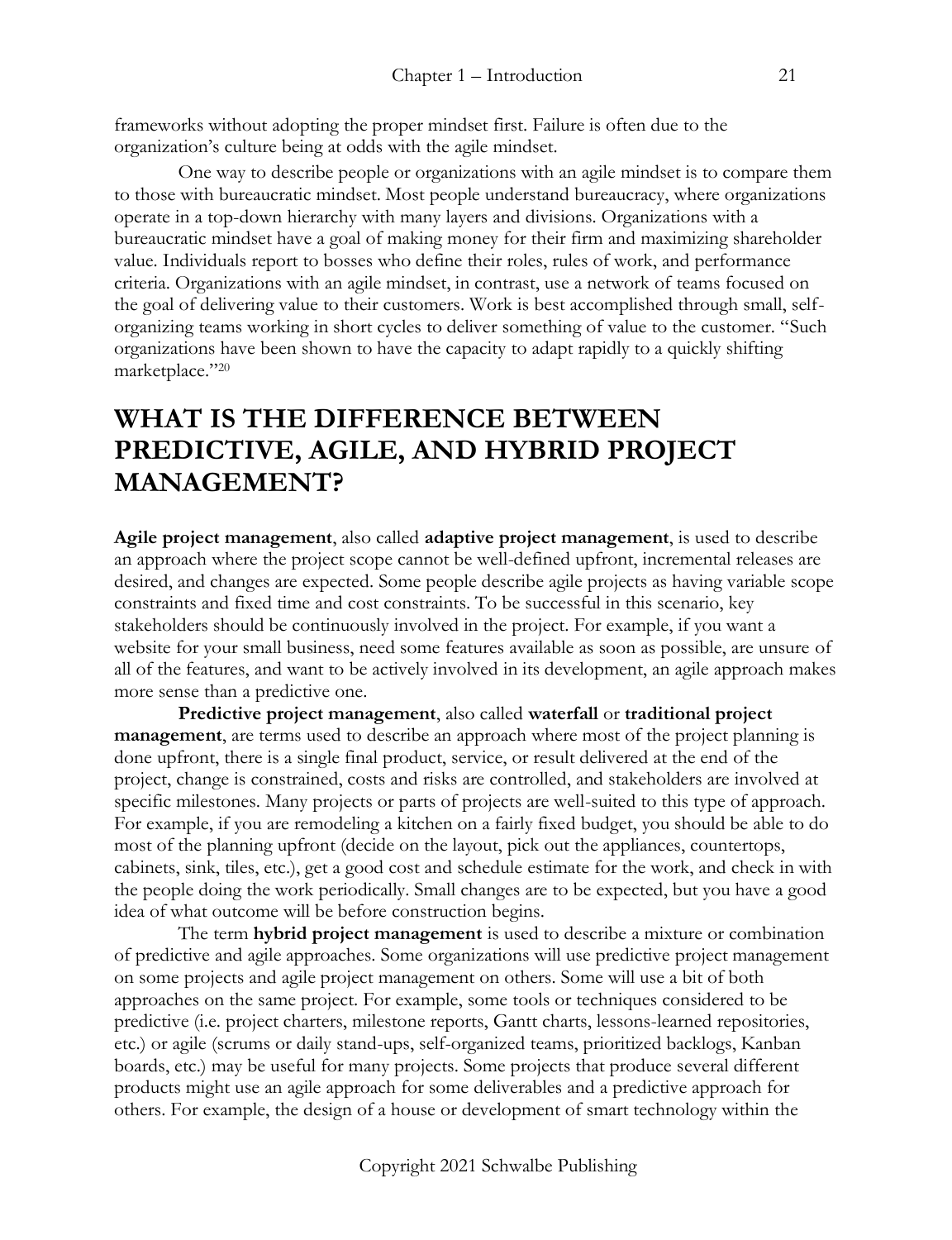house can be done using an agile approach, and the construction can use a more predictive approach. You might also use a hybrid approach because your customers, suppliers, or other stakeholders prefer to work one way and you prefer to work another.

A 2021 research report based on 477 projects in various industries found that 52% of the projects could be categorized as using a hybrid project management approach. Respondents categorized the type of projects as 65% software and 35% other. The median budget for these projects was \$450,000; the median duration was 12 months; and the median team size was 10 people. Interesting findings from this study include the following:

- Project management approach was not associated with project performance in terms of meeting traditional scope, time, cost, and quality goals.
- Projects managed using agile and hybrid approaches significantly outperformed predictive approaches when it came to stakeholder success, measured as a combination of sponsor, client, and team satisfaction with the project.
- "Hybrid approaches were found to be similar in effectiveness to fully agile approaches. Results validate decisions by practitioners to combine agile and traditional practices and suggest that hybrid is a leading project management approach."<sup>21</sup>

You will find many different opinions on agile, agile mindsets, and agile project management. Some people say that all projects and all organizations must be agile. Some say they must use disciplined agile, where teams choose their way of working (WOW). The 2021 study cited in the previous paragraph suggests that hybrid project management is the leading approach. As mentioned earlier, project management should be tailored to meet the unique needs of the project. A small project involving new technology should be managed differently than a large project using well-known technology. Projects also exist in unique environments where the organizational culture, team dynamics, and competition play important roles.

The increased interest in agile is based partly on the hope that it will somehow make project management easier. Many books, courses, and consultants are capitalizing on this "new" approach. Seasoned project managers understand that they have always had the option of tailoring or customizing how they run projects, but that project management is not easy, even when using agile. Dan S. Roman, a senior project manager and scrum master, gives many talks and webinars on project management and was named Certification Volunteer of the Year by PMI in 2020. He continues to state that you cannot just copy what someone else does and expect it to work on your projects. You must continue to try, fail, and learn. He believes in using whatever practices make sense instead of trying to follow specific methodologies or frameworks. When asked what was the most important thing he learned about managing projects over his career, he said it was to let people work together to figure out the best way to get work done. Sounds like great advice!

### **THE PROJECT MANAGEMENT PROFESSION**

As you can imagine, good project managers should have a variety of skills. Good program and portfolio managers often need additional skills and experience in managing projects and understanding organizational strategies. This section describes some of the skills that help you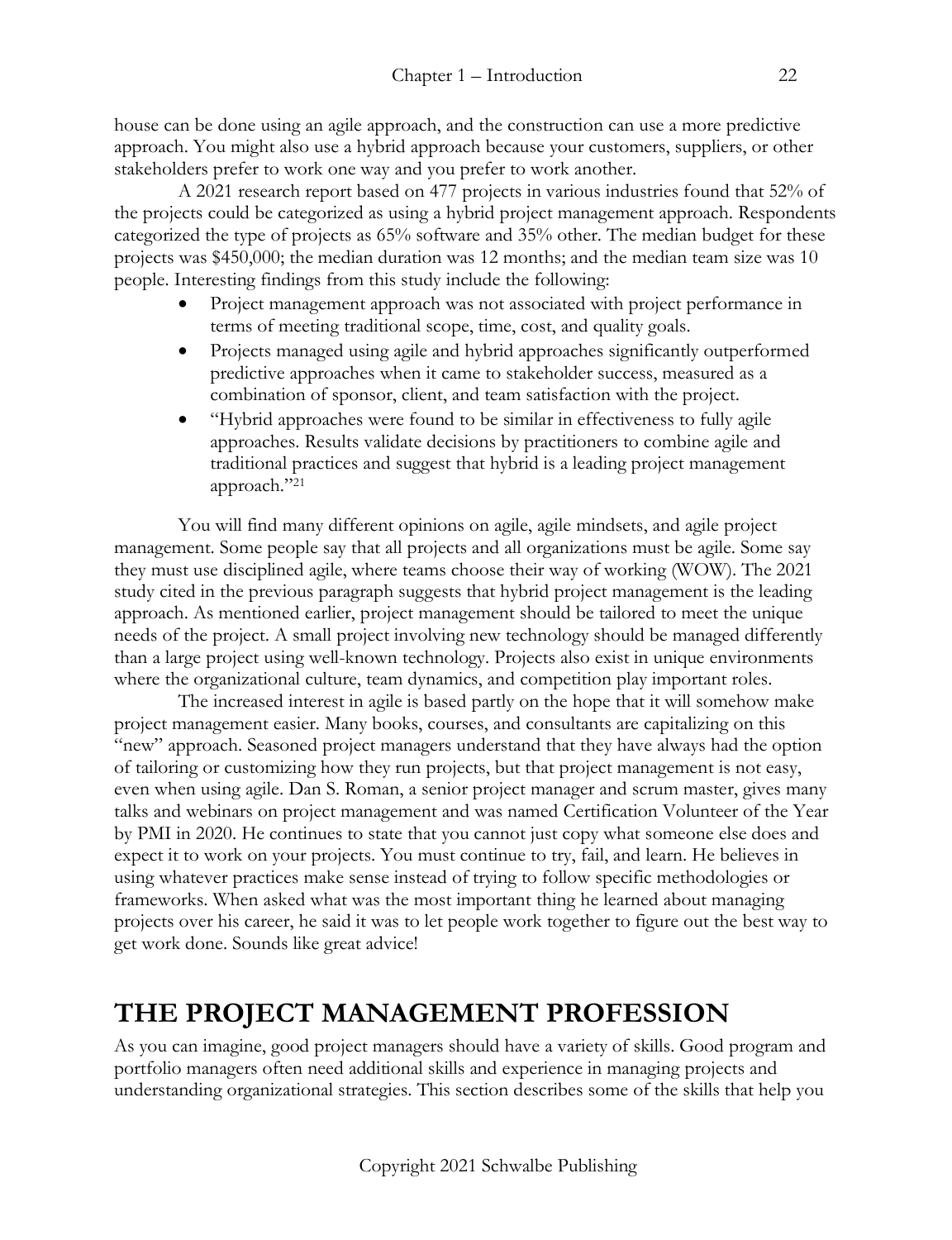manage projects, and you will learn many more throughout this text. If you are serious about considering a career in project management, you should consider earning one or more certifications. You should also be familiar with some of the project management software products available on the market today.

#### **Suggested Skills for Project Managers**

Project managers and their teams must develop knowledge and skills in the following areas:

- All ten project management knowledge areas and the eight project performance domains, tools, and techniques
- The application area (domain, industry, market, etc.)
- The project environment (politics, culture, change management, etc.)
- General business (financial management, strategic planning, etc.)
- Human relations (leadership, motivation, communication, etc.)

Earlier sections of this chapter introduced the ten project management knowledge areas, the eight project performance domains, and tools, and techniques (or models, methods, and artifacts) that project managers use. You'll see many examples of these concepts throughout the text.

The application area refers to the application to which project management is applied. For example, a project manager responsible for building houses or apartment buildings should understand the construction industry, including standards and regulations important to that industry and those types of construction projects. A project manager leading a large software development project must know a lot about that application area. A project manager in education, entertainment, the government, and other fields must understand those application areas. The application area is defined by the product, service, or result. Many organizations have defined their approach to creating specific products. The project is about applying that approach, i.e., the product defines the project. Chapter 2 provides more information on product management versus project management.

The project environment differs from organization to organization and project to project, but there are some skills that will help in most project environments. These skills include understanding change, and understanding how organizations work within their social, political, and physical environments. Project managers must be comfortable handling change because most projects introduce changes in organizations and involve changes within the projects themselves. Project managers need to understand the organizations they work in and how they develop projects and provide services. For example, it takes different skills and behavior to manage a project for a Fortune 100 company in the U.S. than it does to manage a government project for a new business in Poland or India.

Project managers should also possess general business knowledge and skills. They should understand important topics related to financial management, accounting, procurement, sales, marketing, the supply chain, compensation, and so on. On some projects, it will be critical for project managers to have substantial experience in one or several of these general business areas. On other projects, project managers can delegate detailed responsibility for some of these areas to a team member, support staff, or even a supplier. Even so, the project managers must be intelligent and experienced enough to know which of these areas are most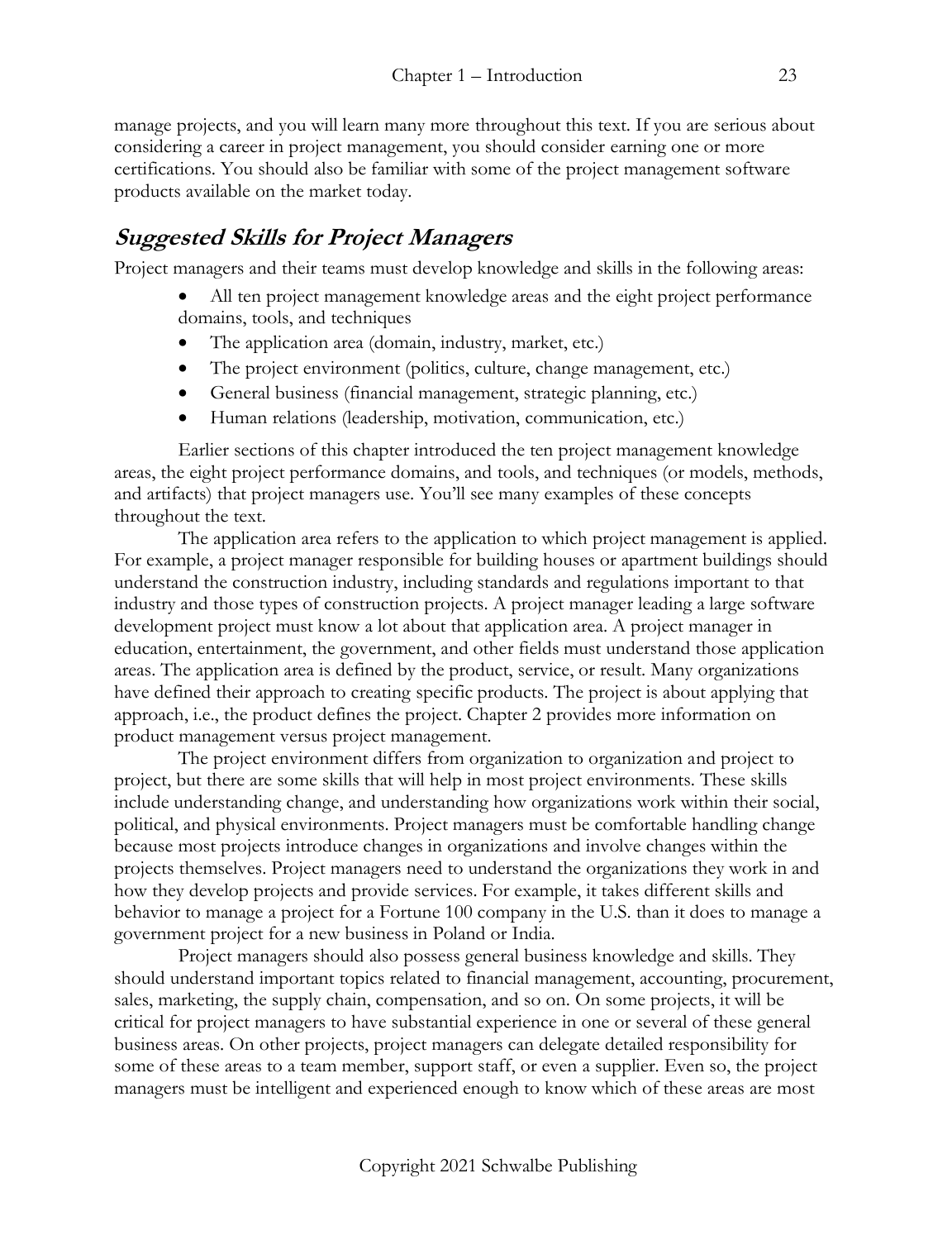important and who is qualified to do the work. They must also make and/or take responsibility for all key project decisions.

Achieving high performance on projects requires human relations skills, also known as *soft skills*. Some of these soft skills include leadership, effective communication, influencing the organization to get things done, motivation, negotiation, conflict management, and problem solving. Project managers must lead their project teams by providing vision, creating an energetic and positive working environment, and setting an example of appropriate and effective behavior. Project managers must focus on teamwork skills to use their people effectively. They need to be able to motivate different types of people and develop *esprit de corps* within the project team and with other project stakeholders.

### **PMI Talent Triangle ® and the Importance of Leadership Skills**

PMI developed a talent triangle to emphasize the types of skills project managers need to continuously develop. The talent triangle includes:

- Technical project management skills: Understanding the knowledge areas, performance domains, tools, and techniques fall into this category, as well as agile frameworks.
- Strategic and business management skills: Topics include strategic planning (described in more detail in Chapter 2), financial management, accounting, marketing, etc.
- Leadership skills: Leadership and management are terms often used interchangeably, although there are differences. Generally, a **leader** focuses on long-term goals and big-picture objectives, while inspiring people to reach those goals. A **manager** often deals with the day-to-day details of meeting specific goals. Some people say that, "Managers do things right, and leaders do the right things." "Leaders determine the vision, and managers achieve the vision." "You lead people and manage things."

Leadership is a soft skill, and there is no one best way to be a leader. Peter Northouse, author of a popular text called *Leadership: Theory and Practice*, says, "In the past 60 years, as many as 65 different classification systems have been developed to define the dimensions of leadership."<sup>22</sup> Leadership will be discussed in more detail in later chapters.

Project managers often take on the role of both leader and manager. Good project managers know that people make or break projects, so they must set a good example to lead their team to success. They are aware of the greater needs of their stakeholders and organizations, so they are visionary in guiding their current projects and in suggesting future ones. As mentioned earlier, program managers need the same skills as project managers. They often rely on their past experiences as project managers, strong business knowledge, leadership capability, and communication skills to handle the responsibility of overseeing the multiple projects that make up their programs. It is most important that portfolio managers have strong financial and analytical skills and understand how projects and programs can contribute to meeting strategic goals.

Companies that excel in project, program, and portfolio management grow project leaders, emphasizing development of business and leadership skills. Instead of thinking of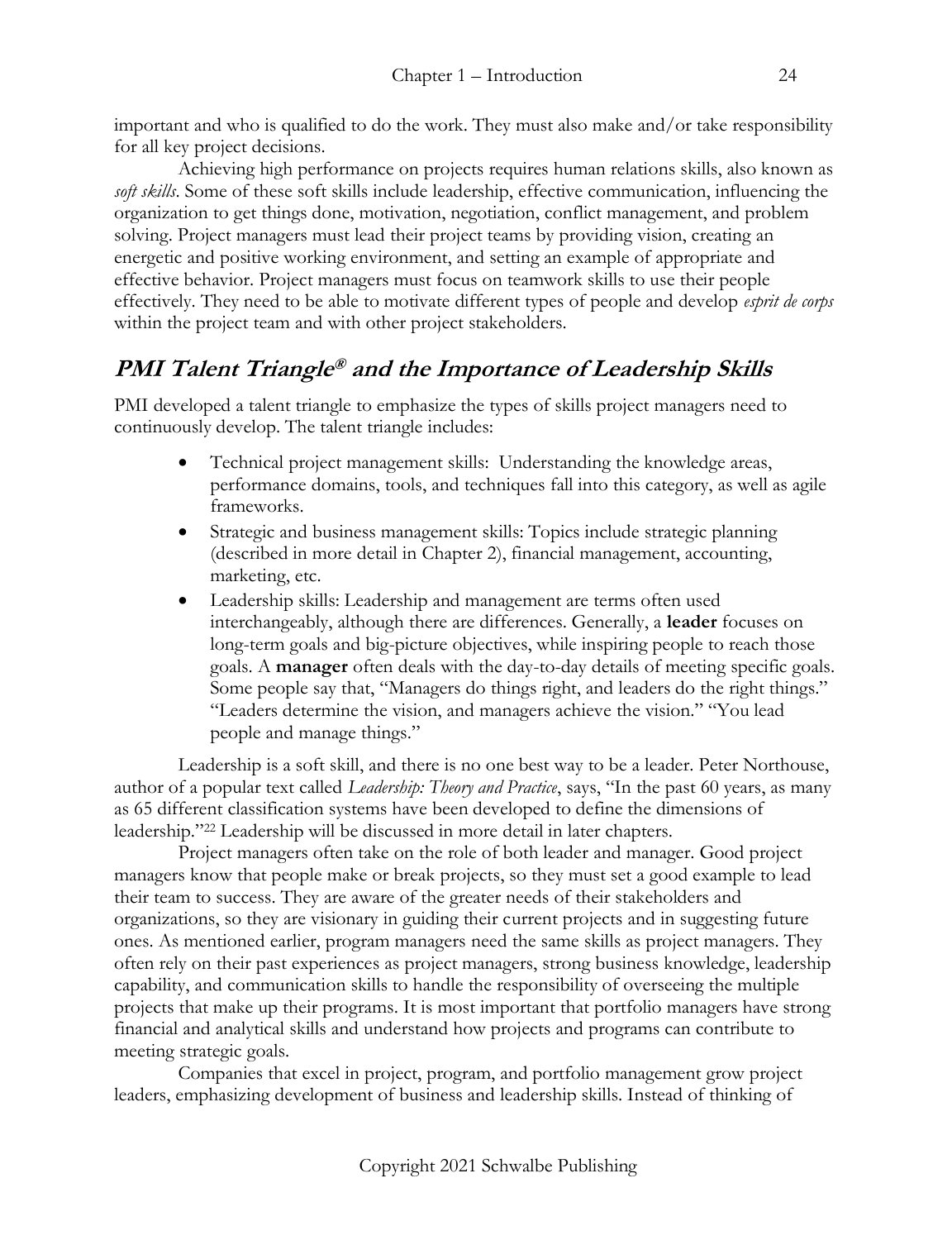leaders and managers as specific people, it is better to think of people as having leadership skills, such as being visionary and inspiring, and management skills, such as being organized and effective. Therefore, the best project, program, and portfolio managers have leadership and management characteristics; they are visionary yet focused on the bottom line. Above all else, they focus on achieving positive results!

### **BEST PRACTICE**

A **best practice** is "an optimal way recognized by industry to achieve a stated goal or objective."23Robert Butrick, author of The Project Workout, wrote an article on best practices in project management for the Ultimate Business Library's Best Practice book. He suggests that organizations need to follow basic principles of project management, including these two mentioned earlier in this chapter:

Make sure your projects are driven by your strategy. Demonstrate how each project you undertake fits your business strategy, and screen out unwanted projects as soon as possible.

• Engage your stakeholders. Ignoring stakeholders often leads to project failure. Be sure to engage stakeholders at all stages of a project and encourage teamwork and commitment at all times. Use leadership and open communications to make things happen.<sup>24</sup>

### **Project Management Certifications**

Professional certification is an important factor in recognizing and ensuring quality in a profession. The **Project Management Institute (PMI)** is a global professional society for project and program managers. PMI provides certification as a **Project Management Professional (PMP**®**)**—someone who has documented sufficient project experience, agreed to follow the PMI code of professional conduct, and demonstrated knowledge of the field of project management by passing a comprehensive examination.

The number of people earning PMP® certification continues to increase. In 1993, there were about 1,000 certified project management professionals. By the end of September 2020 there were 1,038,797 active certified project management professionals. There were also 46,357 CAPM®s (Certified Associates in Project Management).<sup>25</sup> PMI and other organizations also offer additional certifications.

Figure 1-7 shows the rapid growth in the number of people earning project management professional certification from 1993 through September 30, 2020. Although most PMP®s are in the U.S. and Canada, the PMP® credential is growing in popularity in several countries, such as Japan, China, and India. There are also requirements to maintain active certification status by continuing to develop expertise in the field. Consult PMI's website for more details.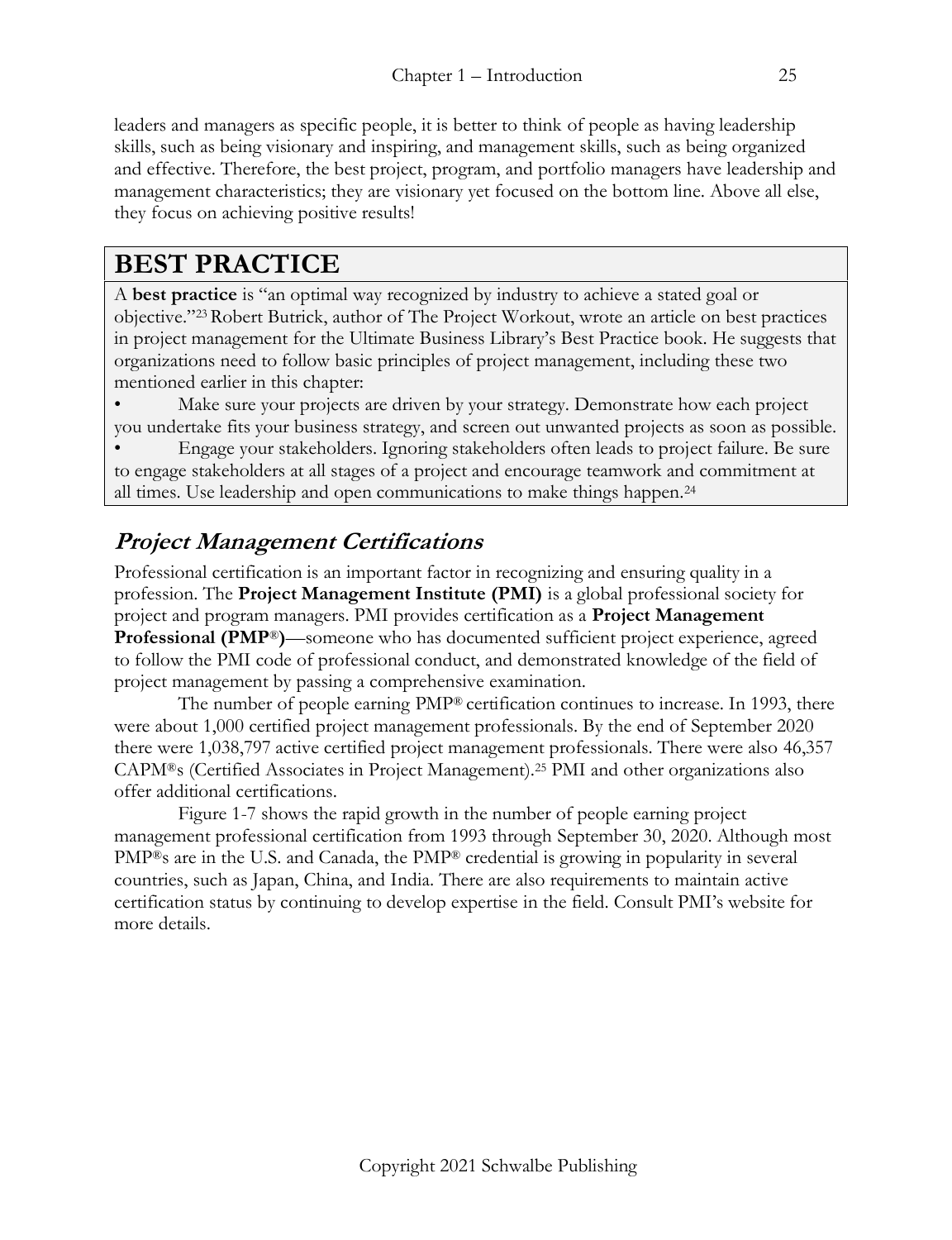

\*2020 data is through September 30, 2020, the last data reported in PMI Today.

#### **Figure 1-7. Growth in PMP® certification, 1993–2020**

Other certifications besides the PMP® and CAPM® are summarized below:

- PMI provides several other certifications related to business analysis, program management, risk management, scheduling, project management readiness, and several certifications related to agile.
- In 2021, Google launched a project management certification as part of their "Grow with Google" program. (Other Google certifications include IT support, data analytics, user experience (UX) design, and Android development.) Google's project management certificate program is geared toward people looking for an entry-level job in project management and requires no prior experience. It includes over 100 hours of online education provided through the Coursera platform. They suggest completing the program in under six months with 5-10 hours of study a week, but you can work at your own pace. You can get a 7-day free trial, and the program costs \$39/month.
- PRINCE2, or Projects in Controlled Environments, is a process-based method for effective project management known across the world. In 2021 they announced that they had over one million certified PRINCE2 professionals.
- In 2021 Scrum.org announced that there were over 557,000 professional scrum certifications held throughout the world.
- The International Project Management Association (IPMA) provides several levels of certification based on successful experience in managing projects. In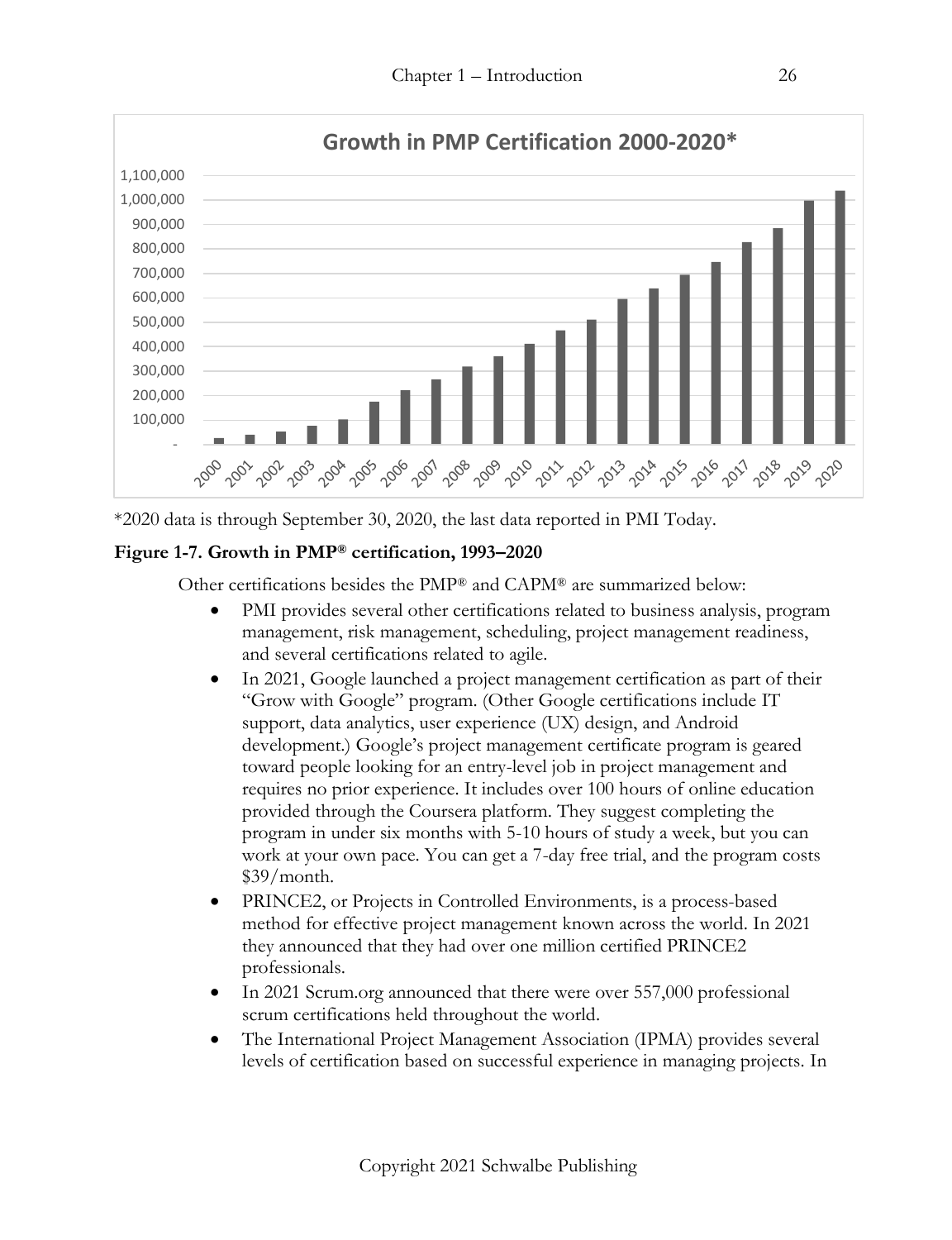2021 they announced that they had over 320,000 certified project professionals.

• CompTIA offers the Project+ focused on business professionals managing small- to medium-sized projects.

The goal of this book is to help you understand and be able to apply several important project management concepts. If you are interested in and ready to become certified, decide which certification is best for you. See Chapter 10 for more details on earning and maintaining the popular PMP® certification.

### **PMI Student Membership and Certification Information**

As a student, you can join PMI for a reduced fee (\$32 vs. \$139 in 2021). Consult PMI's website (*www.pmi.org*) for more information. You can network with other students studying project management by joining a local chapter. Many welcome students to attend free events, including job networking. You can volunteer to help develop your skills and serve your community. Students should consider earning the Certified Associate in Project Management (CAPM®) credential from PMI. If you complete a bachelor's degree, you do not need any work experience to earn the  $CAPM^{\circledR}$ . However, if you have enough work experience, the  $PMP^{\circledR}$  is more marketable. See Chapter 10 of this book and the companion website (http://intropm.com Links tab) for more information on certification and several other topics.

### **Ethics in Project Management**

**Ethics**, loosely defined, is a set of principles that guide our decision making based on personal values of what is "right" and "wrong." Making ethical decisions is an important part of our personal and professional lives because it generates trust and respect with other people. Project managers often face ethical dilemmas. For example, several projects involve different payment methods. If a project manager can make more money by doing a job poorly, should he or she do the job poorly? No! If a project manager is personally opposed to the development of nuclear weapons, should he or she refuse to manage a project that helps produce them? Yes! Ethics guide us in making these types of decisions.

PMI has a Code of Ethics and Professional Conduct which applies not only to PMP®s, but to all PMI members and individuals who hold a PMI certification, apply for a PMI certification, or serve PMI in a volunteer capacity. It is vital for project management practitioners to conduct their work in an ethical manner. Even if you are not affiliated with PMI, these guidelines can help you conduct your work in an ethical manner, which helps the profession earn the confidence of the public, employers, employees, and all project stakeholders. The PMI Code of Ethics and Professional Conduct includes short chapters addressing vision and applicability, responsibility, respect, fairness, and honesty.

### **Project Management Careers**

How does one become a project manager? In the past, many people became project managers by accident. They had never heard of the job title, and their organizations did not have a real career path for project managers. They may have led a small project part-time and then been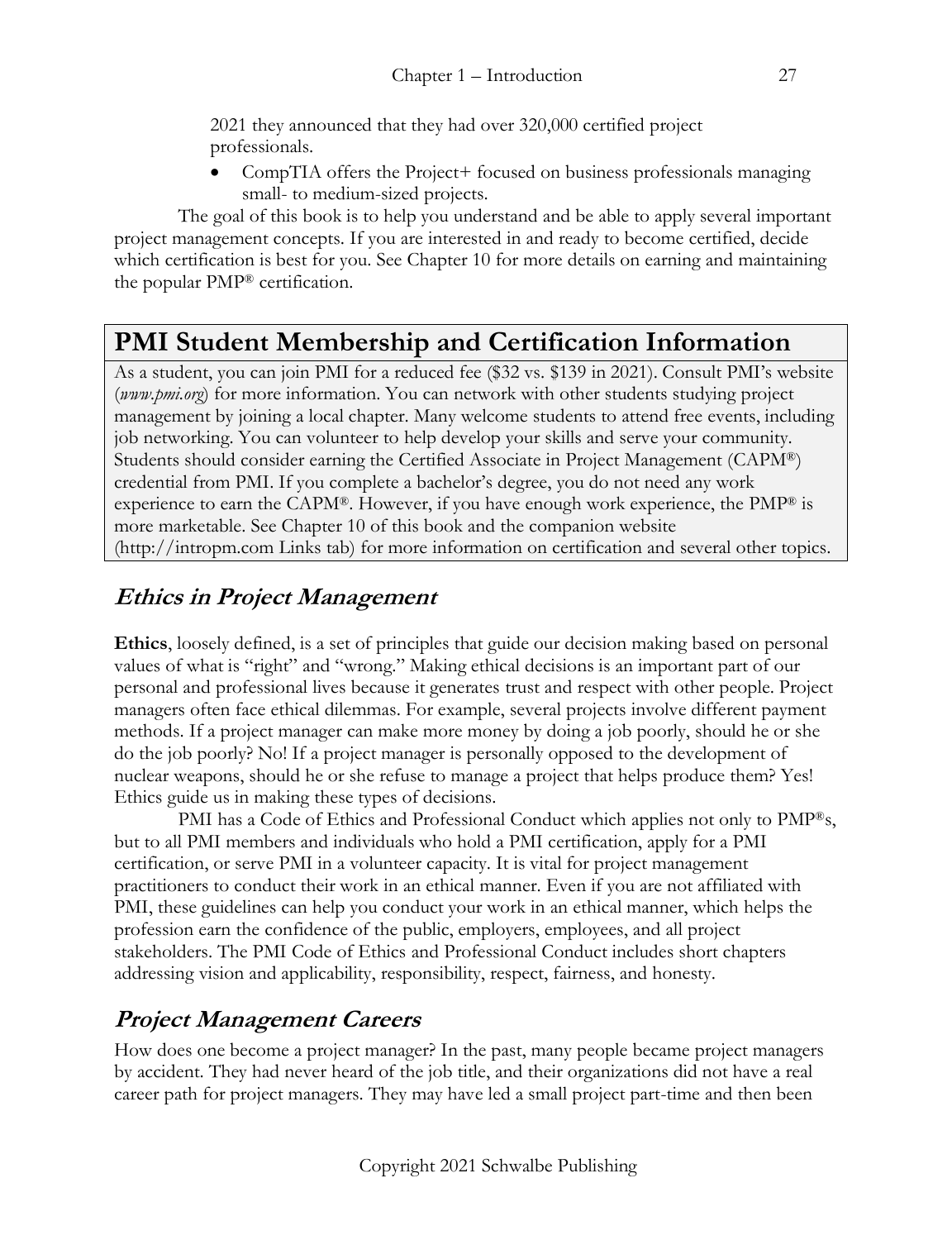thrown into the role of project manager on a larger project. Today, individuals and organizations often take a more proactive approach. Some people study project management in college and enter the field upon graduation. Others gain expertise in a certain industry and/or application area in a more technical capacity and then move into project management when they believe (or their bosses believe) they can lead a team.

The need for project managers is evident in recent studies and job postings.

- "As opportunities are growing, much of the available talent is reaching retirement age. These factors are creating an extraordinarily positive jobs outlook for skilled project professionals. By 2027, employers will need 87.7 million individuals working in project management-oriented roles." 26
- In June 2020, LinkedIn listed project management jobs as  $\#3$  in the top 10 jobs identified as having the greatest number of openings, steady growth, and a livable wage.
- Sixty percent of hiring managers say interest in project management careers among younger job applicants has grown over the past decade. Suggestions for young people interested in breaking into and succeeding in project management include earning a certification (such as the PMP® or CAPM®), volunteering for leadership roles, speaking up for a position, and learning to delegate and empower team members.<sup>27</sup>

What is a typical career path for project managers? Being a project manager is a demanding yet rewarding profession, for the right person. Many people start off leading a small project related to their current job, part-time, to make sure they are cut out for and enjoy the work. Some organizations require their people to have a few years of experience before they let them lead any projects. Others hire entry-level people with the title of project coordinator or project manager.

Many organizations realize that they need to provide a structured career path to develop and maintain their talent pipeline for project managers. After leading a small project, many people go on to lead multiple small projects, larger projects, or become program managers. Some organizations have different levels of project managers, often based on knowledge and experience.

What if you do not want to stay in a project management career path? You can often go back to your former, more technical position, and move along that career path. Or, many ex-project managers move into higher level management positions, such as director, vice president, or even CEO. Some become consultants, educators, or entrepreneurs. Their experience leading projects makes them marketable in several different careers.

### **Project Management Software**

The project management and software development communities have definitely responded to the need for more software to assist in managing projects. There are hundreds of tools available, ranging from free online or smart phone apps to enterprise tools costing thousands of dollars to implement plus high monthly fees per user. Deciding which project management software to use has become a project itself.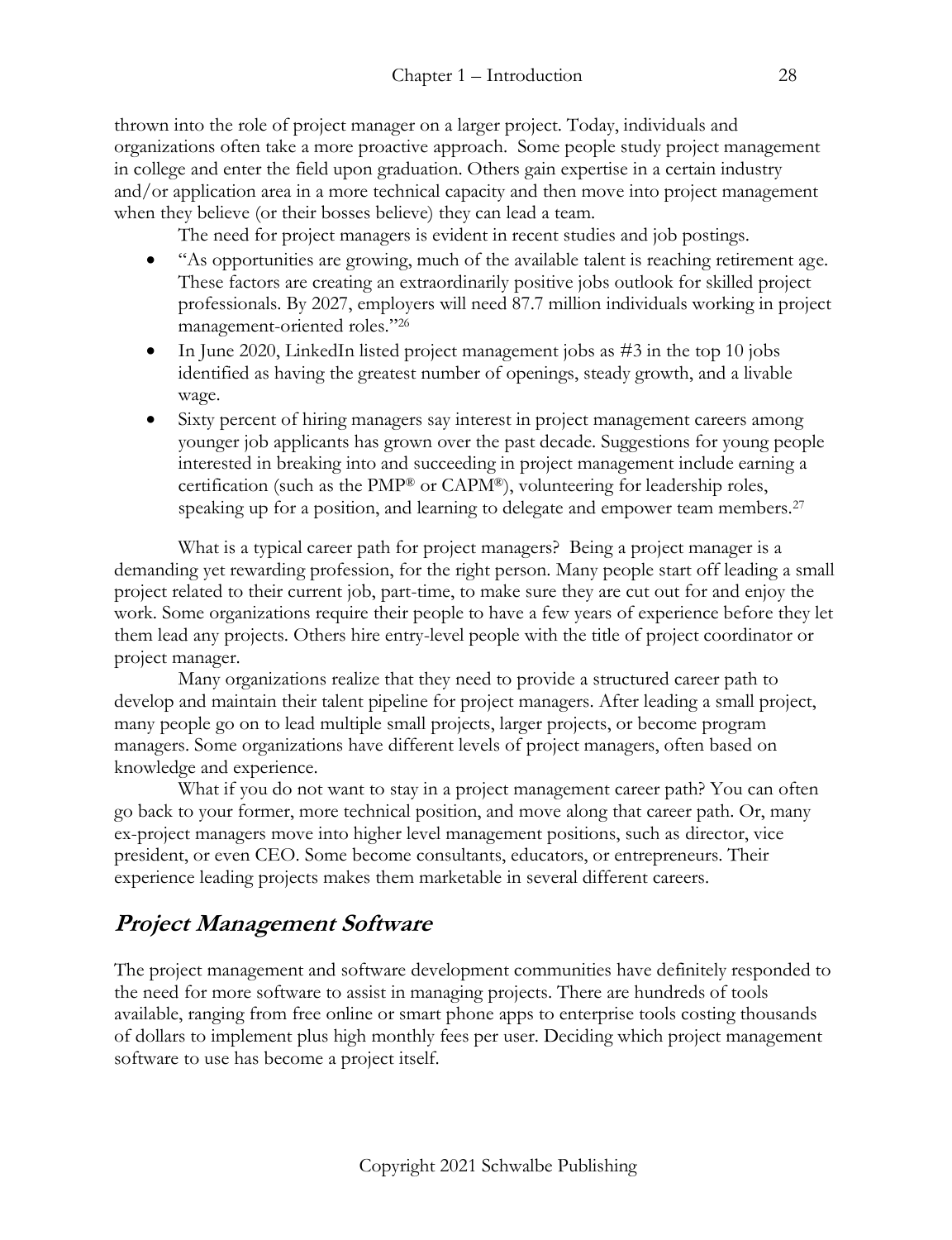A 2020 report estimates that the global project portfolio management (PPM) market size will reach USD 11.4 billion by 2027, a compound annual growth rate of 13.4% from 2020 to 2027. "Project-intensive organizations across different industry verticals have recognized the advantages of the PPM solution and have employed it to automate and simplify several operations and efficiently manage project lifespan. The PPM solution offers managers and organizations with the capability to see the big picture, confirming the use of best practices, principles, solutions, and standards during the project lifespan… the benefits offered by PPM solutions are propelling the growth of this market." 28

Demand for software to help manage agile projects has also increased. Over 40,000 professionals responded to the 14th Annual State of Agile Report, with 95% of them reporting their organizations practiced some agile development methods, even though about *half said that most of their teams were not agile*. They reported using a wide variety of software tools, as listed in Figure 1-8. <sup>29</sup> It is interesting to note that some of these tools were not specifically designed for agile, such as Excel and Google Docs. People are still trying to figure out the best way to manage projects, and sometimes simple, well-known tools can be helpful. Examples of using several of these tools are used throughout this text.



#### **Figure 1-8. Use of agile project management tools**

Figures 1-9 and 1-10 show screenshots from a free trial of Microsoft Project. The first shows an instruction screen describing how to use Project to manage agile projects, and the second shows a sample Gantt chart, often used to show schedules for predictive projects. This example is from a Microsoft Project template file for residential construction.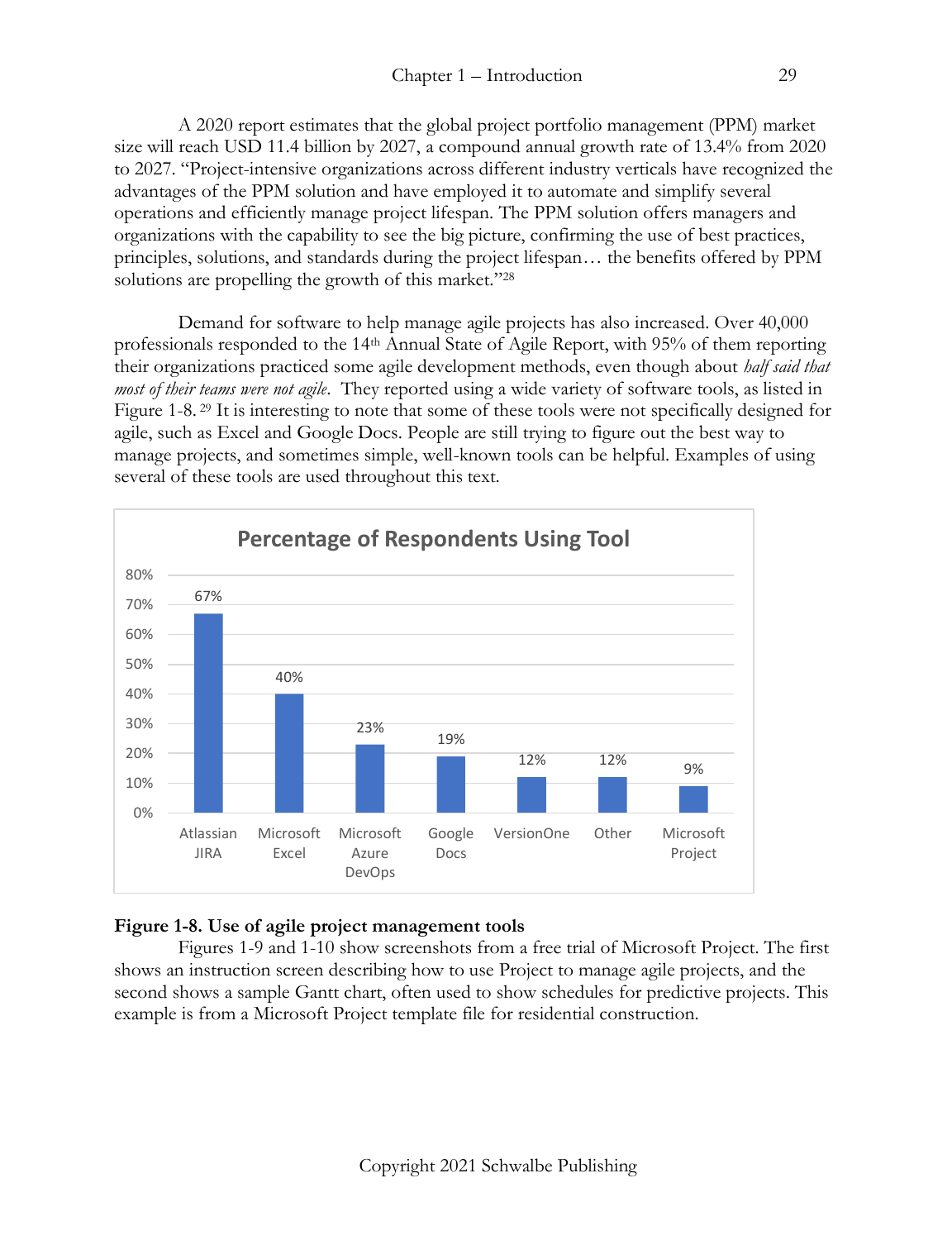### Using Project to Manage your Agile Projects



Filter these charts to the current sprint you are working on by clicking on the chart and then the filter icon.

#### **Figure 1-9. Using Microsoft Project to manage your agile projects**

| Я.                 |              | $\mathbf{6} \cdot \mathbf{6}$<br>- 7 |                                                                                                     |                        | <b>Gantt Chart Tools</b> |               |         | Project2 - Project Professional  |              |                            |                                 |           |                          |              |                                                                                                                                                                  | Kathy Schwalbe |         | 门       |
|--------------------|--------------|--------------------------------------|-----------------------------------------------------------------------------------------------------|------------------------|--------------------------|---------------|---------|----------------------------------|--------------|----------------------------|---------------------------------|-----------|--------------------------|--------------|------------------------------------------------------------------------------------------------------------------------------------------------------------------|----------------|---------|---------|
| File               |              | Task                                 | Project<br>View<br>Resource<br>Report                                                               | Help                   | Format                   | O             |         | Tell me what you want to do      |              |                            |                                 |           |                          |              |                                                                                                                                                                  |                |         |         |
|                    |              | Today                                |                                                                                                     |                        |                          |               |         |                                  |              |                            |                                 |           |                          |              |                                                                                                                                                                  |                |         |         |
|                    |              |                                      | Aug 22, 21<br>Sep 5, 21<br>Sep 19, '21                                                              | Oct 3, '21             | Oct 17, 21               | Oct 31, 21    |         | Nov 14, 21 Nov 28, 21 Dec 12, 21 |              | Dec 26, 21                 |                                 | Jan 9, 22 | Jan 23, '22              | Feb 6, '22   | Feb 20, '22                                                                                                                                                      | Mar 6, '22     | Finish  |         |
| TIMELINE           |              | Start<br>Mon 8/16/21                 | <b>General Conditions</b><br>5 Foundation<br>Man 8/16/21 - Mon 9/13/21 1 Fri 9/17/21 - Mon 11/15/21 |                        |                          |               | Framing | Tue 11/16/21 - Wed               |              | Man 12/20/21 - Man         | <b>Utility Rough-B97Ins and</b> |           |                          |              | Landscaping<br>Wed 2/16/22 - Fri 3/4/22 Tue 3/15/22                                                                                                              | Final          |         |         |
|                    |              |                                      |                                                                                                     |                        |                          |               |         |                                  |              | Dry In                     |                                 |           | <b>Exterior Finishes</b> |              |                                                                                                                                                                  |                |         |         |
|                    |              |                                      |                                                                                                     |                        |                          |               |         |                                  |              | Wed 12/15/21 - Thu 1/13/22 |                                 |           | Fri 1/14/22 - Wed 2/9/22 |              |                                                                                                                                                                  |                |         |         |
|                    |              | Task<br>$\bf o$                      | Mode - Task Name                                                                                    | $\rightarrow$ Duration | $-21$                    | May 21 Jun 21 | Jul 21  | Aug '21                          | Sep '21      | Oct 21                     | Nov '21                         | Dec 21    | Jan 22                   | Feb '22      | Mar '22<br>111825 2 9 162330 6 132027 4 11 1825 1 8 152229 5 12 1926 3 10 1724 31 7 1421 28 5 12 1926 2 9 162330 6 132027 6 132027 3 10 1724 1 8 152229 5 12 192 | Apr 22         | May '22 | Jun '22 |
|                    | $\mathbf{0}$ | $\overline{\phantom{a}}$             | -Residential Construction                                                                           | 152 days               |                          |               |         |                                  |              |                            |                                 |           |                          |              |                                                                                                                                                                  |                |         |         |
|                    |              | ٠                                    | <b>«General Conditions</b>                                                                          | 21 days                |                          |               |         |                                  |              |                            |                                 |           |                          |              |                                                                                                                                                                  |                |         |         |
|                    |              | ٠                                    | <b>Apply for Permits</b>                                                                            | 0 days                 |                          |               |         |                                  | $+ 9/13$     |                            |                                 |           |                          |              |                                                                                                                                                                  |                |         |         |
|                    | 11           | ۰,                                   | -Site Work                                                                                          | 3 days                 |                          |               |         |                                  | $\mathsf{r}$ |                            |                                 |           |                          |              |                                                                                                                                                                  |                |         |         |
|                    | 15           | ×.                                   | <b>*Foundation</b>                                                                                  | 42 days                |                          |               |         |                                  |              |                            |                                 |           |                          |              |                                                                                                                                                                  |                |         |         |
|                    | 24           | ×,                                   | <b>*Framing</b>                                                                                     | 22 days                |                          |               |         |                                  |              |                            |                                 |           |                          |              |                                                                                                                                                                  |                |         |         |
|                    | 35           | 吧                                    | -Dry In                                                                                             | 22 days                |                          |               |         |                                  |              |                            |                                 |           |                          |              |                                                                                                                                                                  |                |         |         |
|                    | 43           | ۰                                    | <b>«Exterior Finishes</b>                                                                           | 19 days                |                          |               |         |                                  |              |                            |                                 |           |                          |              |                                                                                                                                                                  |                |         |         |
|                    | 46           | ۰                                    | -Utility Rough-B97Ins and                                                                           | 21 days                |                          |               |         |                                  |              |                            |                                 |           |                          |              |                                                                                                                                                                  |                |         |         |
|                    |              |                                      | <b>Complete Concrete</b>                                                                            |                        |                          |               |         |                                  |              |                            |                                 |           |                          |              |                                                                                                                                                                  |                |         |         |
| <b>GANTT CHART</b> | 55           | 悪                                    | <b>-Interior Finishes</b>                                                                           | 30 days                |                          |               |         |                                  |              |                            |                                 |           |                          |              |                                                                                                                                                                  |                |         |         |
|                    | 56           | ٠                                    | <b>«Insulation</b>                                                                                  | 11 days                |                          |               |         |                                  |              |                            |                                 |           |                          |              |                                                                                                                                                                  |                |         |         |
|                    | 61           | ۰,                                   | -Drywall                                                                                            | 9 days                 |                          |               |         |                                  |              |                            |                                 |           |                          | г            |                                                                                                                                                                  |                |         |         |
|                    | 68           | ×,                                   | «Paint and Wallpaper                                                                                | 17 days                |                          |               |         |                                  |              |                            |                                 |           |                          |              |                                                                                                                                                                  |                |         |         |
|                    | 75           | ٠                                    | -Cabinets                                                                                           | 6 days                 |                          |               |         |                                  |              |                            |                                 |           |                          | $\Box$       |                                                                                                                                                                  |                |         |         |
|                    | 80           | ٠                                    | <b>-Finish Plumbing</b>                                                                             | 6 days                 |                          |               |         |                                  |              |                            |                                 |           |                          | $1 - 1$      |                                                                                                                                                                  |                |         |         |
|                    | 85           | ٠                                    | -Finish Electrical                                                                                  | 3 days                 |                          |               |         |                                  |              |                            |                                 |           |                          | $\mathbf{u}$ |                                                                                                                                                                  |                |         |         |
|                    | 90           | P.                                   | «Finish HVAC                                                                                        | 3 days                 |                          |               |         |                                  |              |                            |                                 |           |                          | $\Box$       |                                                                                                                                                                  |                |         |         |
|                    | 94           | ×,                                   | «Carpet, Tile and Appliances                                                                        | 8 days                 |                          |               |         |                                  |              |                            |                                 |           |                          | $\Box$       |                                                                                                                                                                  |                |         |         |
|                    | 99           | ×,                                   | -Landscaping and Grounds Work 12 days                                                               |                        |                          |               |         |                                  |              |                            |                                 |           |                          | п            |                                                                                                                                                                  |                |         |         |
|                    | 104          |                                      | <b>-Final Acceptance</b>                                                                            | 8 days                 |                          |               |         |                                  |              |                            |                                 |           |                          |              | E.                                                                                                                                                               |                |         |         |

**Figure 1-10. Sample Gantt chart in Microsoft Project**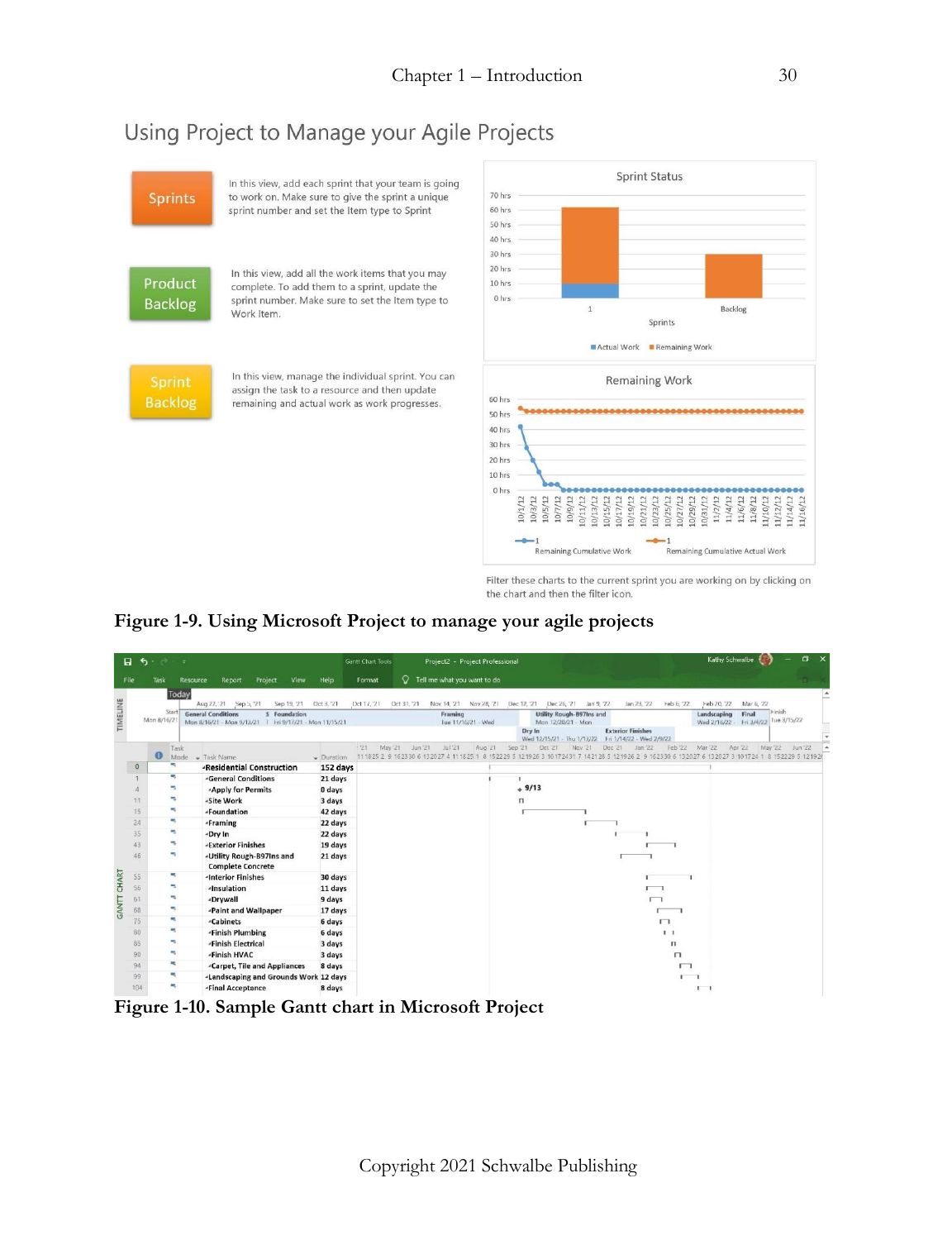Figure 1-11 shows a screenshot from the free trial of Atlassian Jira showing a product backlog with a sprint in progress that the author created for the sample agile case study on this textbook's website. Figure 1-12 shows some of the reports available in Jira. Note that many project management tools are cloud-based, with new features added often.

| ▦ | Sira Software                                             | Filters $\sim$<br>Dashboards v People v<br>Your work<br>Projects v<br>Create<br>Apps $\vee$ | Q Search |                     |                   |  |
|---|-----------------------------------------------------------|---------------------------------------------------------------------------------------------|----------|---------------------|-------------------|--|
|   | Schwalbe Agile Resources<br>Next-gen software project     | Projects / Schwalbe Agile Resources                                                         |          |                     |                   |  |
| Ş | Roadmap                                                   | Backlog                                                                                     |          |                     |                   |  |
| 冒 | Backlog                                                   | $\mathbb{Q}$<br>Epic $\vee$                                                                 |          |                     |                   |  |
| m | Board                                                     | SAR Sprint 1 26 Oct - 9 Nov<br>3 Hours                                                      |          | 0 @ Complete sprint |                   |  |
| 同 | Pages                                                     | 5AR-1 Create Agile tab on book site                                                         |          | <b>DONE</b>         |                   |  |
|   | Add item                                                  | SAR-2 Create guidelines for agile exercises                                                 |          | IN PROGRESS         |                   |  |
|   | Project settings                                          | <b>El</b> SAR-3 Write a draft of exercises                                                  |          | TO DO               |                   |  |
|   |                                                           | + Create issue                                                                              |          |                     |                   |  |
|   |                                                           | <b>Contract Park Contract</b>                                                               |          |                     |                   |  |
|   |                                                           | $-$ Backlog                                                                                 |          | 000                 | Create sprint     |  |
|   |                                                           | <b>El</b> SAR-4 Provide feedback on the exercises                                           |          |                     |                   |  |
|   | You're in a next-gen project.<br>Give feedback Learn more | SAR-5 Update the exercises                                                                  |          |                     | <b>Quickstart</b> |  |





**Figure 1-12. Sample agile reporting charts in Jira**

This text shows several screen shots from Microsoft Project and Jira, as well as several other software tools, such as Excel, MindView and Basecamp.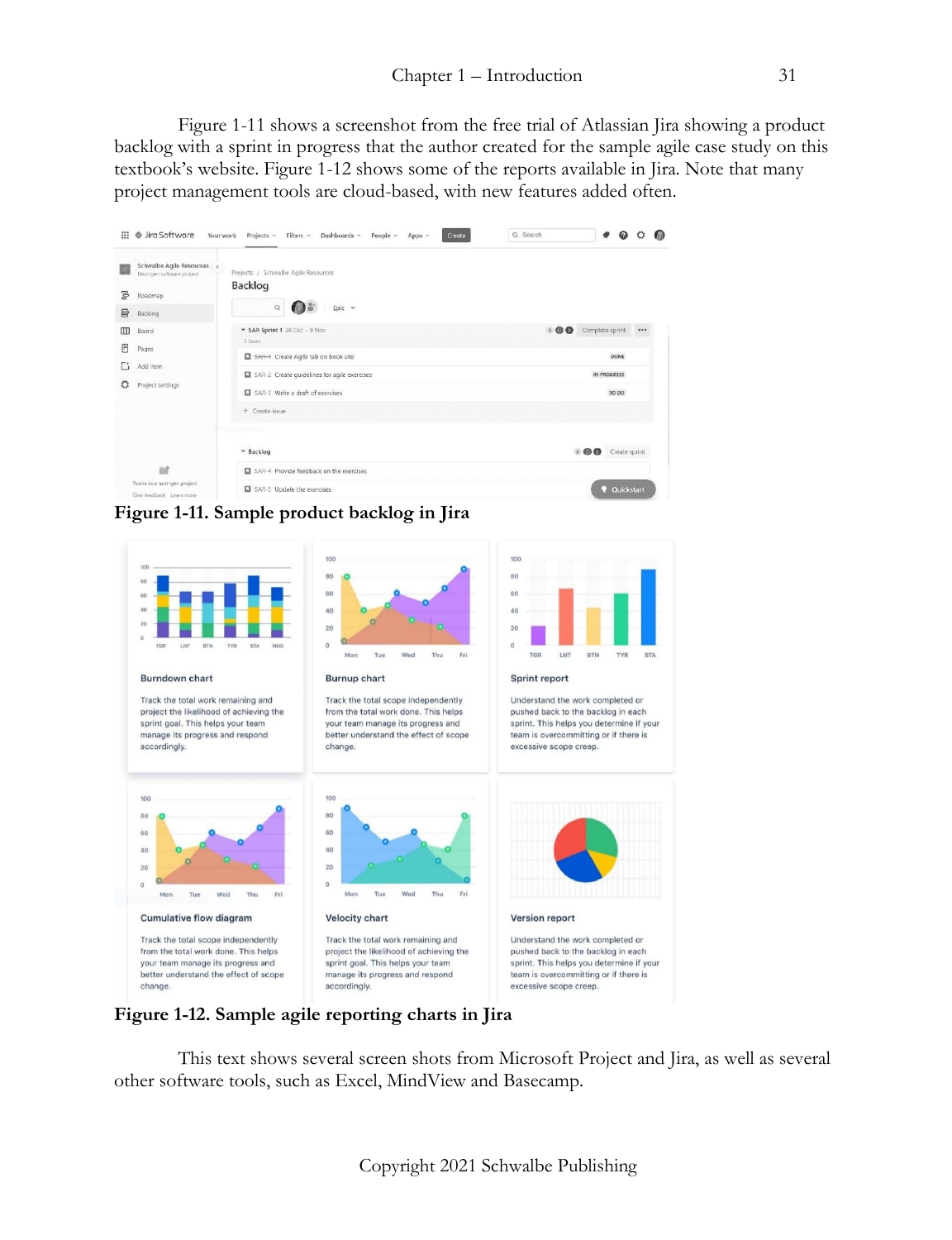### **Free Trials and Information on Using Microsoft Project, Jira, Asana, MindView, Basecamp, and Other Software**

A 30-day evaluation copy of many tools, such as Microsoft Project and MindView, are available from their company websites. Other tools, including Jira, Asana, and Basecamp, provide trial versions of their software for unlimited timeframes. See Appendix A, Resources, for more information on these and other tools. Also see this book's companion website for links to updated information on project management software at http://intropm.com/.

It's very important to remember the old saying, however, that "A fool with a tool is still just a fool." People will always try to exploit "new" ideas—project portfolio management, agile, servant leadership, six sigma, healthy eating, you name it—to make money. Before investing in any tool, learn the fundamental concepts and decide what is most appropriate for you and your organization.

By 2021, people in virtually every industry around the globe began to investigate and apply different aspects of project, program, and portfolio management using predictive, agile, and hybrid approaches. The sophistication and effectiveness with which organizations use these concepts and tools today is influencing the way companies do business and respond to market needs with speed and accuracy. As mentioned earlier, there are many reasons to study project, program, and portfolio management. The number of projects continues to grow, the complexity of these projects continues to increase, and the profession of project management continues to expand and mature. Many colleges, universities, and companies now offer courses related to various aspects of project, program, and portfolio management. The growing number of projects and the evidence that good project management really can make a difference continue to contribute to the growth of this field.

### **CASE WRAP-UP**

Another board member asked Doug Milis, the CEO, to describe more about specific projects that helped them succeed and how they developed such a strong culture of teamwork. He explained how Marie Scott, the Director of their Project Management Office (PMO) worked with him and other senior managers to quickly prioritize needs and define specific projects. For example, the first project identified was to define guidelines and procedures to ensure safety during the pandemic. Within days, the results were communicated and implemented throughout the organization. Another project assisted employees in working from home. Another project focused on communicating with key suppliers and customers to minimize work disruption. Fortunately, Marie had also overseen a program last year to train all employees on agile to help the organization become more flexible and responsive. A key part of that training was getting people to work in self-managed teams, focusing on being creative and professional in completing prioritized tasks. The board and the company's shareholders were very pleased with the results of these efforts and the company's continued success.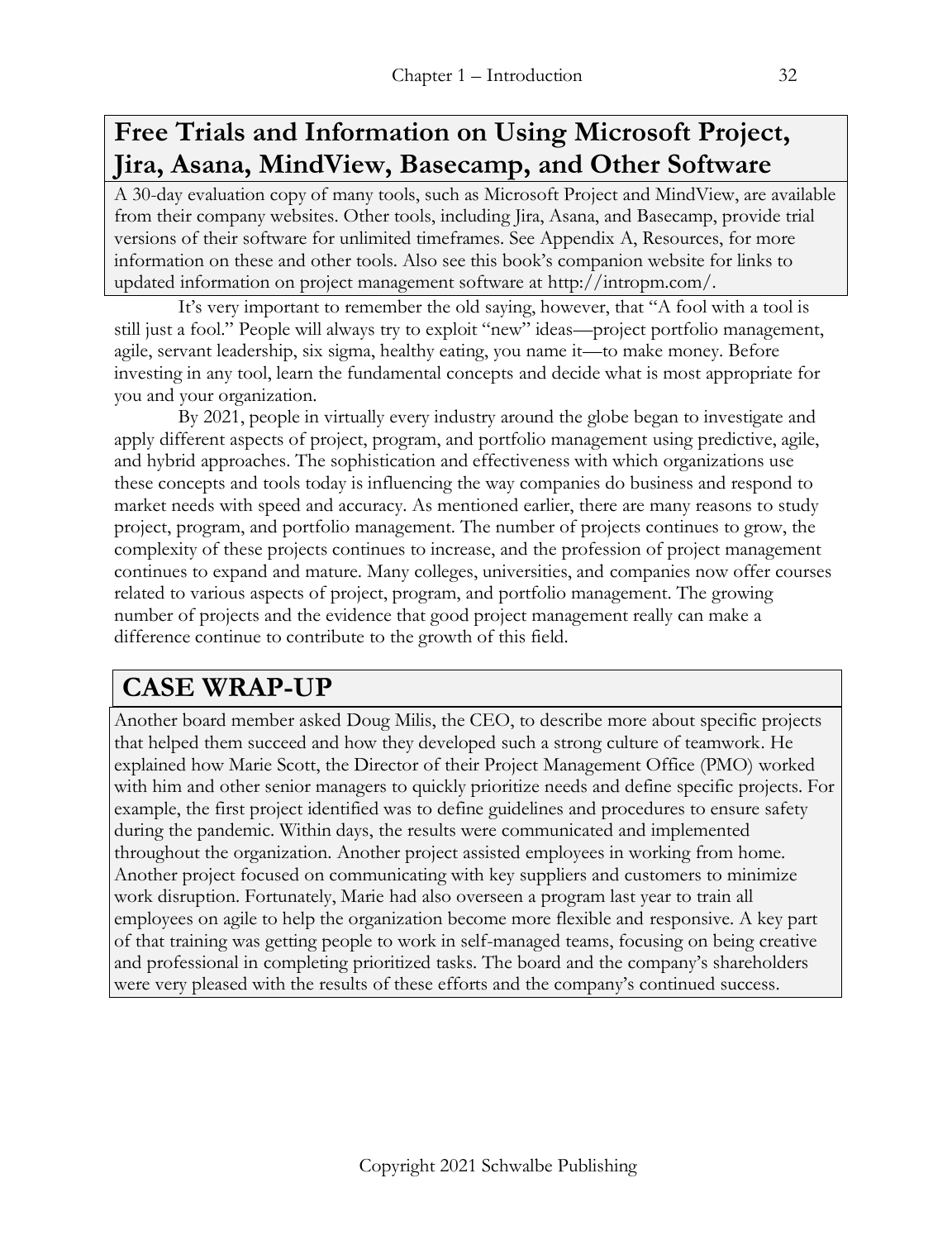### **CHAPTER SUMMARY**

There is a new or renewed interest in project management today as the number of projects continues to grow and their complexity continues to increase. A majority of projects fail to meet scope, schedule, and cost goals, costing organizations millions of dollars. Using a more disciplined approach to managing all types of projects can help organizations succeed.

A project is a temporary endeavor undertaken to create a unique product, service, or result. Projects are developed incrementally; they require resources, have a sponsor, and involve uncertainty. The triple constraint of project management refers to managing the scope, schedule, and cost dimensions of a project. There are other constraints as well.

Project management is the application of knowledge, skills, tools, and techniques to project activities to meet project requirements. Stakeholders are the people involved in or affected by project activities. A framework for project management based on the *PMBOK® Guide - Sixth Edition*, includes the project stakeholders, project management knowledge areas, and project management tools and techniques. The ten knowledge areas are project integration management, scope, schedule, cost, quality, human resource, communications, risk, procurement, and stakeholder management. Another framework based on the *PMBOK® Guide - Seventh Edition*, emphasizes 12 project management principles, eight project performance domains, tailoring, and models, methods, and artifacts.

A program is a group of related projects, subsidiary programs, and program activities managed in a coordinated manner to obtain benefits not available from managing them individually. Project portfolio management involves organizing and managing projects and programs as a portfolio of investments that contribute to the entire enterprise's success. Portfolio management emphasizes meeting strategic goals while project management focuses on tactical goals.

Many organizations today are using agile to manage projects. It is important to use an agile mindset first to help agile projects succeed. The terms agile or adaptive project management describes an approach where the project scope cannot be well-defined upfront, incremental releases are desired, and changes are expected. To be successful in this scenario, key stakeholders should be continuously involved in the project. Predictive, waterfall, or traditional project management describes an approach where most of the project planning is done upfront, there is a single final product, service, or result delivered at the end of the project, change is constrained, costs and risks are controlled, and stakeholders are involved at specific milestones. A hybrid approach uses a mixture or combination of these two approaches.

The profession of project management continues to grow and mature. Project, program, and portfolio managers play key roles in helping projects and organizations succeed. They must perform various duties, possess many skills, and continue to develop skills in project management, general management, and their application area, such as IT, healthcare, or construction. Soft skills, especially leadership, are particularly important for project managers. The Project Management Institute (PMI) is an international professional society that provides certification as a Project Management Professional (PMP®) and upholds a code of ethics. The number of people earning PMP® certification continues to grow, and several other organizations provide certifications, including Google. Demand for project managers is high, and several organizations provide defined career paths. Hundreds of project management software products are available to assist people in managing projects.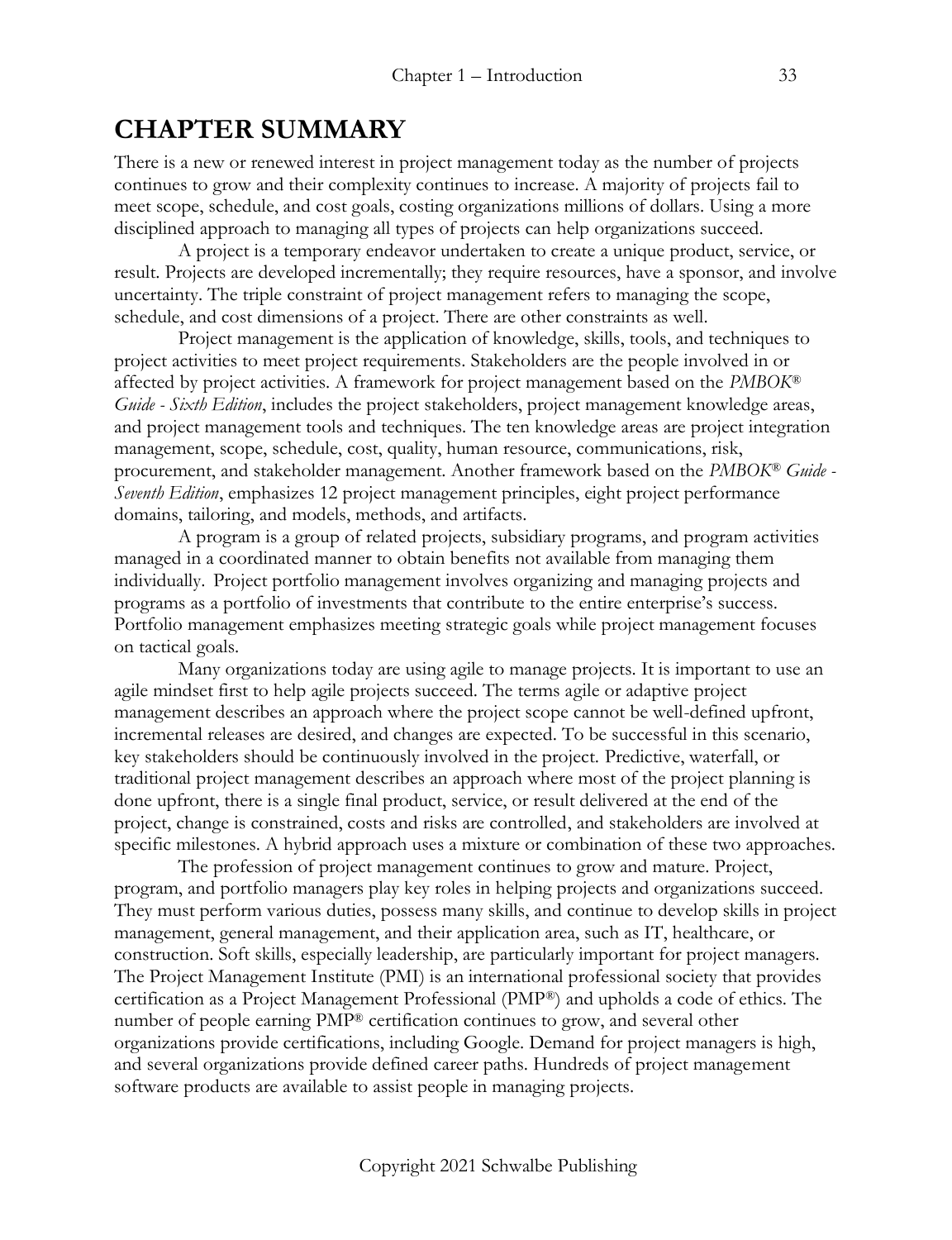### **QUICK QUIZ**

Note that you can find additional, interactive quizzes at http://intropm.com.

- 1. Which of the following statements is true?
	- A. Demand for projects and project managers continues to decrease.
	- B. Agile organizations do not respond better to change.
	- C. You must have work experience to earn the CAPM® credential.
	- D. According to PMI's salary survey, professionals with a PMP<sup>®</sup> credential earned 22% more than those without it.
- 2. A predictive approach to project management is also called  $\_\_$ 
	- A. adaptive
	- B. waterfall
	- C. iterative
	- D<sub>scrum</sub>
- 3. A \_\_\_\_\_\_\_\_\_\_\_\_\_\_\_ is a temporary endeavor undertaken to create a unique product, service, or result.
	- A. program
	- B. process
	- C. project
	- D. portfolio

4. Which of the following is not an attribute of a project?

- A. projects are unique
- B. projects are developed using progressive elaboration
- C. projects have a primary customer or sponsor
- D. projects involve no uncertainty
- 5. Which of the following is not part of the triple constraint of project management?
	- A. meeting scope goals
	- B. meeting schedule goals
	- C. meeting communication goals
	- D. meeting cost goals
- 6. \_\_\_\_\_\_\_\_\_\_\_\_\_\_\_ is the application of knowledge, skills, tools, and techniques to project activities to meet project requirements.
	- A. Project management
	- B. Program management
	- C. Project portfolio management
	- D. Project performance domain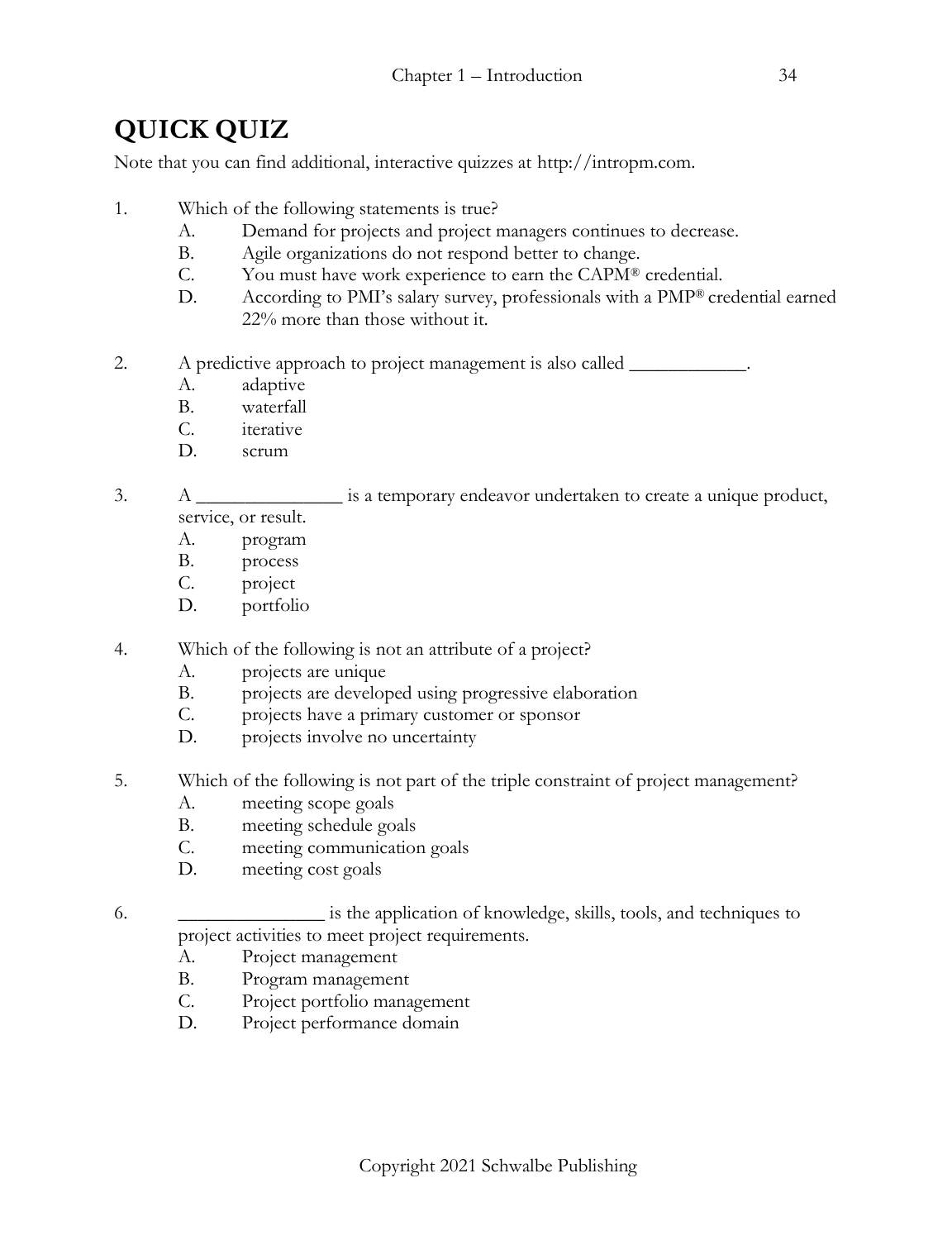- 7. Which of the following is not a project performance domain according to the *PMBOK® Guide - Seventh Edition*?
	- A. Development approach and life cycle
	- B. Planning
	- C. Delivery
	- D. Leadership
- 8. Project portfolio management addresses \_\_\_\_\_\_\_\_\_\_\_\_\_\_\_ goals of an organization, while project management addresses  $\qquad \qquad$  goals.
	- A. strategic, tactical
	- B. tactical, strategic
	- C. internal, external
	- D. external, internal
- 9. Which of the following statements is true concerning agile project management?
	- A. You should use a tool like Jira and not Microsoft Project on agile projects.
	- B. All projects should be run using an agile framework such as scrum.
	- C. You cannot use both agile and predictive project management tools on the same project.
	- D. You should first understand and use an agile mindset before trying to implement agile project management.
- 10. Which of the following statements is false concerning the project management profession?
	- A. Project managers, program managers, and portfolio managers require the same skillset.
	- B. The number of people earning the Project Management Professional (PMP®) has increased in recent years, and several other organizations, including Google, provide their own certifications in project management.
	- C. People in virtually every industry around the globe can benefit from good project management.
	- D. Many of the software tools used for managing agile projects can be used for predictive and hybrid projects.

### **Quick Quiz Answers**

1. D, 2. B 3. C, 4. D, 5. C, 6. A, 7. D, 8. A, 9. D, 10. A.

### **DISCUSSION QUESTIONS**

- 1. Why is there a new or renewed interest in the field of project management? What statistics presented would motivate someone to begin a career in project management?
- 2. What is a project, and what are its main attributes? How is a project different from what most people do in their day-to-day jobs? What is the triple constraint? What are other project constraints? Provide examples of projects and their constraints.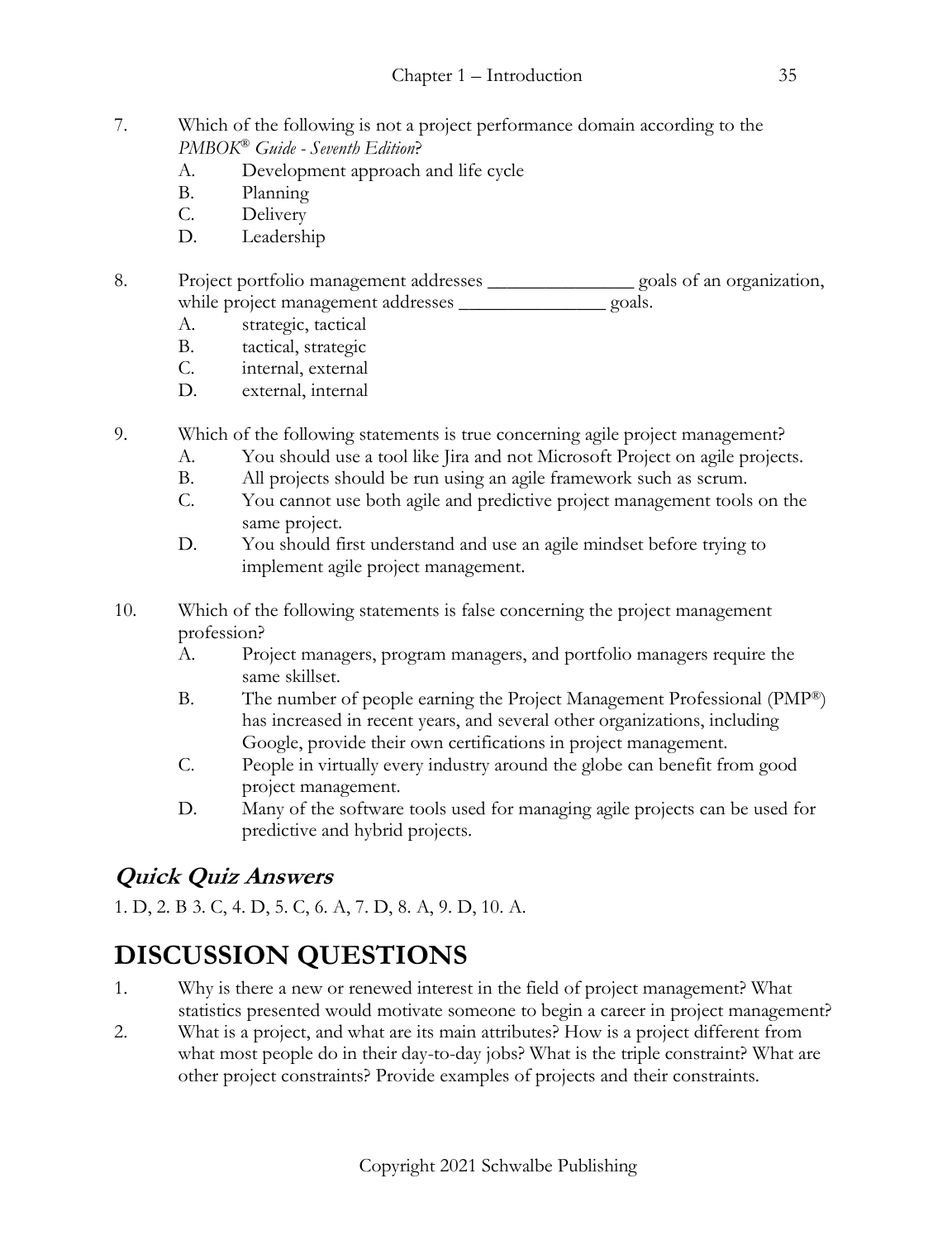- 3. What is project management? Briefly describe the project management framework based on the *PMBOK® Guide - Sixth Edition*, providing examples of stakeholders, knowledge areas, tools and techniques, and project success factors.
- 4. Discuss the project management principles and project performance domains described in the *PMBOK® Guide - Sixth Edition*.
- 5. What is agile? What is an agile mindset? What are the main differences between predictive, agile, and hybrid approaches to project management?
- 6. Discuss the relationship between project, program, and portfolio management and their contribution to enterprise success.
- 7. What are suggested skills for project managers? What is the talent triangle? What skills do you think good project managers possess?
- 8. What types of certifications are available in project management? Why do you think the number of people earning project management certification keeps increasing?
- 9. What types of software can assist in project management? What are some of the most popular tools on the market today for both agile and predictive project management? What unique functions can you perform with these tools perform?

### **EXERCISES**

Note: These exercises can be done individually or in teams, in-class, as homework, or in a virtual environment. Learners can either write their results in a paper (one- to two-pages is usually sufficient) or prepare a short video, podcast, or presentation (5-10 minutes) to show their results.

- 1. Review PMI's website (www.pmi.org) and read and summarize two articles from PM Network (a monthly magazine – under Learning, Publications). Summarize key information and your opinion of the articles.
- 2. Find an example of a real project with a real project manager that was completed in the past year. Feel free to use projects mentioned in the media related to sporting events, entertainment, business, healthcare, etc. or a project from your work, if applicable. Describe the project in terms of its scope, schedule, and cost goals. Was it managed using a predictive, agile, or hybrid approach? Describe at least one example of what went right and wrong on the project. Also, describe whether you consider the project to be a success or not and why. Include at least one reference and proper citations.
- 3. Review information about various project management software tools. Also, investigate smart phone apps for project management. Summarize your findings.
- 4. Watch at least three videos of PMI's Project of the Year Award winners from PMI's website. Summarize key points from at least two of the videos. What did the project teams do to ensure success? What challenges did they face, and how did they overcome them?
- 5. Research recent studies about project success, especially those that focus on benefits realization. Summarize your findings, citing at least two references from the past year.
- 6. Research information about earning and maintaining PMP® and CAPM® certifications. How long do you think most people study for the PMP® exam? Review Google's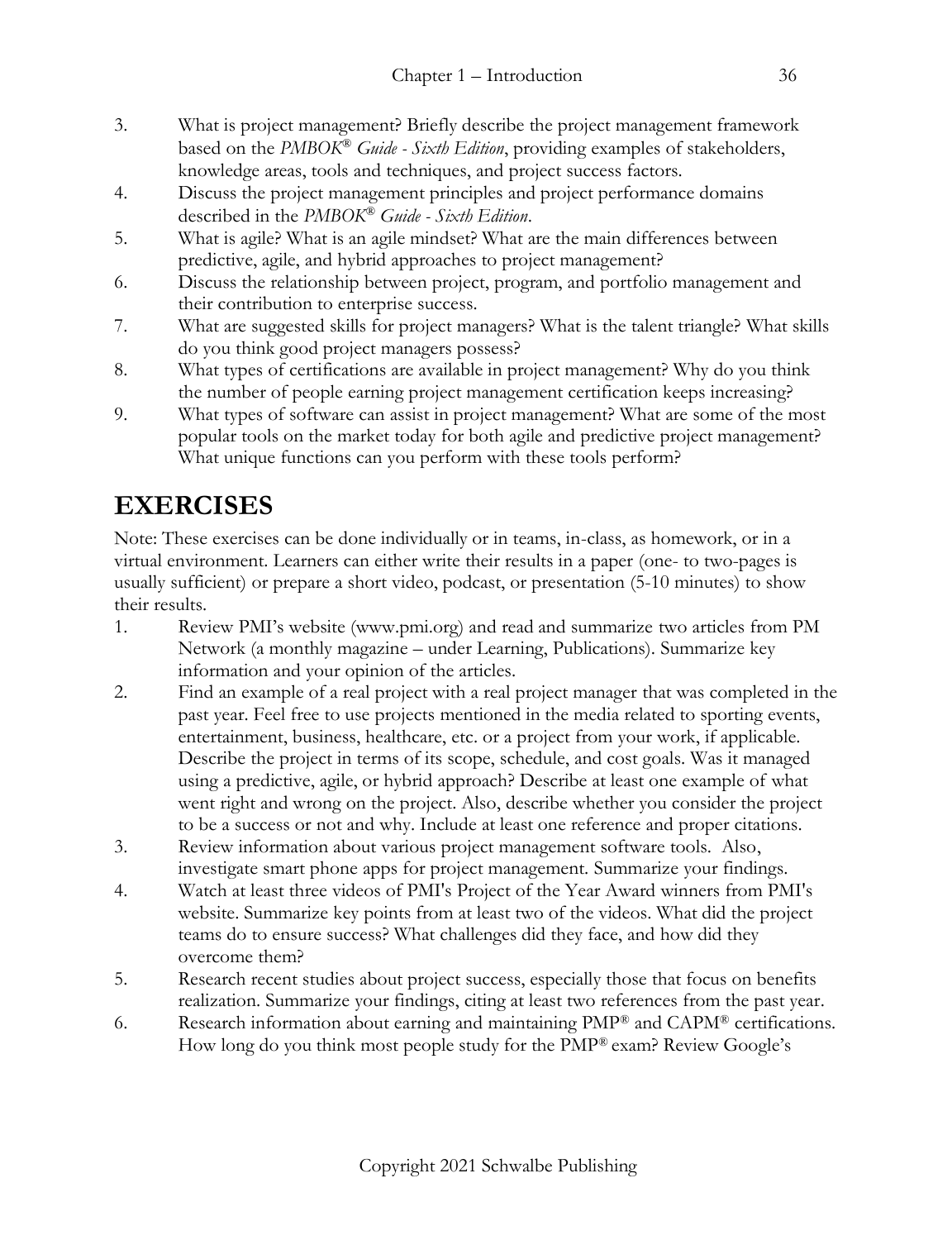project management certification. Do you think it is valuable? Do you think that having a certification makes you a more successful project manager? Summarize your findings and opinions.

7. Go to *www.indeed.com* or another job search site and search for jobs as a "project manager" or "program manager" in three geographic regions of your choice. Summarize your findings, including the number of positions, qualifications, salary, and other information of interest to you.

### **TEAM PROJECTS**

Note: Team projects can be done in-class, as homework, or in a virtual environment. Learners can either write their results in a paper (three- to four-pages is usually sufficient) or prepare a short video, podcast, or presentation (15-20 minutes) to show their results.

1. Interviewing real project managers: Find two to three people who currently work as project managers. Use the interview guidelines below and ask the questions in person, via the phone, or via the Internet. Discuss the results with your team, and then summarize your findings.

#### **Project Manager Interview Guidelines**

Please note that these are guidelines and sample questions only. Use only the questions that seem appropriate, and feel free to add your own. If the interviewee wants to remain anonymous, that's fine. If not, please include his/her name and place of employment as a project manager in your paper. Let him/her know that you are doing this interview for a class assignment and that the information may be shared with others.

The main purpose of these interviews is for students to gain more insight into what project managers really do, what challenges they face, what lessons they've learned, what concepts/tools you're learning about that they really use, and what suggestions they have for you and other students as future team members and project managers. People often like to tell stories or relate particular situations they were in to get their points across. To this end, here are a few sample questions.

- How did you get into project management?
- If you had to rate the job of project manager on a scale of 1-10, with 10 being the highest, how would you rate it?
- Briefly explain the reason for your rating. What do you enjoy most and what do you like least about being a project manager?
- Did you have any training or special talents or experiences that qualified you to be a project manager? Are you certified or have you thought about becoming certified as a PMP®?
- What do you feel is the most important thing you do as a project manager? On what task do you spend the most time each day?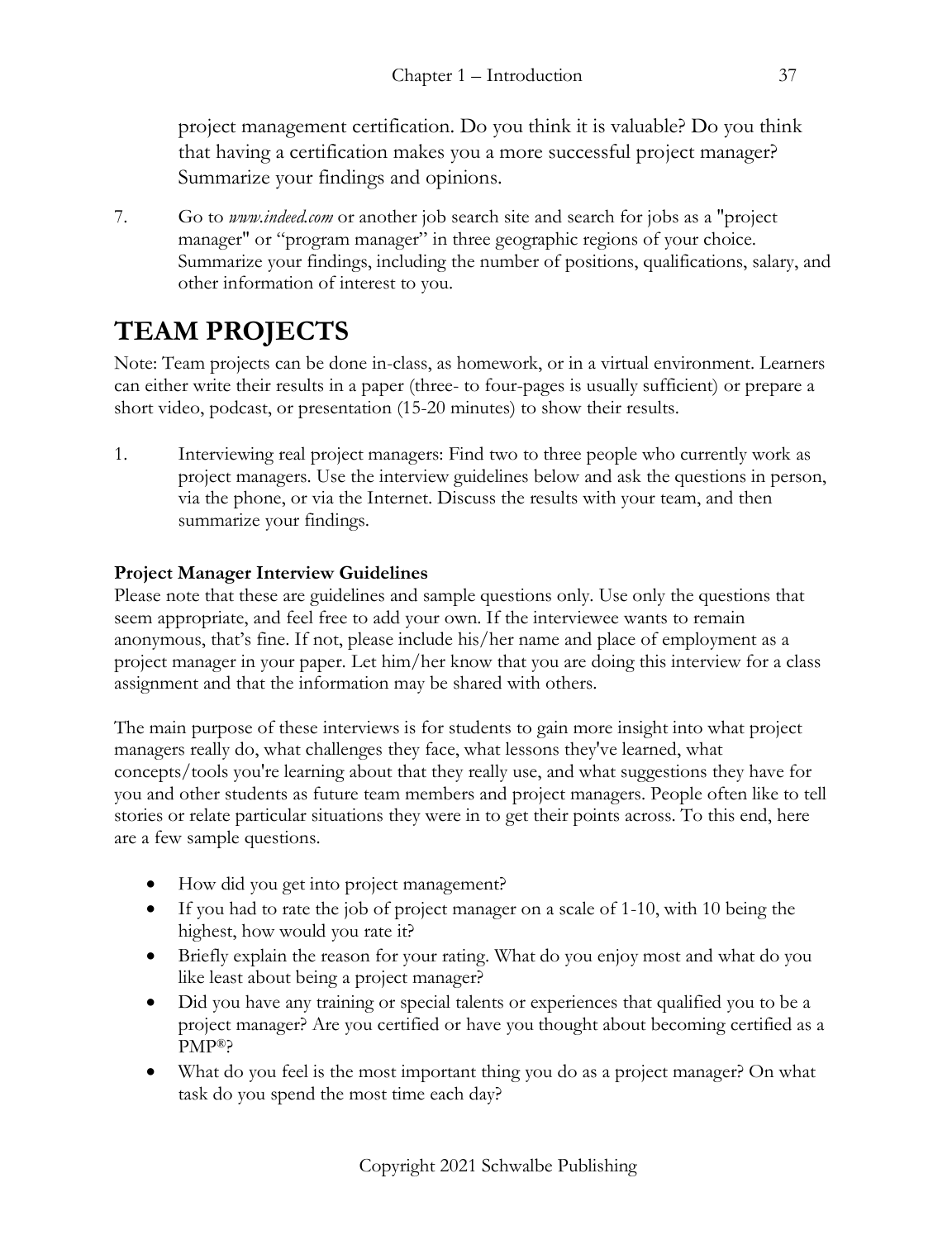- What are some of the opportunities and risks you have encountered on projects? Please describe any notable successes and failures and what you have learned from them.
- What are some of the tools, software or otherwise, that you use, and what is your opinion of those tools?
- What are some steps a project manager can take to improve the effectiveness and efficiency of a team? How does a new project manager gain the respect and loyalty of team members? Can you share any examples of situations you faced related to this topic?
- What suggestions do you have for working with sponsors and senior managers? Can you share any examples of situations you faced related to this topic?
- Do you have any suggestions for future project managers, such as any specific preparations they should make, skills they should learn, etc.?
- 2. Project ideas: As a team, discuss projects that you are currently working on or would like to work on to benefit yourself, your employer, your family, or the broader community. Come up with at least ten projects. Summarize the purpose of the projects, estimate the time and money needed to complete them, and document how you would measure if they were successful or note. Summarize your results.
- 3. Agile: Agile today is used in many industries and on many types of projects (not just software development). Entire organizations are striving to be agile. Read two articles by McKinsey & Company: "[The Journey to an Agile Organization](https://www.mckinsey.com/business-functions/organization/our-insights/the-journey-to-an-agile-organization?cid=other-eml-ttn-mip-mck&hlkid=051ff441eb834969a77560d824df6bbc&hctky=2723977&hdpid=7d90901a-d6e3-4c0d-8a7c-609a2217ae8c) and "[An operating](https://www.mckinsey.com/business-functions/organization/our-insights/an-operating-model-for-the-next-normal-lessons-from-agile-organizations-in-the-crisis)  model for the next [normal: Lessons from agile organizations in the crisis](https://www.mckinsey.com/business-functions/organization/our-insights/an-operating-model-for-the-next-normal-lessons-from-agile-organizations-in-the-crisis)." Also find two additional articles published in the past year. Summarize your findings and opinions.
- 4. Certifications: Summarize requirements for earning at least four different project management certifications. Which ones do you think are most valuable and why? Summarize your findings and opinions.

### **KEY TERMS**

**agile** — The ability to create and respond to change.

**agile or adaptive project management** — An approach where the project scope cannot be defined upfront, incremental releases are desired, and changes are expected.

**artifact** — A template, document, output, or project deliverable.

**best practice** — An optimal way recognized by industry to achieve a stated goal or objective. **ethics** — A set of principles that guide our decision making based on personal values of what is "right" and "wrong."

**hybrid project management** — A mixture or combination of predictive and agile approaches to managing projects**.**

**leader** — A person who focuses on long-term goals and big-picture objectives, while inspiring people to reach those goals.

**manager** — A person who deals with the day-to-day details of meeting specific goals. **megaproject** — A very large project that typically costs over US \$1 billion, affects over one

million people, and lasts several years.

**method** — The means for achieving an outcome, output, result, or project deliverable.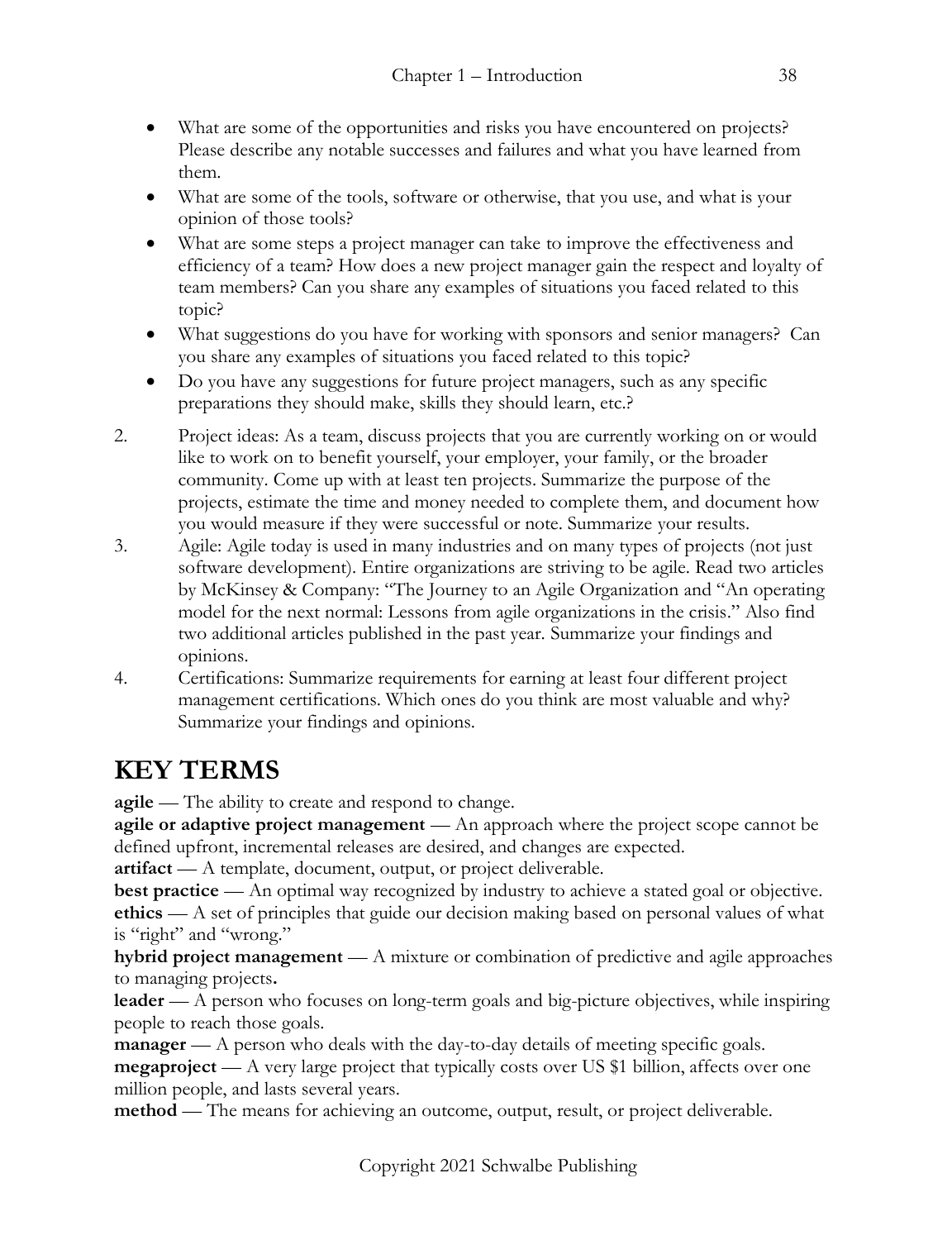**model** — A thinking strategy to explain a process, framework, or phenomenon.

**net promoter score**— A number that represents the customer's willingness to recommend a product or service to others.

**principles** — Foundational guidelines for strategy, decision making, and problem solving. **portfolio** — A collection of projects, programs, subsidiary portfolios, and operations managed as a group to achieve strategic objectives.

**program** — A group of related projects, subsidiary programs, and program activities managed in a coordinated manner to obtain benefits not available from managing them individually. **program manager** — A person who provides leadership and direction for the project managers heading the projects within the program.

**project** — A temporary endeavor undertaken to create a unique product, service, or result. **project management** — The application of knowledge, skills, tools, and techniques to project activities to meet project requirements.

**project management process groups** — Initiating, planning, executing, monitoring and controlling, and closing.

**project manager** — The person responsible for working with the project sponsor, the project team, and the other people involved in a project to meet project goals.

**Project Management Institute (PMI)** — International professional society for project managers.

**project management knowledge areas** — Project integration management, scope, schedule, cost, quality, human resource, communications, risk, procurement, and stakeholder management.

**Project Management Professional (PMP**®**)** — Certification provided by PMI that requires documenting project experience, agreeing to follow the PMI code of ethics, and passing a comprehensive exam.

**project management tools and techniques** — Methods available to assist project managers and their teams; some popular tools in the time management knowledge area include Gantt charts, network diagrams, critical path analysis, and project management software.

**project performance domain** — A group of related activities that are critical for the effective delivery of project outcomes.

**project portfolio management** — The grouping and managing of projects and programs as a portfolio of investments.

**project sponsor** — The person who provides the direction and funding for a project.

**scrum** — A lightweight framework that helps people, teams and organizations generate value through adaptive solutions for complex problems.

**stakeholders** — People involved in or affected by project activities.

**triple constraint** — Balancing scope, schedule, and cost goals.

**value** — The worth, importance, or usefulness of something.

**waterfall**, **predictive**, or **traditional project management** — Terms used to describe an approach where most of the project planning is done upfront, there is a single final product, service, or result delivered at the end of the project, change is constrained, costs and risks are controlled, and stakeholders are involved at specific milestones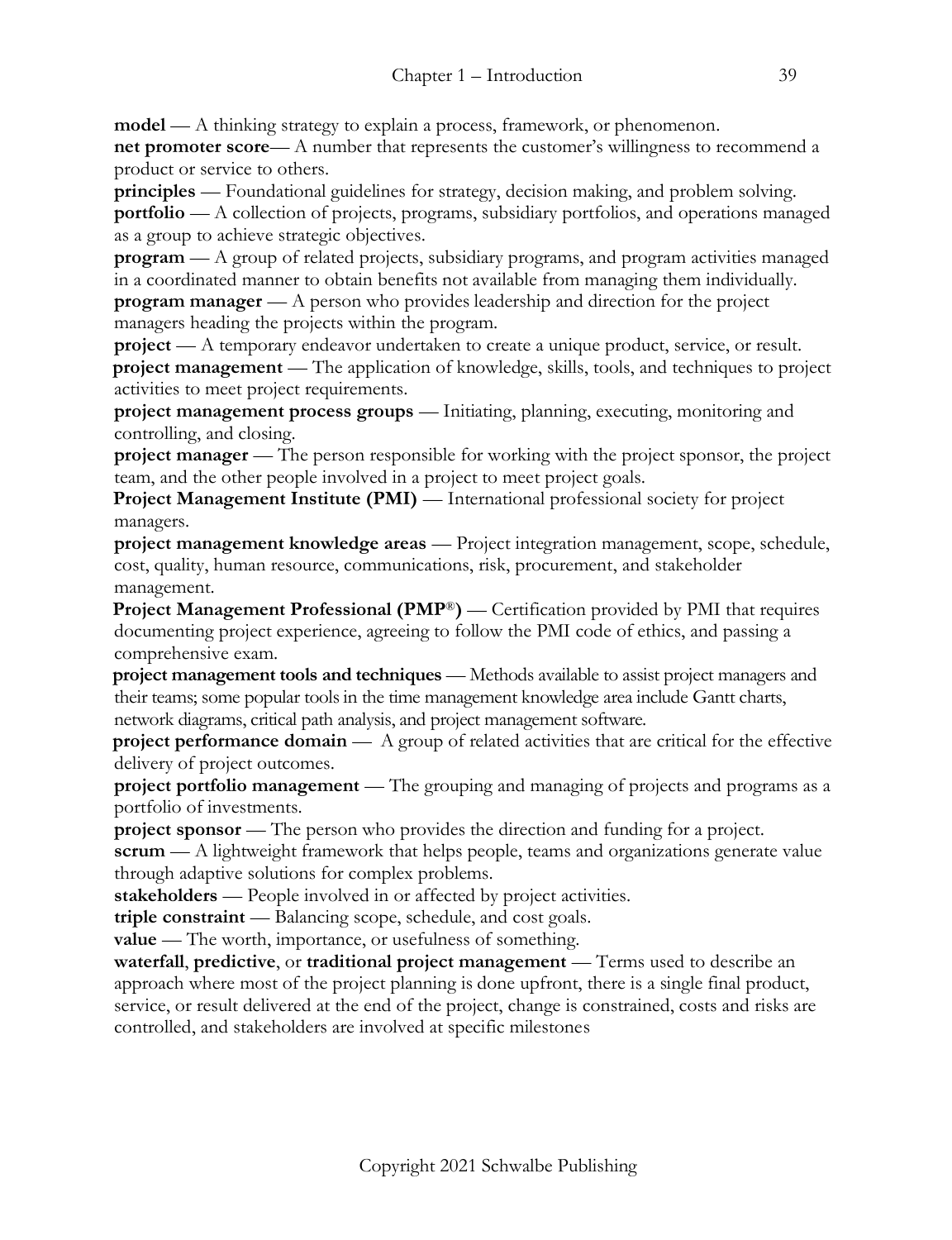### **END NOTES**

<sup>1</sup>Project Management Institute, "Talent Gap: Ten-Year Employment Trends, Costs, and Global Implications.," (June 2021).

<sup>2</sup>McKinsey & Company, "An operating model for the next normal: Lessons from agile organizations in the crisis," (2020).

 ${}^{3}P$ roject Management Institute, "Pulse of the Profession®: Success Rates Rise: Transforming the High Cost of Low Performance" (2017).

<sup>4</sup>Project Management Institute, Earning Power: Project Management Salary Survey *–* Eleventh Edition (2020).

5 Ibid.

6 Standish Group, "The CHAOS Report" (*www.standishgroup.com*) (1995).

<sup>6</sup>Manifesto for Agile Software Development (http://agilemanifesto.org) (2001).

<sup>7</sup>Antonio Nieto-Rodriguez, "2021 and beyond.... 5 Disruptive Trends in Project Management." LinkedIn (December 8, 2020).

<sup>7</sup>KPMG, AIPM, and IPMA, "The Future of Project Management: Global Outlook 2019" (November 2019).

<sup>8</sup>Project Management Institute, Inc., *The Standard for Project Management, Seventh Edition* (2021), p. 4.

<sup>9</sup>Ibid, p. 4.

<sup>10</sup>Ibid, p. 5.

<sup>11</sup>Shane Hastie and Stéphane Wojewoda, "Standish Group 2015 Chaos Report - Q&A with Jennifer Lynch," InfoQ (October 4, 2015).

<sup>12</sup>Project Management Institute, Inc., *The Standard for Project Management, Seventh Edition* (2021), p. 21.

<sup>13</sup>Project Management Institute, Inc., *A Guide to the Project Management Body of Knowledge (PMBOK*® *Guide) – Seventh Edition* (2021), p. 7.

<sup>14</sup>Project Management Institute, Inc., *A Guide to the Project Management Body of Knowledge (PMBOK*® *Guide) – Seventh Edition* (2021), p. 131.

<sup>15</sup>Project Management Institute, Inc., *A Guide to the Project Management Body of Knowledge (PMBOK*® *Guide) – Seventh Edition* (2021), p. 153.

<sup>16</sup>Project Management Institute, Inc., *The Standard for Project Management, Seventh Edition* (2021), p. 4.

<sup>17</sup>Tim Newcomb, "The World's 25 Most Impressive Megaprojects," Popular Mechanics (August 11, 2015).

<sup>18</sup>Project Management Institute, Inc., *The Standard for Project Management, Seventh Edition* (2021), p. 4.

<sup>19</sup>Ken Schwaber and Jeff Sutherland, "The Scrum Guide (November 2020).

<sup>20</sup>Steve Denning, "Understanding the Agile Mindset," Forbes (August 13, 2019).

<sup>21</sup>Andrew Gemino, Blaize Horner Reich, and Pedro M. Serrador, Agile, Traditional, and Hybrid Approaches to Project Success: Is Hybrid a Poor Second Choice?" Project Management Journal (April 1, 2021).